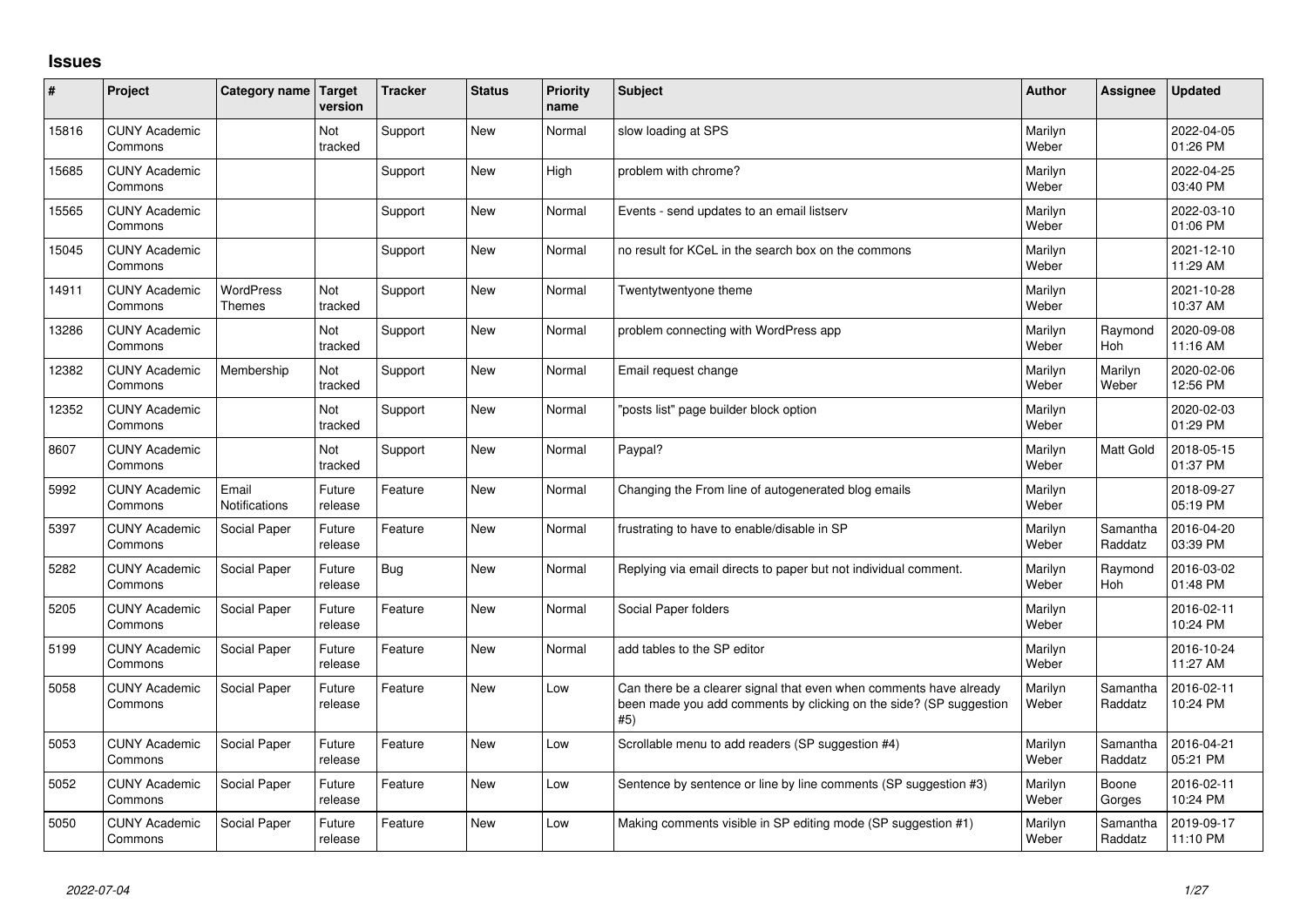| #     | Project                         | Category name               | <b>Target</b><br>version | <b>Tracker</b> | <b>Status</b>        | <b>Priority</b><br>name | <b>Subject</b>                                                 | <b>Author</b>    | Assignee        | <b>Updated</b>         |
|-------|---------------------------------|-----------------------------|--------------------------|----------------|----------------------|-------------------------|----------------------------------------------------------------|------------------|-----------------|------------------------|
| 11519 | <b>CUNY Academic</b><br>Commons |                             | Not<br>tracked           | Support        | Assigned             | Normal                  | comment option not appearing                                   | Marilyn<br>Weber |                 | 2019-09-24<br>10:28 AM |
| 9835  | <b>CUNY Academic</b><br>Commons | Group Forums                | Future<br>release        | Bug            | Assigned             | Normal                  | add a "like" function?                                         | Marilyn<br>Weber | Erik<br>Trainer | 2018-06-05<br>01:49 PM |
| 13912 | <b>CUNY Academic</b><br>Commons |                             | Not<br>tracked           | Feature        | Hold                 | Low                     | posting "missed schedule"                                      | Marilyn<br>Weber |                 | 2021-02-23<br>10:46 AM |
| 11848 | <b>CUNY Academic</b><br>Commons |                             | Not<br>tracked           | Support        | Hold                 | Normal                  | a Dean of Faculty wants to share a large file                  | Marilyn<br>Weber |                 | 2019-09-24<br>08:44 AM |
| 16110 | <b>CUNY Academic</b><br>Commons |                             |                          | Support        | Reporter<br>Feedback | Normal                  | remove Creative Commons license from pages?                    | Marilyn<br>Weber | Raymond<br>Hoh  | 2022-05-17<br>06:11 PM |
| 16099 | <b>CUNY Academic</b><br>Commons |                             |                          | Support        | Reporter<br>Feedback | Normal                  | request for Newsletter Glue                                    | Marilyn<br>Weber |                 | 2022-05-13<br>12:14 PM |
| 15655 | <b>CUNY Academic</b><br>Commons |                             | 2.0.3                    | Support        | Reporter<br>Feedback | Normal                  | Event Aggregator plugin?                                       | Marilyn<br>Weber |                 | 2022-06-29<br>11:32 AM |
| 15370 | <b>CUNY Academic</b><br>Commons |                             |                          | Support        | Reporter<br>Feedback | Normal                  | All-in-One Event Calendar?                                     | Marilyn<br>Weber |                 | 2022-02-17<br>11:03 AM |
| 15260 | <b>CUNY Academic</b><br>Commons |                             |                          | Support        | Reporter<br>Feedback | Normal                  | Diacritical markings   European Stages                         | Marilyn<br>Weber |                 | 2022-02-04<br>08:16 AM |
| 15169 | <b>CUNY Academic</b><br>Commons |                             | 2.0.3                    | Support        | Reporter<br>Feedback | Normal                  | new Prelude website zipfiles for custom theme and other files. | Marilyn<br>Weber |                 | 2022-06-29<br>11:32 AM |
| 14900 | <b>CUNY Academic</b><br>Commons |                             | Not<br>tracked           | Support        | Reporter<br>Feedback | Normal                  | previous theme?                                                | Marilyn<br>Weber |                 | 2021-10-25<br>10:31 AM |
| 14784 | <b>CUNY Academic</b><br>Commons |                             |                          | Support        | Reporter<br>Feedback | Normal                  | User report of logo problem when using Customizer theme        | Marilyn<br>Weber |                 | 2021-09-17<br>10:25 AM |
| 14398 | <b>CUNY Academic</b><br>Commons |                             | Not<br>tracked           | Support        | Reporter<br>Feedback | Normal                  | Events plug-in notification problem                            | Marilyn<br>Weber |                 | 2021-05-11<br>11:21 AM |
| 14074 | <b>CUNY Academic</b><br>Commons | <b>WordPress</b><br>(misc)  | Not<br>tracked           | Support        | Reporter<br>Feedback | Normal                  | page password protection problem                               | Marilyn<br>Weber |                 | 2021-03-02<br>11:03 AM |
| 13975 | <b>CUNY Academic</b><br>Commons | Social Paper                | Not<br>tracked           | Support        | Reporter<br>Feedback | Normal                  | can't approve comments on Social Paper paper                   | Marilyn<br>Weber |                 | 2021-02-12<br>09:33 AM |
| 13328 | <b>CUNY Academic</b><br>Commons | Group Forums                | Not<br>tracked           | Bug            | Reporter<br>Feedback | Normal                  | cross-posting in two related groups                            | Marilyn<br>Weber | Raymond<br>Hoh  | 2020-09-15<br>10:39 PM |
| 13255 | <b>CUNY Academic</b><br>Commons |                             | Not<br>tracked           | Support        | Reporter<br>Feedback | Normal                  | Accessibility problems                                         | Marilyn<br>Weber |                 | 2020-09-01<br>05:48 PM |
| 13034 | <b>CUNY Academic</b><br>Commons |                             | Not<br>tracked           | Support        | Reporter<br>Feedback | Normal                  | a site is asking people to join the Commons to get a download  | Marilyn<br>Weber |                 | 2020-07-12<br>07:23 AM |
| 12741 | <b>CUNY Academic</b><br>Commons | <b>WordPress</b><br>Plugins | Not<br>tracked           | Support        | Reporter<br>Feedback | Normal                  | Tableau Public Viz Block                                       | Marilyn<br>Weber | Raymond<br>Hoh  | 2020-05-12<br>11:00 AM |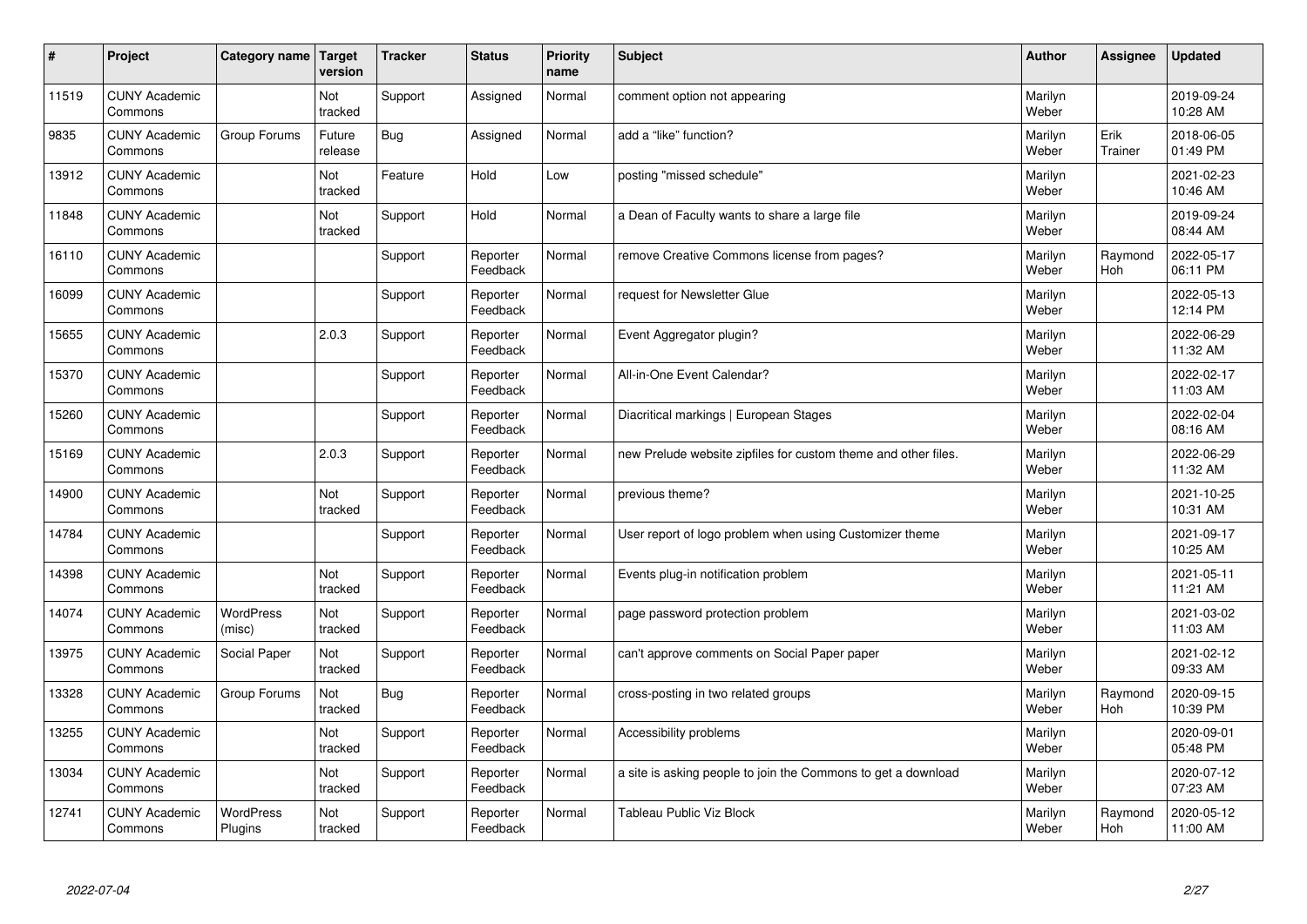| #     | Project                         | Category name   Target            | version           | <b>Tracker</b> | <b>Status</b>        | Priority<br>name | <b>Subject</b>                                                                             | <b>Author</b>    | <b>Assignee</b>       | <b>Updated</b>         |
|-------|---------------------------------|-----------------------------------|-------------------|----------------|----------------------|------------------|--------------------------------------------------------------------------------------------|------------------|-----------------------|------------------------|
| 12360 | <b>CUNY Academic</b><br>Commons | <b>WordPress</b><br><b>Themes</b> | Not<br>tracked    | <b>Bug</b>     | Reporter<br>Feedback | Normal           | site just says "DANTE We are currently in maintenance mode, please<br>check back shortly." | Marilyn<br>Weber |                       | 2020-02-04<br>12:13 PM |
| 12350 | <b>CUNY Academic</b><br>Commons | <b>Blogs</b><br>(BuddyPress)      | Not<br>tracked    | Support        | Reporter<br>Feedback | Normal           | URL creation problem                                                                       | Marilyn<br>Weber |                       | 2020-02-03<br>11:27 AM |
| 11971 | <b>CUNY Academic</b><br>Commons | Email<br><b>Notifications</b>     | Future<br>release | Bug            | Reporter<br>Feedback | Low              | Pictures obscured in emailed post notifications                                            | Marilyn<br>Weber | Raymond<br><b>Hoh</b> | 2019-11-21<br>01:14 PM |
| 11787 | <b>CUNY Academic</b><br>Commons |                                   | Not<br>tracked    | Support        | Reporter<br>Feedback | Normal           | automated comments notifications on ZenDesk                                                | Marilyn<br>Weber |                       | 2019-08-26<br>06:18 PM |
| 11771 | <b>CUNY Academic</b><br>Commons |                                   | Not<br>tracked    | Support        | Reporter<br>Feedback | Normal           | post displays in sections                                                                  | Marilyn<br>Weber |                       | 2019-08-20<br>10:34 AM |
| 11509 | <b>CUNY Academic</b><br>Commons |                                   | Not<br>tracked    | Support        | Reporter<br>Feedback | Normal           | deleted Page causing a Menu problem?                                                       | Marilyn<br>Weber |                       | 2019-06-04<br>09:54 AM |
| 11149 | <b>CUNY Academic</b><br>Commons |                                   | Not<br>tracked    | Support        | Reporter<br>Feedback | Normal           | comments getting blocked                                                                   | Marilyn<br>Weber | Raymond<br><b>Hoh</b> | 2019-03-26<br>11:40 AM |
| 10657 | <b>CUNY Academic</b><br>Commons |                                   | Not<br>tracked    | Support        | Reporter<br>Feedback | Normal           | child theme problems                                                                       | Marilyn<br>Weber |                       | 2018-11-08<br>01:19 PM |
| 10273 | <b>CUNY Academic</b><br>Commons | Registration                      | Not<br>tracked    | Support        | Reporter<br>Feedback | Normal           | users combining CF and campus address                                                      | Marilyn<br>Weber |                       | 2019-09-18<br>10:58 AM |
| 9207  | <b>CUNY Academic</b><br>Commons |                                   | Future<br>release | Support        | Reporter<br>Feedback | Normal           | display dashboards made in Tableau?                                                        | Marilyn<br>Weber | Boone<br>Gorges       | 2018-04-10<br>10:42 AM |
| 16291 | <b>CUNY Academic</b><br>Commons | Site cloning                      | 2.0.2             | Support        | Resolved             | Normal           | Images coming up blank in Media Library                                                    | Marilyn<br>Weber | Raymond<br>Hoh        | 2022-06-29<br>11:31 AM |
| 16198 | <b>CUNY Academic</b><br>Commons |                                   | 2.0.1             | <b>Bug</b>     | Resolved             | Normal           | Change role to                                                                             | Marilyn<br>Weber | Boone<br>Gorges       | 2022-06-14<br>11:35 AM |
| 16172 | <b>CUNY Academic</b><br>Commons | <b>WordPress</b><br>(misc)        | 2.0.2             | Bug            | Resolved             | Normal           | 'Lost your password" link not in error messge                                              | Marilyn<br>Weber | Raymond<br>Hoh        | 2022-06-14<br>09:21 PM |
| 15978 | <b>CUNY Academic</b><br>Commons | WordPress -<br>Media              | 2.0.2             | Support        | Resolved             | Normal           | tex files?                                                                                 | Marilyn<br>Weber | Raymond<br>Hoh        | 2022-06-28<br>09:09 PM |
| 15686 | <b>CUNY Academic</b><br>Commons | ZenDesk                           | Not<br>tracked    | Support        | Resolved             | Low              | ZenDesk introducing "triggers"                                                             | Marilyn<br>Weber |                       | 2022-03-22<br>09:37 AM |
| 15654 | <b>CUNY Academic</b><br>Commons | WordPress<br>Plugins              | 1.19.6            | Support        | Resolved             | Normal           | Numerous Copies of Events showing up                                                       | Marilyn<br>Weber | Boone<br>Gorges       | 2022-03-22<br>11:30 AM |
| 15545 | <b>CUNY Academic</b><br>Commons | WordPress<br>Plugins              | 1.19.5            | Feature        | Resolved             | Normal           | 'ZI Hide Featured Image" plugin request                                                    | Marilyn<br>Weber | Boone<br>Gorges       | 2022-03-09<br>10:09 AM |
| 15269 | <b>CUNY Academic</b><br>Commons | Redmine                           | Not<br>tracked    | Support        | Resolved             | Normal           | Segal Theater sites                                                                        | Marilyn<br>Weber |                       | 2022-02-07<br>04:11 PM |
| 15266 | <b>CUNY Academic</b><br>Commons |                                   |                   | Support        | Resolved             | Normal           | Just an appreciation                                                                       | Marilyn<br>Weber |                       | 2022-02-07<br>10:42 AM |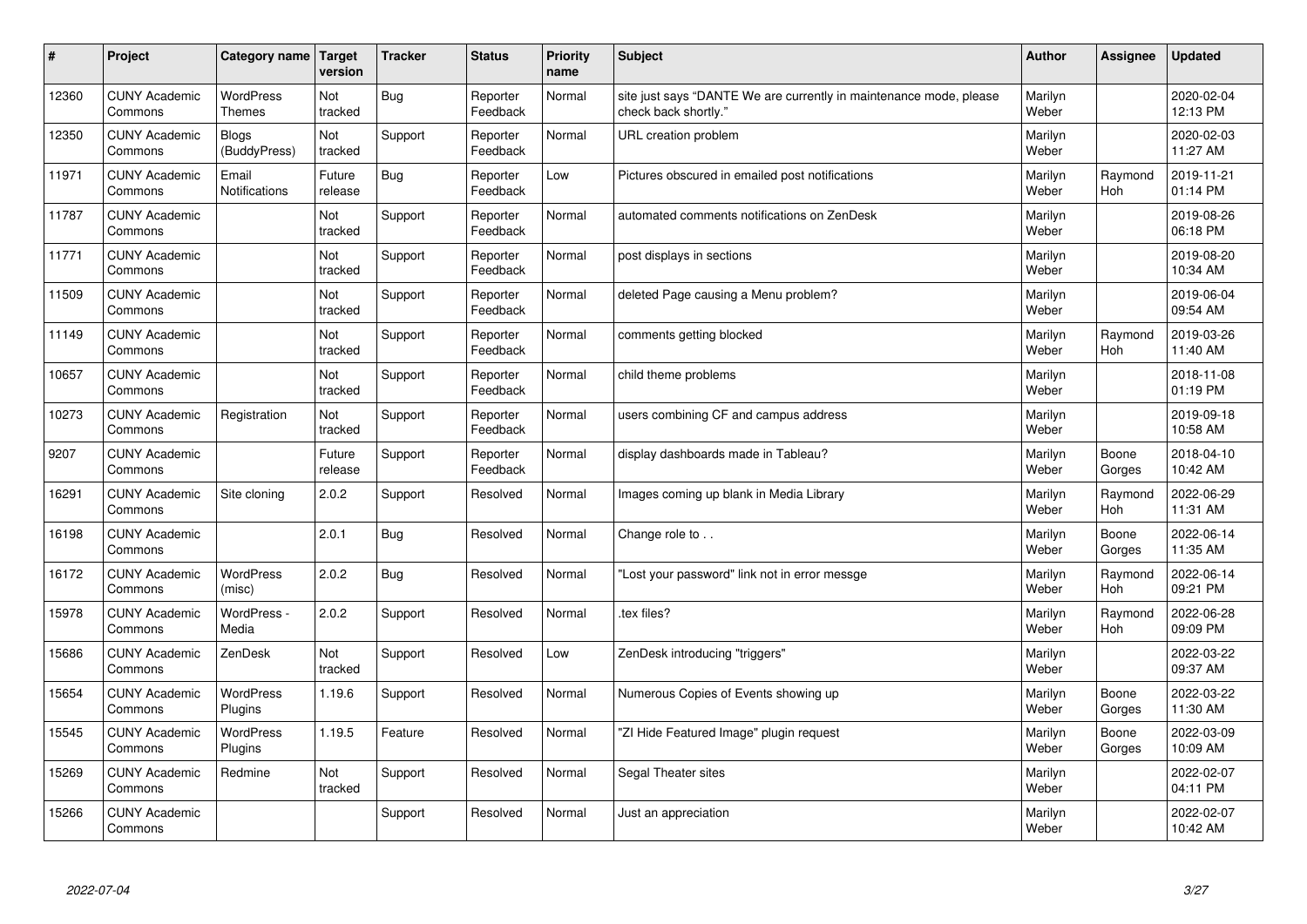| $\vert$ # | Project                         | Category name   Target            | version        | <b>Tracker</b> | <b>Status</b> | <b>Priority</b><br>name | <b>Subject</b>                                                                          | <b>Author</b>    | Assignee              | <b>Updated</b>         |
|-----------|---------------------------------|-----------------------------------|----------------|----------------|---------------|-------------------------|-----------------------------------------------------------------------------------------|------------------|-----------------------|------------------------|
| 15252     | <b>CUNY Academic</b><br>Commons | Layout                            | Not<br>tracked | Bug            | Resolved      | Normal                  | visual glitch with the Segal Center webpage                                             | Marilyn<br>Weber | Raymond<br><b>Hoh</b> | 2022-02-03<br>04:56 PM |
| 15241     | <b>CUNY Academic</b><br>Commons | Onboarding                        | 1.19.3         | Design/UX      | Resolved      | Normal                  | white on gray                                                                           | Marilyn<br>Weber | Boone<br>Gorges       | 2022-02-08<br>02:38 PM |
| 15211     | <b>CUNY Academic</b><br>Commons | Blogs<br>(BuddyPress)             | 1.19.2         | Support        | Resolved      | Normal                  | No good error reporting for already-used domain name when creating a<br>site in Firefox | Marilyn<br>Weber | Boone<br>Gorges       | 2022-01-25<br>11:33 AM |
| 15120     | <b>CUNY Academic</b><br>Commons |                                   |                | Support        | Resolved      | Normal                  | embed Zoom recordings in a post?                                                        | Marilyn<br>Weber |                       | 2021-12-29<br>08:15 AM |
| 14973     | <b>CUNY Academic</b><br>Commons |                                   |                | Support        | Resolved      | Normal                  | <b>Mail Poet</b>                                                                        | Marilyn<br>Weber |                       | 2021-12-06<br>10:20 AM |
| 14891     | <b>CUNY Academic</b><br>Commons |                                   | Not<br>tracked | Support        | Resolved      | Normal                  | changing site template after creation?                                                  | Marilyn<br>Weber |                       | 2022-04-27<br>04:58 PM |
| 14889     | <b>CUNY Academic</b><br>Commons | Events                            | 1.19.0         | Support        | Resolved      | Normal                  | events in group - can they be edited by all admins?                                     | Marilyn<br>Weber | Raymond<br>Hoh        | 2021-12-13<br>03:31 PM |
| 14885     | <b>CUNY Academic</b><br>Commons | WordPress<br>Plugins              | 1.18.22        | Bug            | Resolved      | Normal                  | Long Loading Times -- Wordpress Admin Site                                              | Marilyn<br>Weber | Raymond<br>Hoh        | 2021-10-26<br>12:28 PM |
| 14813     | <b>CUNY Academic</b><br>Commons |                                   | Not<br>tracked | Support        | Resolved      | Normal                  | raise the file size limit                                                               | Marilyn<br>Weber |                       | 2021-09-30<br>12:02 PM |
| 14812     | <b>CUNY Academic</b><br>Commons |                                   | Not<br>tracked | Support        | Resolved      | Normal                  | Custom Sidebars and Wordpress 5.6                                                       | Marilyn<br>Weber |                       | 2021-09-30<br>10:43 AM |
| 14799     | <b>CUNY Academic</b><br>Commons |                                   | 1.18.19        | Support        | Resolved      | High                    | install the official Classic Widgets?                                                   | Marilyn<br>Weber |                       | 2021-09-22<br>02:17 PM |
| 14734     | <b>CUNY Academic</b><br>Commons | <b>WordPress</b><br><b>Themes</b> | 1.18.18        | Support        | Resolved      | Normal                  | missing section of Sujatha Fernandes' site                                              | Marilyn<br>Weber | Raymond<br>Hoh        | 2021-09-06<br>04:15 PM |
| 14718     | <b>CUNY Academic</b><br>Commons |                                   | Not<br>tracked | Support        | Resolved      | Normal                  | User wants to recover deleted account                                                   | Marilyn<br>Weber |                       | 2021-08-30<br>02:46 PM |
| 14594     | <b>CUNY Academic</b><br>Commons |                                   | Not<br>tracked | Support        | Resolved      | Normal                  | Administration email verification?                                                      | Marilyn<br>Weber |                       | 2021-07-12<br>11:40 AM |
| 14534     | <b>CUNY Academic</b><br>Commons | <b>WordPress</b><br>Plugins       | 1.18.12        | Support        | Resolved      | Normal                  | Share This Image plugin?                                                                | Marilyn<br>Weber |                       | 2021-06-08<br>11:50 AM |
| 14526     | <b>CUNY Academic</b><br>Commons | Registration                      | 1.18.12        | <b>Bug</b>     | Resolved      | High                    | registration interface won't show a space to enter nonCUNY code                         | Marilyn<br>Weber |                       | 2021-06-03<br>04:02 PM |
| 14509     | <b>CUNY Academic</b><br>Commons | WordPress<br>Plugins              | 1.18.12        | Bug            | Resolved      | Normal                  | Elementor Editor problem                                                                | Marilyn<br>Weber |                       | 2021-06-08<br>09:55 AM |
| 14411     | <b>CUNY Academic</b><br>Commons | WordPress<br><b>Themes</b>        | 1.18.10        | Bug            | Resolved      | Normal                  | logo problems                                                                           | Marilyn<br>Weber |                       | 2021-05-03<br>04:37 PM |
| 14410     | <b>CUNY Academic</b><br>Commons |                                   | 1.18.10        | Bug            | Resolved      | Normal                  | events calendar problem?                                                                | Marilyn<br>Weber |                       | 2021-05-10<br>04:45 PM |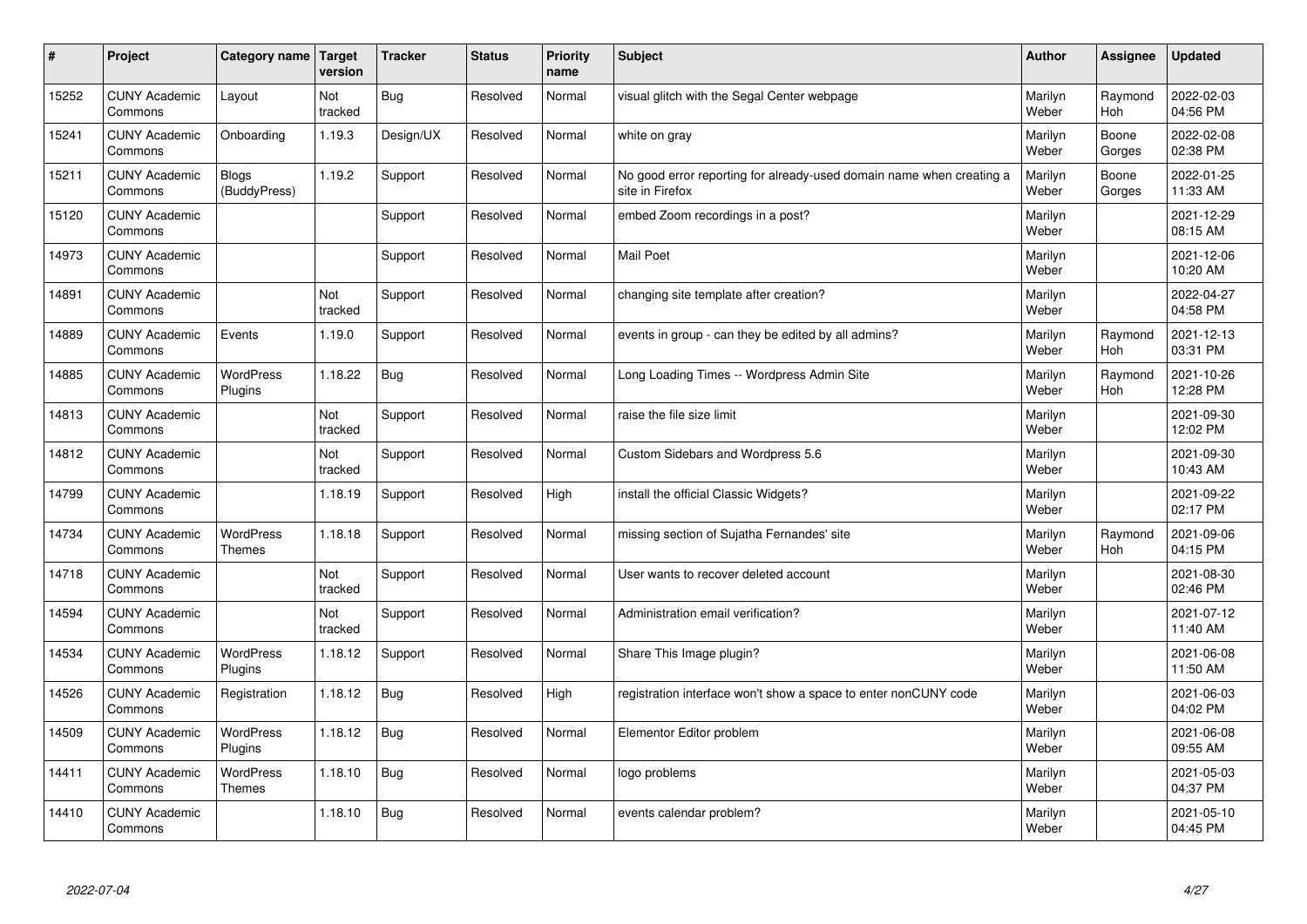| $\sharp$ | Project                         | Category name   Target            | version        | <b>Tracker</b> | <b>Status</b> | <b>Priority</b><br>name | <b>Subject</b>                                                              | <b>Author</b>    | <b>Assignee</b>       | <b>Updated</b>         |
|----------|---------------------------------|-----------------------------------|----------------|----------------|---------------|-------------------------|-----------------------------------------------------------------------------|------------------|-----------------------|------------------------|
| 14404    | <b>CUNY Academic</b><br>Commons |                                   | Not<br>tracked | Support        | Resolved      | Normal                  | blocked IP of user?                                                         | Marilyn<br>Weber |                       | 2021-05-10<br>01:00 PM |
| 14378    | <b>CUNY Academic</b><br>Commons |                                   | Not<br>tracked | Support        | Resolved      | Normal                  | <b>PPTX</b> files unfetchable                                               | Marilyn<br>Weber |                       | 2021-05-11<br>11:25 AM |
| 14369    | <b>CUNY Academic</b><br>Commons | WordPress -<br>Media              | Not<br>tracked | Support        | Resolved      | Normal                  | renewed problem with ppsx files                                             | Marilyn<br>Weber |                       | 2021-04-27<br>12:44 PM |
| 14344    | <b>CUNY Academic</b><br>Commons | Domain<br>Mapping                 | Not<br>tracked | Support        | Resolved      | Normal                  | arabstages.org site down                                                    | Marilyn<br>Weber | Raymond<br>Hoh        | 2021-04-19<br>01:42 PM |
| 14304    | <b>CUNY Academic</b><br>Commons | Group Library                     | 1.18.8         | Bug            | Resolved      | Normal                  | Library items change folders when adding subsequent items in new<br>folders | Marilyn<br>Weber | Boone<br>Gorges       | 2021-04-13<br>11:21 AM |
| 14270    | <b>CUNY Academic</b><br>Commons | <b>WordPress</b><br><b>Themes</b> | 1.18.8         | Support        | Resolved      | Normal                  | grid theme?                                                                 | Marilyn<br>Weber |                       | 2021-04-13<br>11:20 AM |
| 14265    | <b>CUNY Academic</b><br>Commons | <b>WordPress</b><br>Plugins       | 1.18.10        | Support        | Resolved      | Normal                  | separate the tag cloud in the blog sidebar                                  | Marilyn<br>Weber | Boone<br>Gorges       | 2021-05-12<br>05:19 PM |
| 14246    | <b>CUNY Academic</b><br>Commons |                                   | 1.18.8         | Support        | Resolved      | Normal                  | 'Weekly jQuery Migrate Status Update"                                       | Marilyn<br>Weber |                       | 2021-04-13<br>11:08 AM |
| 14242    | <b>CUNY Academic</b><br>Commons |                                   |                | Support        | Resolved      | Normal                  | LAILAC site missing content                                                 | Marilyn<br>Weber |                       | 2021-03-27<br>08:40 AM |
| 14129    | <b>CUNY Academic</b><br>Commons | Onboarding                        | 1.18.6         | Support        | Resolved      | Normal                  | can only see some invites sent                                              | Marilyn<br>Weber | Raymond<br><b>Hoh</b> | 2021-04-09<br>09:00 AM |
| 14077    | <b>CUNY Academic</b><br>Commons | <b>WordPress</b><br>Plugins       | 1.18.7         | Support        | Resolved      | Normal                  | Elementor Pro plugin for the slider                                         | Marilyn<br>Weber | Raymond<br>Hoh        | 2021-03-23<br>11:43 AM |
| 14075    | <b>CUNY Academic</b><br>Commons | <b>WordPress</b><br>Plugins       | Not<br>tracked | <b>Bug</b>     | Resolved      | Normal                  | sludigitalportfolios.commons.gc.cuny.edu                                    | Marilyn<br>Weber | Boone<br>Gorges       | 2021-03-01<br>10:46 AM |
| 14019    | <b>CUNY Academic</b><br>Commons | <b>WordPress</b><br>Plugins       | 1.18.5         | Bug            | Resolved      | Normal                  | smorales.commons.gc.cuny.edu                                                | Marilyn<br>Weber | Boone<br>Gorges       | 2021-02-23<br>11:06 AM |
| 14012    | <b>CUNY Academic</b><br>Commons | <b>WordPress</b><br>Plugins       | 1.18.5         | Support        | Resolved      | Normal                  | Open External Links in a New Window plugin?                                 | Marilyn<br>Weber | Boone<br>Gorges       | 2021-03-02<br>02:07 PM |
| 14008    | <b>CUNY Academic</b><br>Commons |                                   |                | <b>Bug</b>     | Resolved      | High                    | invisible user                                                              | Marilyn<br>Weber |                       | 2021-02-18<br>05:53 PM |
| 13958    | <b>CUNY Academic</b><br>Commons |                                   | 1.18.4         | Support        | Resolved      | Normal                  | calendar widget problem                                                     | Marilyn<br>Weber |                       | 2021-02-09<br>11:05 AM |
| 13947    | <b>CUNY Academic</b><br>Commons | WordPress<br>Plugins              | 1.18.4         | Bug            | Resolved      | Normal                  | Elementor plugin problem                                                    | Marilyn<br>Weber | Raymond<br>Hoh        | 2021-02-08<br>09:34 PM |
| 13944    | <b>CUNY Academic</b><br>Commons | <b>WordPress</b><br>Plugins       | 1.18.4         | Support        | Resolved      | Normal                  | 3D FlipBook request                                                         | Marilyn<br>Weber |                       | 2021-02-09<br>11:05 AM |
| 13935    | <b>CUNY Academic</b><br>Commons | WordPress<br>Plugins              | 1.18.4         | Support        | Resolved      | Low                     | Add Users sidebar widget not working                                        | Marilyn<br>Weber |                       | 2021-02-09<br>11:05 AM |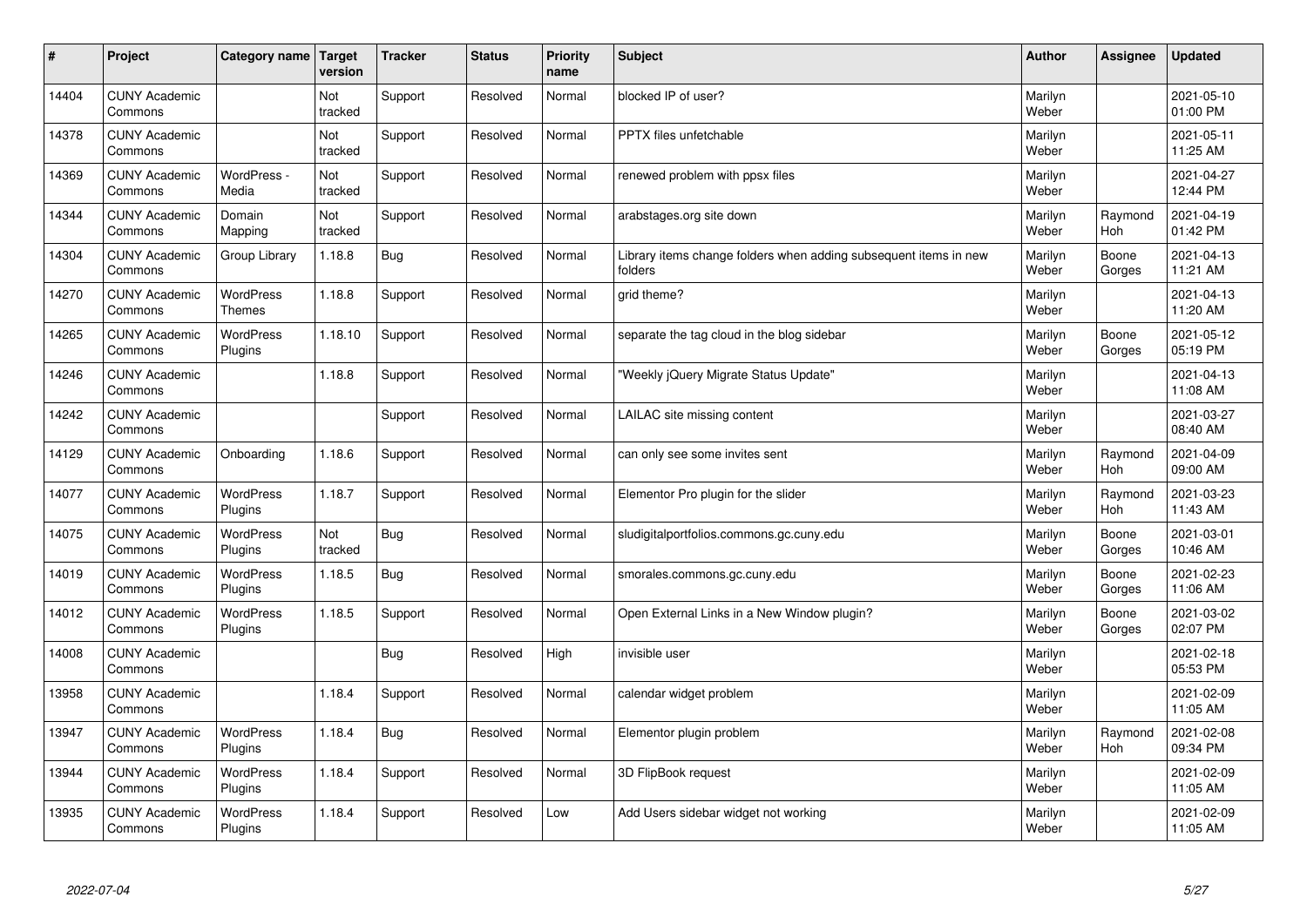| $\sharp$ | Project                         | Category name   Target      | version        | <b>Tracker</b> | <b>Status</b> | <b>Priority</b><br>name | <b>Subject</b>                                                                        | <b>Author</b>    | Assignee              | <b>Updated</b>         |
|----------|---------------------------------|-----------------------------|----------------|----------------|---------------|-------------------------|---------------------------------------------------------------------------------------|------------------|-----------------------|------------------------|
| 13929    | <b>CUNY Academic</b><br>Commons |                             | 1.18.4         | Support        | Resolved      | Normal                  | update error message                                                                  | Marilyn<br>Weber | Boone<br>Gorges       | 2021-02-09<br>11:05 AM |
| 13878    | <b>CUNY Academic</b><br>Commons | Group cloning               | 1.18.4         | Support        | Resolved      | High                    | When creating Group + Site and choosing 'Clone existing', cannot<br>advance to step 2 | Marilyn<br>Weber | Jeremy<br>Felt        | 2021-02-02<br>11:02 AM |
| 13846    | <b>CUNY Academic</b><br>Commons | <b>WordPress</b><br>Plugins | 1.18.3         | Support        | Resolved      | Normal                  | Yoast SEO plugin problem                                                              | Marilyn<br>Weber |                       | 2021-01-19<br>05:34 PM |
| 13841    | <b>CUNY Academic</b><br>Commons | <b>WordPress</b><br>Plugins | 1.18.3         | Support        | Resolved      | Normal                  | Folders plugin request                                                                | Marilyn<br>Weber | Boone<br>Gorges       | 2021-01-26<br>04:43 PM |
| 13827    | <b>CUNY Academic</b><br>Commons | Group Forums                | 1.18.3         | <b>Bug</b>     | Resolved      | Normal                  | more forum post problems                                                              | Marilyn<br>Weber | Raymond<br>Hoh        | 2021-01-22<br>08:19 PM |
| 13826    | <b>CUNY Academic</b><br>Commons |                             |                | Support        | Resolved      | Normal                  | January 14th                                                                          | Marilyn<br>Weber |                       | 2021-01-26<br>04:26 PM |
| 13783    | <b>CUNY Academic</b><br>Commons |                             | 1.18.2         | Support        | Resolved      | Normal                  | new CUNY OneSearch url                                                                | Marilyn<br>Weber |                       | 2021-01-14<br>04:53 PM |
| 13768    | <b>CUNY Academic</b><br>Commons | Domain<br>Mapping           | Not<br>tracked | Bug            | Resolved      | Normal                  | patricksweeney.commons.gc.cuny.edu down                                               | Marilyn<br>Weber | Raymond<br><b>Hoh</b> | 2021-01-12<br>10:47 AM |
| 13741    | <b>CUNY Academic</b><br>Commons | WordPress<br>Plugins        | 1.18.3         | Support        | Resolved      | Normal                  | Ensemble Video Plugin                                                                 | Marilyn<br>Weber |                       | 2021-01-26<br>04:43 PM |
| 13738    | <b>CUNY Academic</b><br>Commons |                             | 1.18.1         | Support        | Resolved      | Normal                  | theme requests from a non-CUY person                                                  | Marilyn<br>Weber |                       | 2020-12-23<br>11:34 AM |
| 13715    | <b>CUNY Academic</b><br>Commons |                             | Not<br>tracked | <b>Bug</b>     | Resolved      | High                    | https://ulysses.commons.gc.cuny.edu down                                              | Marilyn<br>Weber |                       | 2020-12-22<br>03:02 PM |
| 13710    | <b>CUNY Academic</b><br>Commons |                             | Not<br>tracked | Support        | Resolved      | Normal                  | small change to Hosting Partner Handbook                                              | Marilyn<br>Weber |                       | 2020-12-16<br>04:29 PM |
| 13699    | <b>CUNY Academic</b><br>Commons |                             | Not<br>tracked | Support        | Resolved      | Normal                  | Martin Segal Center site down                                                         | Marilyn<br>Weber | Raymond<br>Hoh        | 2020-12-22<br>03:03 PM |
| 13675    | <b>CUNY Academic</b><br>Commons | Group Library               | 1.18.1         | Bug            | Resolved      | High                    | broken Library                                                                        | Marilyn<br>Weber |                       | 2020-12-09<br>05:02 PM |
| 13656    | <b>CUNY Academic</b><br>Commons |                             |                | Bug            | Resolved      | High                    | site down                                                                             | Marilyn<br>Weber |                       | 2020-12-11<br>12:50 PM |
| 13641    | <b>CUNY Academic</b><br>Commons |                             | 1.18.2         | Support        | Resolved      | Normal                  | follow up to migration request                                                        | Marilyn<br>Weber | Boone<br>Gorges       | 2021-01-12<br>10:59 AM |
| 13633    | <b>CUNY Academic</b><br>Commons |                             | Not<br>tracked | Bug            | Resolved      | High                    | PublicsLab site down                                                                  | Marilyn<br>Weber |                       | 2020-11-30<br>02:01 PM |
| 13541    | <b>CUNY Academic</b><br>Commons |                             | Not<br>tracked | Support        | Resolved      | Normal                  | add a page template to OER site.                                                      | Marilyn<br>Weber |                       | 2020-11-11<br>11:12 AM |
| 13521    | <b>CUNY Academic</b><br>Commons | Onboarding                  | 1.17.7         | Support        | Resolved      | Normal                  | sent invitations page                                                                 | Marilyn<br>Weber | Raymond<br>Hoh        | 2020-11-10<br>10:31 AM |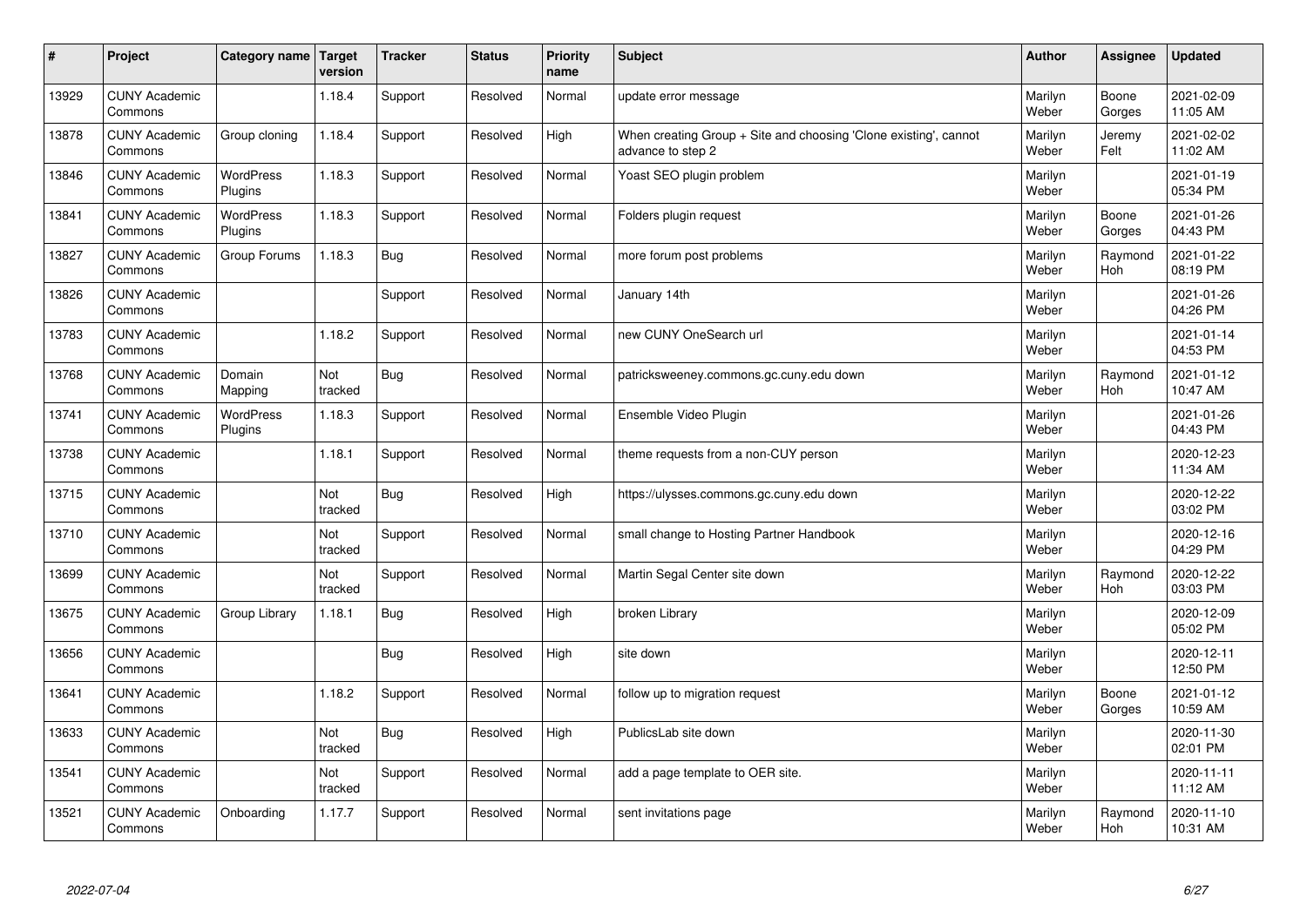| $\sharp$ | Project                         | Category name   Target            | version        | <b>Tracker</b> | <b>Status</b> | <b>Priority</b><br>name | <b>Subject</b>                                            | <b>Author</b>    | Assignee              | <b>Updated</b>         |
|----------|---------------------------------|-----------------------------------|----------------|----------------|---------------|-------------------------|-----------------------------------------------------------|------------------|-----------------------|------------------------|
| 13512    | <b>CUNY Academic</b><br>Commons | <b>WordPress</b><br><b>Themes</b> | 1.17.7         | Support        | Resolved      | Normal                  | theme update                                              | Marilyn<br>Weber |                       | 2020-11-16<br>04:46 PM |
| 13441    | <b>CUNY Academic</b><br>Commons |                                   | 1.17.5         | Support        | Resolved      | Normal                  | ongoing user problems with daily digests                  | Marilyn<br>Weber |                       | 2020-10-13<br>10:02 AM |
| 13378    | <b>CUNY Academic</b><br>Commons |                                   | 1.17.5         | Bug            | Resolved      | Normal                  | problem on one of my sites                                | Marilyn<br>Weber |                       | 2020-09-24<br>05:27 PM |
| 13341    | <b>CUNY Academic</b><br>Commons | Group Forums                      | 1.17.4         | <b>Bug</b>     | Resolved      | Normal                  | Forum reply problems                                      | Marilyn<br>Weber | Raymond<br>Hoh        | 2020-09-22<br>12:08 PM |
| 13295    | <b>CUNY Academic</b><br>Commons |                                   | Not<br>tracked | Support        | Resolved      | Normal                  | can't find new user                                       | Marilyn<br>Weber |                       | 2020-09-08<br>10:18 AM |
| 13238    | <b>CUNY Academic</b><br>Commons | WordPress -<br>Media              | 1.17.3         | Support        | Resolved      | Normal                  | allow ppsx file?                                          | Marilyn<br>Weber | Raymond<br>Hoh        | 2020-09-10<br>11:46 AM |
| 13227    | <b>CUNY Academic</b><br>Commons | Group Library                     | 1.17.2         | Bug            | Resolved      | High                    | folder not appearing in library                           | Marilyn<br>Weber |                       | 2020-08-21<br>04:22 PM |
| 13185    | <b>CUNY Academic</b><br>Commons | WordPress<br><b>Themes</b>        | 1.17.2         | Support        | Resolved      | Normal                  | Less theme?                                               | Marilyn<br>Weber |                       | 2020-08-25<br>11:26 AM |
| 13184    | <b>CUNY Academic</b><br>Commons | WordPress<br>Plugins              | 1.17.2         | Support        | Resolved      | Normal                  | google translate plugin                                   | Marilyn<br>Weber |                       | 2020-08-25<br>11:36 AM |
| 13173    | <b>CUNY Academic</b><br>Commons | Group Library                     | 1.17.1         | Support        | Resolved      | High                    | all uploads to the library are silent                     | Marilyn<br>Weber |                       | 2020-08-10<br>04:12 PM |
| 13159    | <b>CUNY Academic</b><br>Commons | Group Library                     | Not<br>tracked | Support        | Resolved      | Normal                  | changing folder names?                                    | Marilyn<br>Weber | Boone<br>Gorges       | 2020-08-27<br>08:59 AM |
| 13138    | <b>CUNY Academic</b><br>Commons | Group Library                     | Not<br>tracked | Support        | Resolved      | Normal                  | moving Library contents for Steve Brier                   | Marilyn<br>Weber |                       | 2020-08-03<br>04:00 PM |
| 13134    | <b>CUNY Academic</b><br>Commons | Site cloning                      | 1.17.1         | Support        | Resolved      | Normal                  | New site (a clone) point to old dashboard                 | Marilyn<br>Weber |                       | 2020-08-12<br>03:22 PM |
| 13116    | <b>CUNY Academic</b><br>Commons | ZenDesk                           | 1.17.1         | Support        | Resolved      | Normal                  | support/send us a message link obscured                   | Marilyn<br>Weber | Raymond<br><b>Hoh</b> | 2020-07-29<br>09:33 PM |
| 13091    | <b>CUNY Academic</b><br>Commons |                                   | 1.17.0         | Support        | Resolved      | Normal                  | problem with latex (math equations)                       | Marilyn<br>Weber |                       | 2020-07-28<br>11:09 AM |
| 13085    | <b>CUNY Academic</b><br>Commons | Domain<br>Mapping                 | Not<br>tracked | Support        | Resolved      | Normal                  | domain mapping request                                    | Marilyn<br>Weber | <b>Matt Gold</b>      | 2020-07-28<br>03:33 PM |
| 13065    | <b>CUNY Academic</b><br>Commons |                                   | Not<br>tracked | Support        | Resolved      | Normal                  | can't invite new user to group                            | Marilyn<br>Weber |                       | 2020-07-22<br>04:24 PM |
| 13016    | <b>CUNY Academic</b><br>Commons | Shortcodes and<br>embeds          | 1.16.15        | Support        | Resolved      | Normal                  | possible to run code examples, like in Jupyter Notebooks? | Marilyn<br>Weber |                       | 2020-07-16<br>11:52 AM |
| 13013    | <b>CUNY Academic</b><br>Commons |                                   | Not<br>tracked | Bug            | Resolved      | Normal                  | an invite to Group Admins from Brian Foote?!              | Marilyn<br>Weber |                       | 2020-07-07<br>02:36 PM |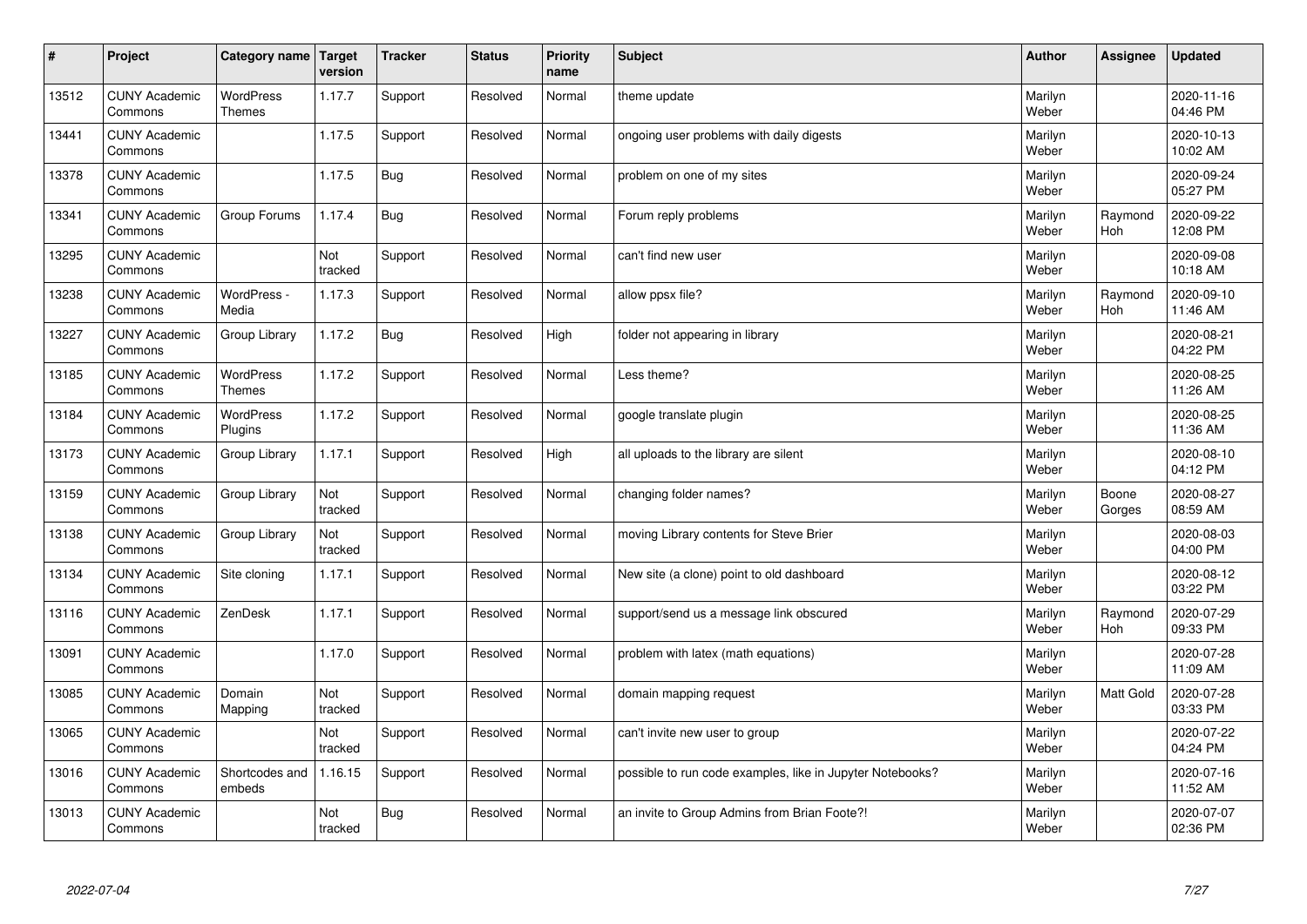| #     | Project                         | Category name   Target      | version        | <b>Tracker</b> | <b>Status</b> | <b>Priority</b><br>name | <b>Subject</b>                                                                          | <b>Author</b>    | Assignee              | <b>Updated</b>         |
|-------|---------------------------------|-----------------------------|----------------|----------------|---------------|-------------------------|-----------------------------------------------------------------------------------------|------------------|-----------------------|------------------------|
| 12999 | <b>CUNY Academic</b><br>Commons |                             | 1.18.1         | Support        | Resolved      | Normal                  | request for Dentist theme                                                               | Marilyn<br>Weber | Boone<br>Gorges       | 2020-12-22<br>03:31 PM |
| 12960 | <b>CUNY Academic</b><br>Commons |                             | 1.16.14        | Support        | Resolved      | Normal                  | mutiple plugin in requests                                                              | Marilyn<br>Weber | Boone<br>Gorges       | 2020-06-23<br>10:53 AM |
| 12905 | <b>CUNY Academic</b><br>Commons |                             | 1.16.14        | Support        | Resolved      | Normal                  | trouble embedding a flipbook from Flipsnack                                             | Marilyn<br>Weber | Boone<br>Gorges       | 2020-06-23<br>10:53 AM |
| 12861 | <b>CUNY Academic</b><br>Commons |                             |                | Support        | Resolved      | Normal                  | trouble with YouTube                                                                    | Marilyn<br>Weber | Raymond<br>Hoh        | 2020-06-09<br>11:16 AM |
| 12777 | <b>CUNY Academic</b><br>Commons |                             | 1.16.14        | Support        | Resolved      | Normal                  | request to include custom javascript into a Commons-hosted site                         | Marilyn<br>Weber |                       | 2020-06-16<br>04:03 PM |
| 12676 | <b>CUNY Academic</b><br>Commons | <b>WordPress</b><br>Plugins | 1.16.10        | Support        | Resolved      | Normal                  | request for Require Post Category plug-in                                               | Marilyn<br>Weber |                       | 2020-04-28<br>11:03 AM |
| 12584 | <b>CUNY Academic</b><br>Commons |                             | Not<br>tracked | Bug            | Resolved      | Urgent                  | No way to register                                                                      | Marilyn<br>Weber |                       | 2020-03-27<br>02:38 PM |
| 12543 | <b>CUNY Academic</b><br>Commons | <b>Public Portfolio</b>     | Not<br>tracked | Support        | Resolved      | Normal                  | User cannot find profile edit button                                                    | Marilyn<br>Weber | scott voth            | 2020-03-22<br>02:49 PM |
| 12515 | <b>CUNY Academic</b><br>Commons | cuny.is                     | 1.16.7         | Support        | Resolved      | Normal                  | AJAX actions on cuny is admin page are failing                                          | Marilyn<br>Weber |                       | 2020-03-10<br>11:57 AM |
| 12487 | <b>CUNY Academic</b><br>Commons | Group Forums                | 1.16.7         | Bug            | Resolved      | Normal                  | group posting problems?                                                                 | Marilyn<br>Weber | Raymond<br><b>Hoh</b> | 2020-03-10<br>11:40 AM |
| 12483 | <b>CUNY Academic</b><br>Commons |                             | 1.16.7         | Bug            | Resolved      | High                    | post error                                                                              | Marilyn<br>Weber |                       | 2020-02-28<br>02:44 PM |
| 12427 | <b>CUNY Academic</b><br>Commons |                             | Not<br>tracked | Support        | Resolved      | Normal                  | organizing PDF on a site?                                                               | Marilyn<br>Weber | scott voth            | 2020-03-10<br>11:11 AM |
| 12395 | <b>CUNY Academic</b><br>Commons | Spam/Spam<br>Prevention     | Not<br>tracked | Support        | Resolved      | Normal                  | comments again being blocked                                                            | Marilyn<br>Weber | Raymond<br>Hoh        | 2020-03-10<br>11:13 AM |
| 12393 | <b>CUNY Academic</b><br>Commons | WordPress<br>(misc)         |                | Support        | Resolved      | High                    | size limit for files                                                                    | Marilyn<br>Weber |                       | 2020-02-18<br>10:13 AM |
| 12363 | <b>CUNY Academic</b><br>Commons | WordPress<br>Plugins        | 1.16.5         | <b>Bug</b>     | Resolved      | Urgent                  | more bbPress problems - now students unable to post either a new<br>thread or a comment | Marilyn<br>Weber | Raymond<br><b>Hoh</b> | 2020-03-17<br>03:07 PM |
| 12354 | <b>CUNY Academic</b><br>Commons | <b>WordPress</b><br>Plugins | 1.16.5         | Bug            | Resolved      | Urgent                  | sites (including Net-Art) are reporting critical issues                                 | Marilyn<br>Weber | Raymond<br><b>Hoh</b> | 2020-02-02<br>03:16 PM |
| 12346 | <b>CUNY Academic</b><br>Commons | Redmine                     |                | Support        | Resolved      | Normal                  | another Redmine request                                                                 | Marilyn<br>Weber | <b>Matt Gold</b>      | 2020-01-30<br>08:20 PM |
| 12334 | <b>CUNY Academic</b><br>Commons |                             |                | Support        | Resolved      | Normal                  | request for a Redmine account                                                           | Marilyn<br>Weber | Matt Gold             | 2020-01-30<br>12:01 PM |
| 12302 | <b>CUNY Academic</b><br>Commons | WordPress<br><b>Themes</b>  | 1.16.4         | Support        | Resolved      | Normal                  | Pictorio theme request                                                                  | Marilyn<br>Weber | Raymond<br>Hoh        | 2020-01-28<br>11:44 AM |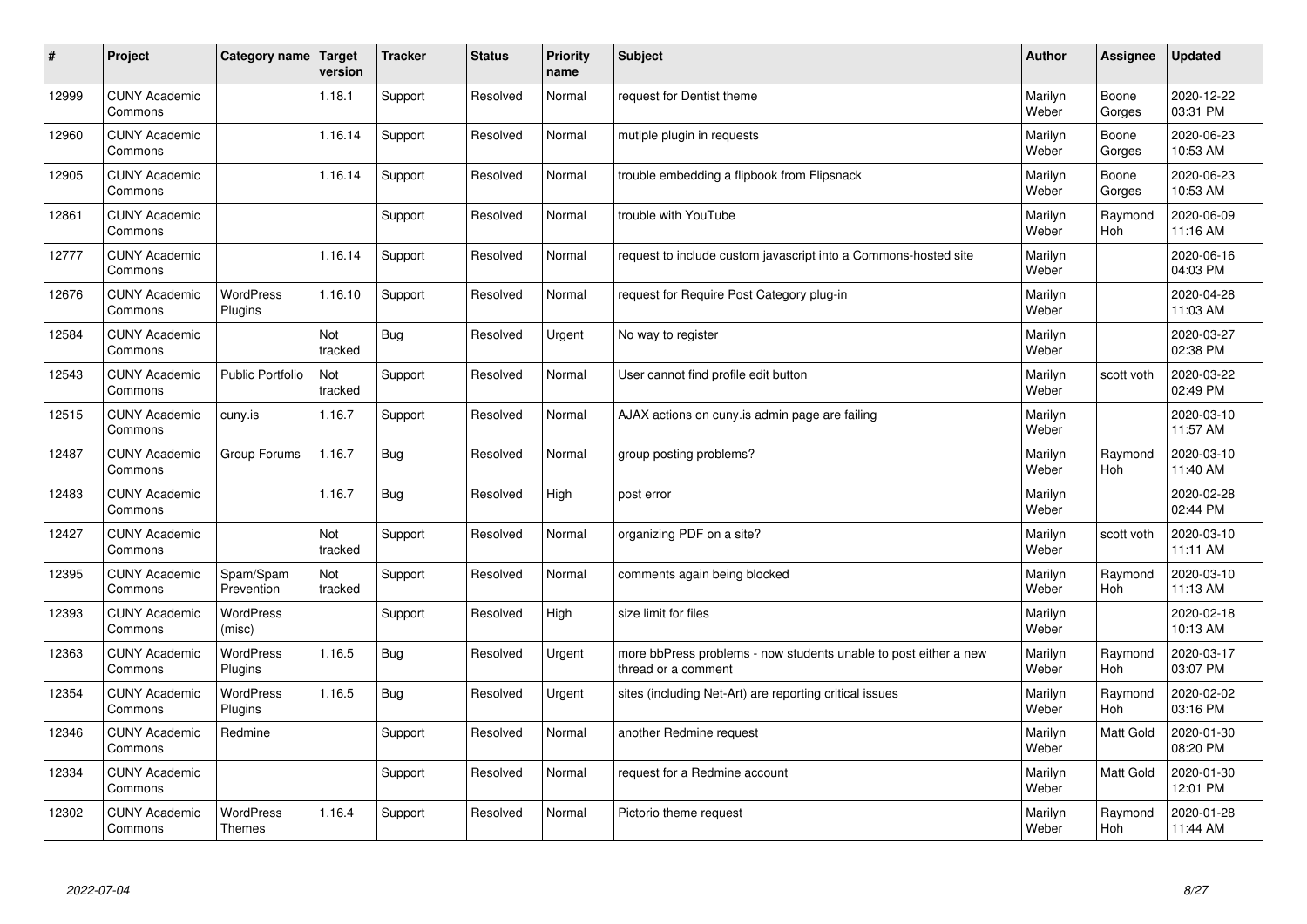| #     | Project                         | Category name   Target            | version        | <b>Tracker</b> | <b>Status</b> | <b>Priority</b><br>name | <b>Subject</b>                                                                       | <b>Author</b>    | Assignee        | <b>Updated</b>         |
|-------|---------------------------------|-----------------------------------|----------------|----------------|---------------|-------------------------|--------------------------------------------------------------------------------------|------------------|-----------------|------------------------|
| 12190 | <b>CUNY Academic</b><br>Commons | <b>Blogs</b><br>(BuddyPress)      | Not<br>tracked | Support        | Resolved      | Normal                  | Site avatar in directory is not what user expects                                    | Marilyn<br>Weber |                 | 2019-12-12<br>08:51 PM |
| 12176 | <b>CUNY Academic</b><br>Commons |                                   | Not<br>tracked | Support        | Resolved      | Normal                  | Mp4s?                                                                                | Marilyn<br>Weber |                 | 2019-12-05<br>11:04 AM |
| 12165 | <b>CUNY Academic</b><br>Commons | <b>BuddyPress</b><br>(misc)       | Not<br>tracked | Support        | Resolved      | Normal                  | two reports of Profile problems                                                      | Marilyn<br>Weber | Boone<br>Gorges | 2019-12-04<br>05:06 PM |
| 12156 | <b>CUNY Academic</b><br>Commons | Blogs<br>(BuddyPress)             | Not<br>tracked | Support        | Resolved      | Normal                  | My Sites list (Commons Profile or Sites directory) doesn't match toolbar<br>dropdown | Marilyn<br>Weber |                 | 2019-12-11<br>10:20 AM |
| 12137 | <b>CUNY Academic</b><br>Commons | <b>WordPress</b><br><b>Themes</b> | Not<br>tracked | Support        | Resolved      | Normal                  | media player problem                                                                 | Marilyn<br>Weber |                 | 2019-12-12<br>08:52 PM |
| 12038 | <b>CUNY Academic</b><br>Commons |                                   | 1.15.13        | Bug            | Resolved      | Normal                  | admin visibility problem at careerplan.commons.gc.cuny.edu                           | Marilyn<br>Weber |                 | 2019-11-12<br>10:20 AM |
| 12006 | <b>CUNY Academic</b><br>Commons | Group<br>Invitations              | 1.15.13        | Bug            | Resolved      | Immediate               | Invite system is broken.                                                             | Marilyn<br>Weber | Boone<br>Gorges | 2019-10-23<br>10:16 AM |
| 11977 | <b>CUNY Academic</b><br>Commons |                                   | Not<br>tracked | Support        | Resolved      | Normal                  | please remove me from many sites                                                     | Marilyn<br>Weber |                 | 2019-11-21<br>01:05 PM |
| 11976 | <b>CUNY Academic</b><br>Commons | <b>WordPress</b><br><b>Themes</b> | Not<br>tracked | Support        | Resolved      | Normal                  | ColorMag request                                                                     | Marilyn<br>Weber |                 | 2021-02-01<br>10:25 AM |
| 11964 | <b>CUNY Academic</b><br>Commons | Layout                            | 1.15.12        | Bug            | Resolved      | Normal                  | https://commons.gc.cuny.edu/create/ not displaying correctly in Edge                 | Marilyn<br>Weber | Raymond<br>Hoh  | 2019-10-22<br>11:54 AM |
| 11961 | <b>CUNY Academic</b><br>Commons | Membership                        | Not<br>tracked | Support        | Resolved      | Normal                  | switch email for student user                                                        | Marilyn<br>Weber |                 | 2019-10-09<br>01:56 PM |
| 11922 | <b>CUNY Academic</b><br>Commons | Membership                        | Not<br>tracked | Support        | Resolved      | Normal                  | https://commons.gc.cuny.edu/members/cunyhealthequity/                                | Marilyn<br>Weber |                 | 2019-10-02<br>04:05 PM |
| 11915 | <b>CUNY Academic</b><br>Commons |                                   | Not<br>tracked | Support        | Resolved      | Normal                  | User not in list                                                                     | Marilyn<br>Weber |                 | 2019-10-28<br>10:13 AM |
| 11912 | <b>CUNY Academic</b><br>Commons |                                   |                | Support        | Resolved      | Normal                  | influence search results?                                                            | Marilyn<br>Weber |                 | 2020-02-11<br>10:51 AM |
| 11908 | <b>CUNY Academic</b><br>Commons | Spam/Spam<br>Prevention           | 1.17.7         | Support        | Resolved      | Normal                  | overeager spam filter                                                                | Marilyn<br>Weber | Raymond<br>Hoh  | 2020-11-05<br>04:36 PM |
| 11907 | <b>CUNY Academic</b><br>Commons | <b>Public Portfolio</b>           | 1.15.13        | Support        | Resolved      | Normal                  | more publications problems (in profile)                                              | Marilyn<br>Weber |                 | 2019-11-04<br>11:16 AM |
| 11896 | <b>CUNY Academic</b><br>Commons |                                   | Not<br>tracked | Support        | Resolved      | Normal                  | https://thenurseswritingproject.commons.gc.cuny.edu                                  | Marilyn<br>Weber |                 | 2019-09-24<br>08:09 AM |
| 11866 | <b>CUNY Academic</b><br>Commons | <b>WordPress</b><br><b>Themes</b> | 1.15.10        | Support        | Resolved      | Normal                  | problem with project widget and the 'skills' to generate tags                        | Marilyn<br>Weber | Raymond<br>Hoh  | 2019-09-19<br>03:20 PM |
| 11865 | <b>CUNY Academic</b><br>Commons | Onboarding                        | 1.15.10        | Bug            | Resolved      | Normal                  | Site name not appearing in "Membership" lists of Invitation modal                    | Marilyn<br>Weber | Boone<br>Gorges | 2019-09-24<br>11:09 AM |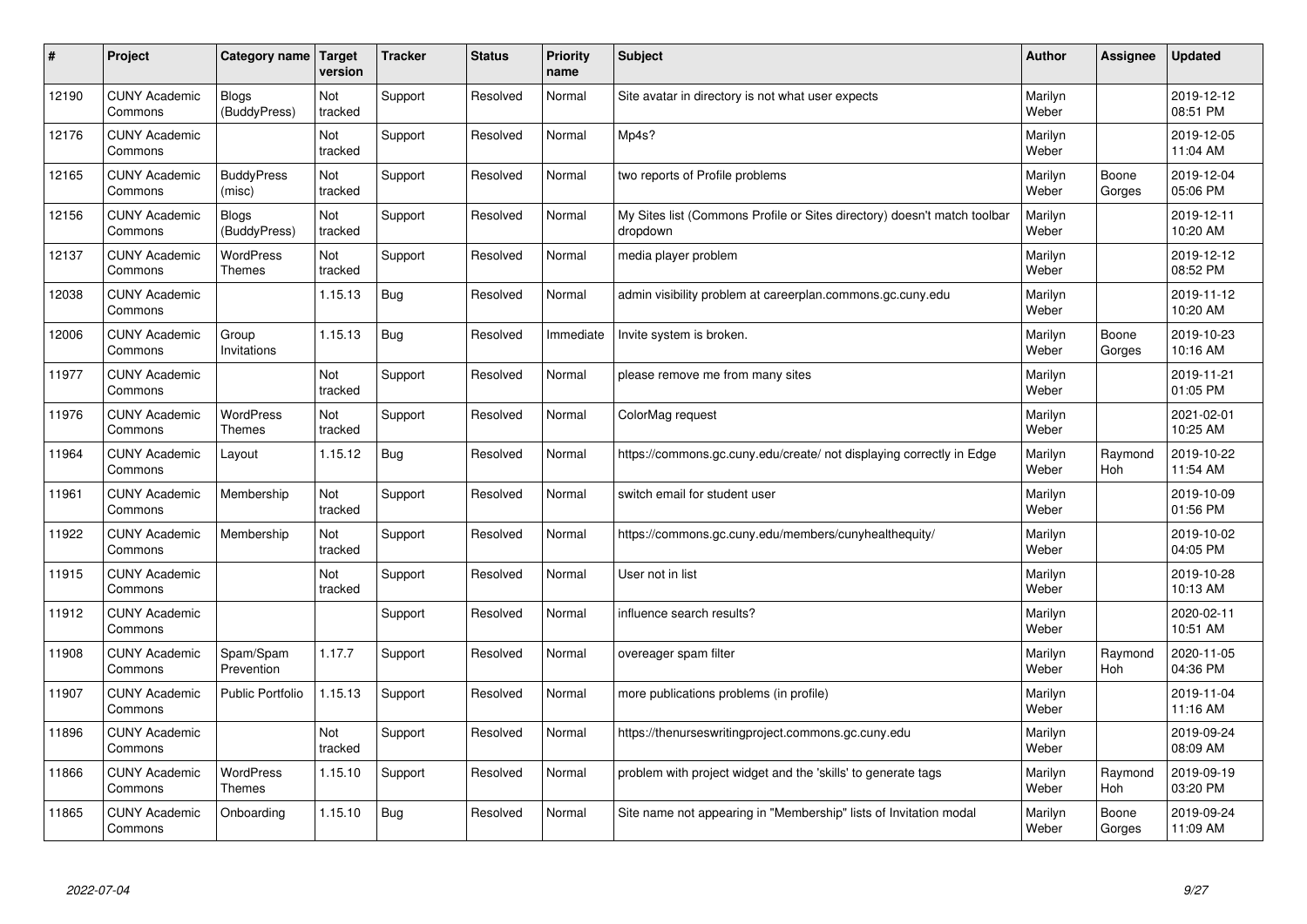| $\pmb{\#}$ | Project                         | <b>Category name</b>              | Target<br>version | <b>Tracker</b> | <b>Status</b> | <b>Priority</b><br>name | <b>Subject</b>                                                                                         | <b>Author</b>    | Assignee        | <b>Updated</b>         |
|------------|---------------------------------|-----------------------------------|-------------------|----------------|---------------|-------------------------|--------------------------------------------------------------------------------------------------------|------------------|-----------------|------------------------|
| 11832      | <b>CUNY Academic</b><br>Commons | <b>WordPress</b><br>Plugins       | 1.15.11           | Support        | Resolved      | Normal                  | Yoast SEO premium for sexgenlab.org                                                                    | Marilyn<br>Weber |                 | 2019-10-08<br>11:22 AM |
| 11813      | <b>CUNY Academic</b><br>Commons | <b>WordPress</b><br>Plugins       | 1.15.9            | Support        | Resolved      | Normal                  | 'Change Password Protected Message" plugin reguests                                                    | Marilyn<br>Weber |                 | 2019-09-10<br>05:57 PM |
| 11665      | <b>CUNY Academic</b><br>Commons |                                   |                   | Support        | Resolved      | Immediate               | "My Groups" conflating two groups                                                                      | Marilyn<br>Weber |                 | 2019-07-24<br>10:43 PM |
| 11650      | <b>CUNY Academic</b><br>Commons |                                   | Not<br>tracked    | Support        | Resolved      | Normal                  | https://commons.gc.cuny.edu/groups/introduction-to-literary-studies-engl<br>ish-252-at-hunter-college/ | Marilyn<br>Weber |                 | 2019-07-18<br>02:28 PM |
| 11647      | <b>CUNY Academic</b><br>Commons |                                   | 1.15.6            | Support        | Resolved      | Normal                  | <b>Tribulant Newsletters update</b>                                                                    | Marilyn<br>Weber |                 | 2019-07-18<br>02:27 PM |
| 11609      | <b>CUNY Academic</b><br>Commons |                                   | 1.15.5            | Support        | Resolved      | Normal                  | Mixed Content flag                                                                                     | Marilyn<br>Weber |                 | 2019-06-27<br>06:54 PM |
| 11567      | <b>CUNY Academic</b><br>Commons | <b>Group Files</b>                | 1.15.4            | <b>Bug</b>     | Resolved      | Normal                  | Group files pagination doesn't work properly in folders                                                | Marilyn<br>Weber | Boone<br>Gorges | 2019-06-25<br>04:22 PM |
| 11516      | <b>CUNY Academic</b><br>Commons | Membership                        | Not<br>tracked    | Support        | Resolved      | Normal                  | request for email change                                                                               | Marilyn<br>Weber |                 | 2019-06-04<br>01:48 PM |
| 11483      | <b>CUNY Academic</b><br>Commons |                                   | 1.15.2            | Bug            | Resolved      | Normal                  | "Add New user" not working                                                                             | Marilyn<br>Weber |                 | 2019-05-21<br>02:26 PM |
| 11453      | <b>CUNY Academic</b><br>Commons | <b>WordPress</b><br>(misc)        | 1.15.2            | <b>Bug</b>     | Resolved      | Normal                  | 403 error on Firefox                                                                                   | Marilyn<br>Weber | Raymond<br>Hoh  | 2019-05-28<br>11:46 AM |
| 11448      | <b>CUNY Academic</b><br>Commons | <b>BuddyPress</b><br>(misc)       | 1.15.1            | Support        | Resolved      | Normal                  | sole administrator listed on sites is not an admin at all?                                             | Marilyn<br>Weber | Raymond<br>Hoh  | 2019-05-14<br>11:15 AM |
| 11294      | <b>CUNY Academic</b><br>Commons | Account<br>settings               | Not<br>tracked    | Support        | Resolved      | Normal                  | student emgail change                                                                                  | Marilyn<br>Weber | Matt Gold       | 2019-04-07<br>09:11 PM |
| 11233      | <b>CUNY Academic</b><br>Commons |                                   | 1.14.9            | Support        | Resolved      | Normal                  | Hotjar ?                                                                                               | Marilyn<br>Weber |                 | 2019-03-26<br>12:10 PM |
| 11225      | <b>CUNY Academic</b><br>Commons |                                   | Not<br>tracked    | Support        | Resolved      | Normal                  | bulk upload?                                                                                           | Marilyn<br>Weber |                 | 2019-09-18<br>10:31 AM |
| 11217      | <b>CUNY Academic</b><br>Commons | Membership                        | Not<br>tracked    | Support        | Resolved      | Normal                  | Another email update                                                                                   | Marilyn<br>Weber |                 | 2019-03-12<br>03:37 PM |
| 11211      | <b>CUNY Academic</b><br>Commons | <b>WordPress</b><br><b>Themes</b> | 1.14.8            | Support        | Resolved      | Normal                  | user needs to edit the HTML coding                                                                     | Marilyn<br>Weber |                 | 2019-03-12<br>11:20 AM |
| 11210      | <b>CUNY Academic</b><br>Commons | Membership                        | Not<br>tracked    | Support        | Resolved      | Normal                  | Please change the email                                                                                | Marilyn<br>Weber |                 | 2019-03-11<br>04:16 PM |
| 11205      | <b>CUNY Academic</b><br>Commons | <b>WordPress</b><br>Plugins       | Not<br>tracked    | Support        | Resolved      | Normal                  | problems with Google calendar                                                                          | Marilyn<br>Weber | Raymond<br>Hoh  | 2019-03-11<br>02:17 PM |
| 11198      | <b>CUNY Academic</b><br>Commons |                                   | Not<br>tracked    | Support        | Resolved      | Normal                  | former CUNY employee                                                                                   | Marilyn<br>Weber |                 | 2019-03-07<br>02:21 PM |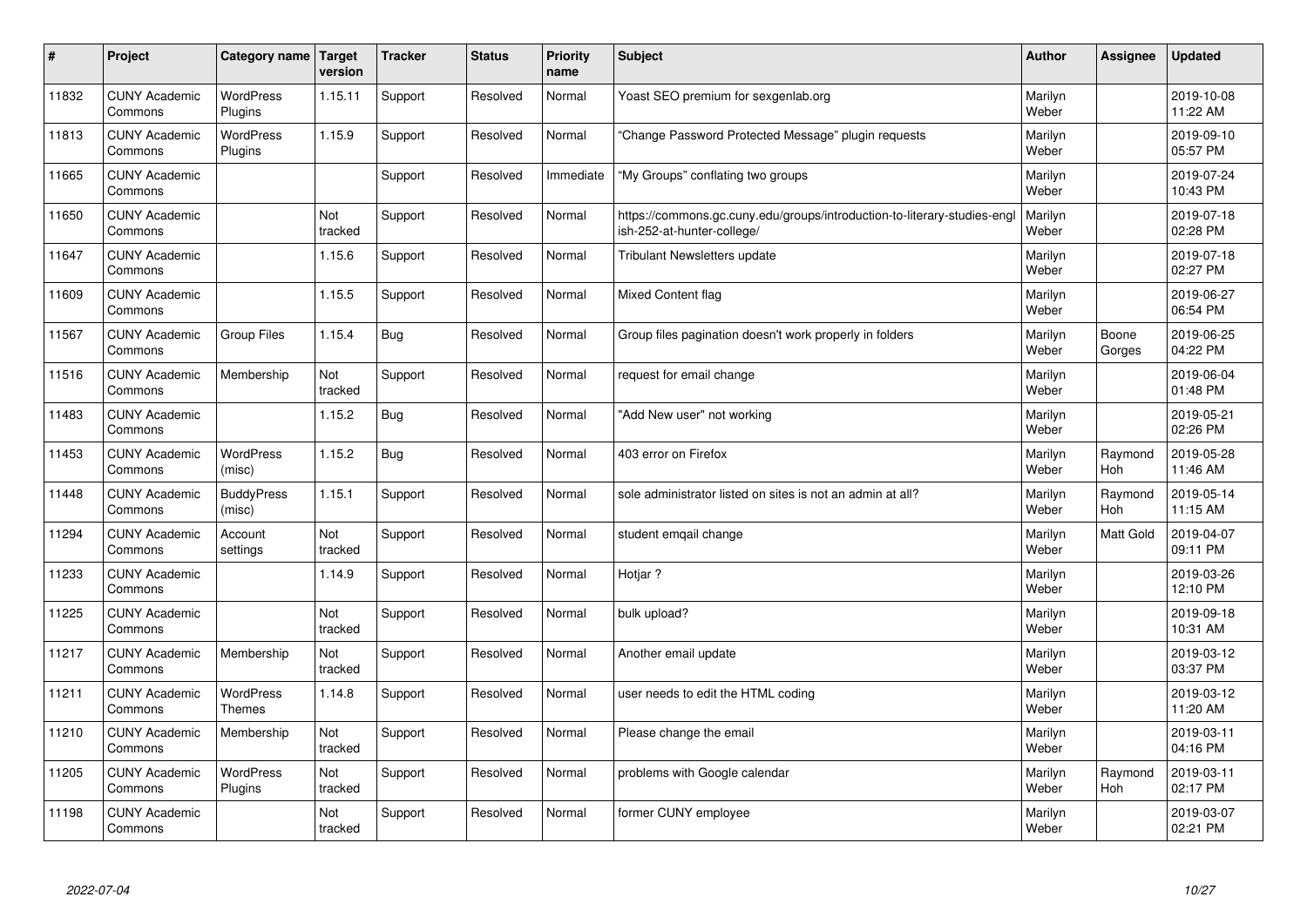| $\sharp$ | Project                         | Category name              | Target<br>version | <b>Tracker</b> | <b>Status</b> | <b>Priority</b><br>name | <b>Subject</b>                              | <b>Author</b>    | Assignee       | <b>Updated</b>         |
|----------|---------------------------------|----------------------------|-------------------|----------------|---------------|-------------------------|---------------------------------------------|------------------|----------------|------------------------|
| 11147    | <b>CUNY Academic</b><br>Commons | Membership                 | Not<br>tracked    | Support        | Resolved      | Normal                  | employee email change                       | Marilyn<br>Weber |                | 2019-03-12<br>03:58 PM |
| 11127    | <b>CUNY Academic</b><br>Commons | Membership                 | Not<br>tracked    | Support        | Resolved      | Normal                  | user with new campus affiliation            | Marilyn<br>Weber |                | 2019-02-19<br>02:09 PM |
| 11091    | <b>CUNY Academic</b><br>Commons | <b>BuddyPress</b><br>Docs  | 1.14.7            | Support        | Resolved      | Normal                  | word limit for comments on a group doc?     | Marilyn<br>Weber |                | 2019-02-26<br>02:04 PM |
| 11088    | <b>CUNY Academic</b><br>Commons | Group Blogs                | Not<br>tracked    | <b>Bug</b>     | Resolved      | Normal                  | no notification for comments                | Marilyn<br>Weber |                | 2019-02-15<br>03:30 PM |
| 11031    | <b>CUNY Academic</b><br>Commons |                            | Not<br>tracked    | Support        | Resolved      | Normal                  | new group with seemingly old topics         | Marilyn<br>Weber |                | 2019-02-11<br>12:17 PM |
| 11029    | <b>CUNY Academic</b><br>Commons | Authentication             | 1.14.9            | Support        | Resolved      | Normal                  | Sujatha Fernandes cannot edit her site      | Marilyn<br>Weber | Raymond<br>Hoh | 2019-03-26<br>12:10 PM |
| 11017    | <b>CUNY Academic</b><br>Commons |                            | Not<br>tracked    | Support        | Resolved      | Normal                  | site didn't save?                           | Marilyn<br>Weber |                | 2019-01-25<br>03:47 PM |
| 11006    | <b>CUNY Academic</b><br>Commons | Groups (misc)              | 1.14.6            | Support        | Resolved      | Normal                  | removing members from a group isn't working | Marilyn<br>Weber |                | 2019-01-24<br>03:18 PM |
| 11003    | <b>CUNY Academic</b><br>Commons |                            | Not<br>tracked    | Support        | Resolved      | Normal                  | user email change                           | Marilyn<br>Weber |                | 2019-01-24<br>02:50 PM |
| 11002    | <b>CUNY Academic</b><br>Commons |                            | Not<br>tracked    | Support        | Resolved      | Normal                  | open link in a new tab not working          | Marilyn<br>Weber |                | 2019-06-03<br>07:57 PM |
| 10986    | <b>CUNY Academic</b><br>Commons |                            | Not<br>tracked    | Support        | Resolved      | Normal                  | PDF embedder provoking error                | Marilyn<br>Weber |                | 2019-03-29<br>04:28 PM |
| 10941    | <b>CUNY Academic</b><br>Commons | Membership                 | Not<br>tracked    | Support        | Resolved      | Normal                  | update user email                           | Marilyn<br>Weber |                | 2019-02-13<br>02:24 PM |
| 10932    | <b>CUNY Academic</b><br>Commons |                            |                   | Support        | Resolved      | Normal                  | add me as admin to meenaalexander.com       | Marilyn<br>Weber | Matt Gold      | 2019-01-09<br>02:12 PM |
| 10910    | <b>CUNY Academic</b><br>Commons | Membership                 | Not<br>tracked    | Support        | Resolved      | Normal                  | request to be an admin to a prof's site     | Marilyn<br>Weber |                | 2019-01-04<br>10:45 AM |
| 10820    | <b>CUNY Academic</b><br>Commons |                            | Not<br>tracked    | Support        | Resolved      | Normal                  | retrieve deleted pages/posts                | Marilyn<br>Weber |                | 2018-12-13<br>06:33 PM |
| 10810    | <b>CUNY Academic</b><br>Commons | <b>WordPress</b><br>(misc) | 1.14.2            | <b>Bug</b>     | Resolved      | Normal                  | Sites set as public are becoming private    | Marilyn<br>Weber |                | 2018-12-11<br>10:15 AM |
| 10772    | <b>CUNY Academic</b><br>Commons | Groups (misc)              | 1.14.2            | <b>Bug</b>     | Resolved      | Normal                  | can't create groups                         | Marilyn<br>Weber |                | 2018-12-04<br>10:42 AM |
| 10606    | <b>CUNY Academic</b><br>Commons | cdev.gc.cuny.ed<br>u.      | Not<br>tracked    | Support        | Resolved      | Normal                  | problems with testing environment           | Marilyn<br>Weber |                | 2018-11-02<br>10:27 AM |
| 10537    | <b>CUNY Academic</b><br>Commons |                            | Not<br>tracked    | Bug            | Resolved      | Normal                  | jpegs not showing                           | Marilyn<br>Weber |                | 2018-10-23<br>10:51 AM |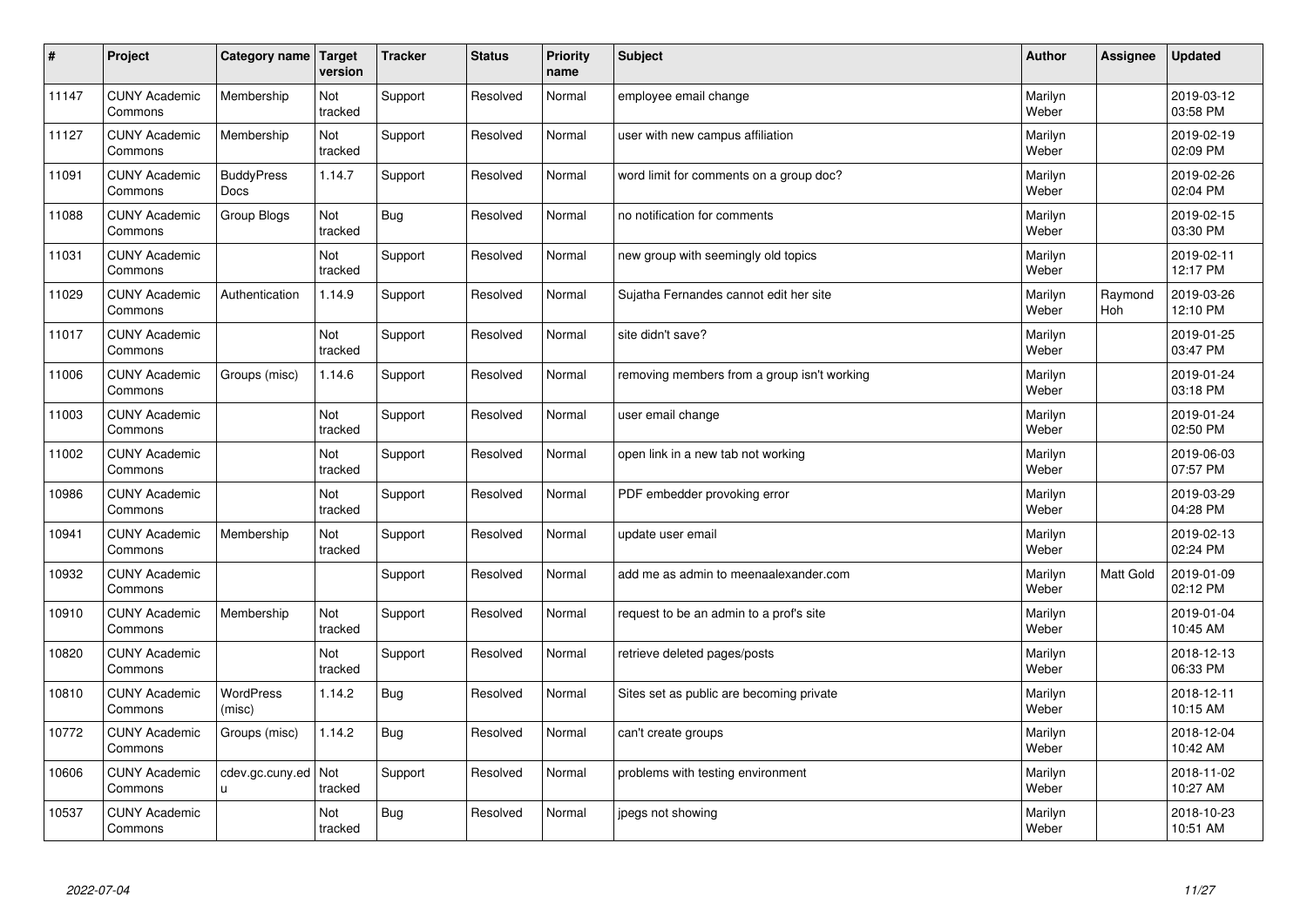| #     | Project                         | Category name                 | Target<br>version | <b>Tracker</b> | <b>Status</b> | <b>Priority</b><br>name | <b>Subject</b>                                                                           | <b>Author</b>    | Assignee              | <b>Updated</b>         |
|-------|---------------------------------|-------------------------------|-------------------|----------------|---------------|-------------------------|------------------------------------------------------------------------------------------|------------------|-----------------------|------------------------|
| 10440 | <b>CUNY Academic</b><br>Commons |                               | Not<br>tracked    | Support        | Resolved      | Normal                  | Acert post problem                                                                       | Marilyn<br>Weber |                       | 2018-12-10<br>03:57 PM |
| 10407 | <b>CUNY Academic</b><br>Commons |                               | Not<br>tracked    | Support        | Resolved      | Normal                  | toolbar problem                                                                          | Marilyn<br>Weber | Boone<br>Gorges       | 2018-10-23<br>10:52 AM |
| 10387 | <b>CUNY Academic</b><br>Commons | Membership                    | Not<br>tracked    | Support        | Resolved      | Normal                  | remove user page                                                                         | Marilyn<br>Weber |                       | 2018-09-28<br>02:26 PM |
| 10361 | <b>CUNY Academic</b><br>Commons | Group Forums                  | 1.13.10           | Bug            | Resolved      | Normal                  | forum post pending oddity                                                                | Marilyn<br>Weber |                       | 2018-09-25<br>10:45 AM |
| 10298 | <b>CUNY Academic</b><br>Commons |                               | Not<br>tracked    | Support        | Resolved      | Normal                  | RSS feed to itunes problem                                                               | Marilyn<br>Weber |                       | 2018-12-10<br>03:57 PM |
| 10266 | <b>CUNY Academic</b><br>Commons |                               |                   | Support        | Resolved      | Normal                  | GC email change requested                                                                | Marilyn<br>Weber | <b>Matt Gold</b>      | 2018-08-30<br>03:07 PM |
| 10257 | <b>CUNY Academic</b><br>Commons | Membership                    | Not<br>tracked    | Support        | Resolved      | Normal                  | change the email from @login.cuny.edu to campu email                                     | Marilyn<br>Weber |                       | 2018-12-10<br>03:55 PM |
| 10256 | <b>CUNY Academic</b><br>Commons |                               |                   | Support        | Resolved      | Normal                  | email change requested                                                                   | Marilyn<br>Weber | Matt Gold             | 2018-08-29<br>02:52 PM |
| 10245 | <b>CUNY Academic</b><br>Commons | Email<br><b>Notifications</b> | 1.13.8            | Support        | Resolved      | Urgent                  | Placeholders in action emails (activation, password reset) not being<br>properly swapped | Marilyn<br>Weber | Raymond<br><b>Hoh</b> | 2018-08-30<br>04:02 PM |
| 10240 | <b>CUNY Academic</b><br>Commons | WordPress<br>Plugins          | 1.13.8            | Support        | Resolved      | Normal                  | require-featured-image plug-in request                                                   | Marilyn<br>Weber |                       | 2018-08-29<br>05:15 PM |
| 10239 | <b>CUNY Academic</b><br>Commons |                               | Not<br>tracked    | Support        | Resolved      | Normal                  | musicroombooking.commons.gc.cuny.edu                                                     | Marilyn<br>Weber |                       | 2018-08-29<br>03:06 PM |
| 10227 | <b>CUNY Academic</b><br>Commons |                               |                   | Support        | Resolved      | Normal                  | user incorrectly entered her email address                                               | Marilyn<br>Weber | Matt Gold             | 2018-08-26<br>08:55 PM |
| 10176 | <b>CUNY Academic</b><br>Commons | Documentation                 | Not<br>tracked    | Bug            | Resolved      | Normal                  | domain mapping requests                                                                  | Marilyn<br>Weber | scott voth            | 2018-08-29<br>05:30 PM |
| 10133 | <b>CUNY Academic</b><br>Commons | <b>WordPress</b><br>(misc)    | Not<br>tracked    | Support        | Resolved      | Normal                  | two Commons sites to be migrated elsewhere                                               | Marilyn<br>Weber |                       | 2018-12-10<br>03:54 PM |
| 10101 | <b>CUNY Academic</b><br>Commons |                               | 1.13.7            | Bug            | Resolved      | Normal                  | URL changes within Manage section of groups                                              | Marilyn<br>Weber |                       | 2018-08-03<br>01:54 PM |
| 10066 | <b>CUNY Academic</b><br>Commons | Membership                    | Not<br>tracked    | Support        | Resolved      | Normal                  | add me as an admin to https://pkms.commons.gc.cuny.edu/                                  | Marilyn<br>Weber |                       | 2018-07-26<br>11:54 AM |
| 10059 | <b>CUNY Academic</b><br>Commons | WordPress<br>Themes           | Not<br>tracked    | Support        | Resolved      | Normal                  | Magazine Premium theme for new site                                                      | Marilyn<br>Weber |                       | 2020-02-17<br>03:39 PM |
| 10035 | <b>CUNY Academic</b><br>Commons |                               | Not<br>tracked    | Bug            | Resolved      | Normal                  | Reconnecting user to site                                                                | Marilyn<br>Weber |                       | 2018-07-23<br>11:55 AM |
| 10006 | <b>CUNY Academic</b><br>Commons | Membership                    | Not<br>tracked    | Support        | Resolved      | Normal                  | another email change request                                                             | Marilyn<br>Weber |                       | 2018-07-13<br>12:36 PM |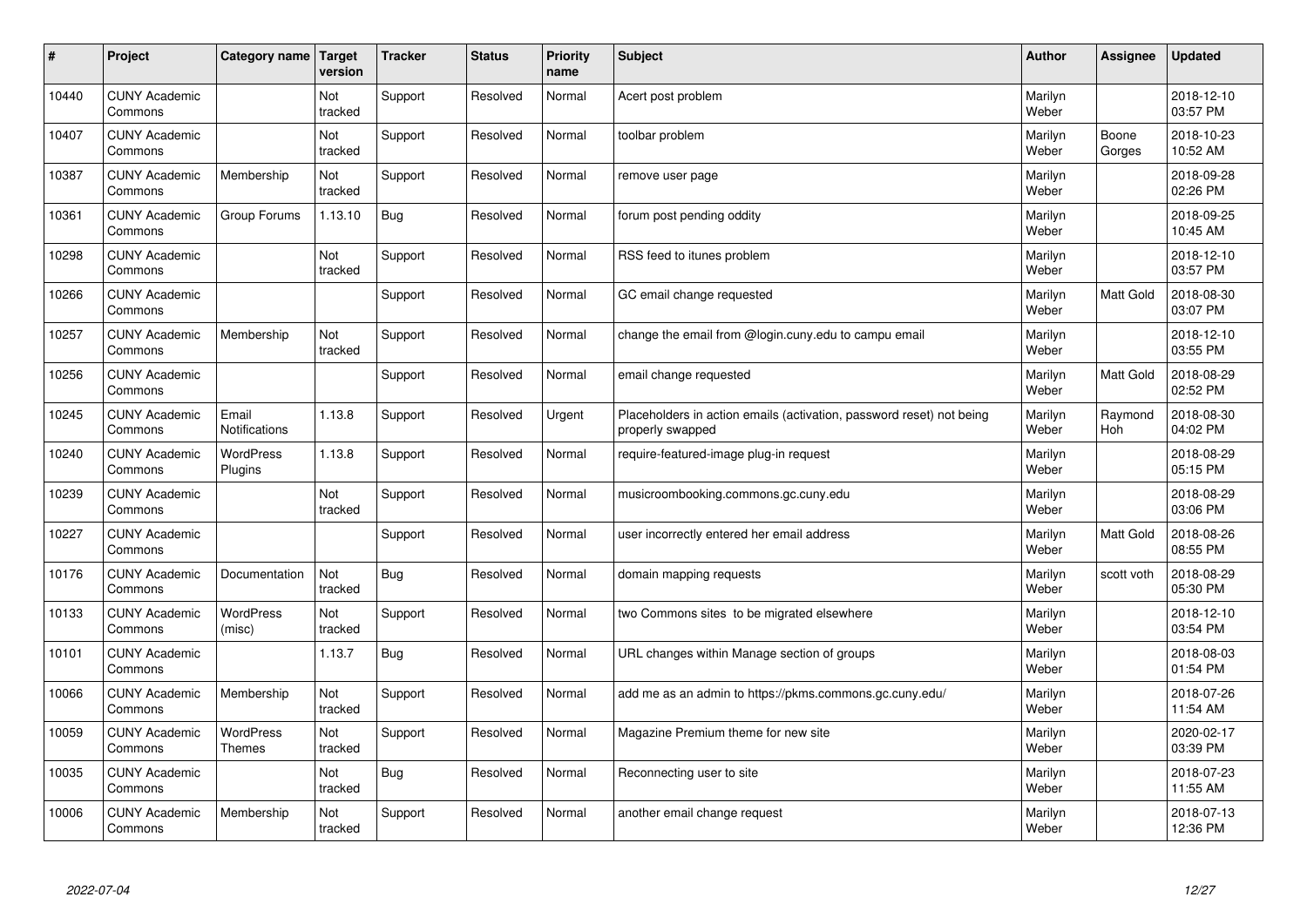| #    | Project                         | Category name               | Target<br>version | <b>Tracker</b> | <b>Status</b> | <b>Priority</b><br>name | <b>Subject</b>                                     | <b>Author</b>    | Assignee         | <b>Updated</b>         |
|------|---------------------------------|-----------------------------|-------------------|----------------|---------------|-------------------------|----------------------------------------------------|------------------|------------------|------------------------|
| 9992 | <b>CUNY Academic</b><br>Commons |                             | 1.13.6            | Bug            | Resolved      | Normal                  | ACERT website down again                           | Marilyn<br>Weber |                  | 2018-07-10<br>12:15 PM |
| 9965 | <b>CUNY Academic</b><br>Commons | <b>WordPress</b><br>Plugins | 1.13.4            | Support        | Resolved      | Normal                  | plug-in request for OneTone Companion              | Marilyn<br>Weber | Raymond<br>Hoh   | 2018-06-26<br>12:00 PM |
| 9949 | <b>CUNY Academic</b><br>Commons |                             | 1.13.4            | Support        | Resolved      | Normal                  | raise storage space limit?                         | Marilyn<br>Weber | Boone<br>Gorges  | 2018-06-26<br>12:00 PM |
| 9928 | <b>CUNY Academic</b><br>Commons | Account<br>settings         |                   | Support        | Resolved      | Normal                  | email change request from former student           | Marilyn<br>Weber | Matt Gold        | 2018-06-14<br>10:20 AM |
| 9927 | <b>CUNY Academic</b><br>Commons | Membership                  | Not<br>tracked    | Support        | Resolved      | Normal                  | wrong email used                                   | Marilyn<br>Weber | Matt Gold        | 2018-06-14<br>10:21 AM |
| 9919 | <b>CUNY Academic</b><br>Commons |                             | Not<br>tracked    | Bug            | Resolved      | Normal                  | admin of https://sphcurriculum.commons.gc.cuny.edu | Marilyn<br>Weber |                  | 2018-06-12<br>09:37 PM |
| 9889 | <b>CUNY Academic</b><br>Commons |                             | Not<br>tracked    | Support        | Resolved      | Normal                  | remove comments from activity feed?                | Marilyn<br>Weber |                  | 2018-12-10<br>03:53 PM |
| 9888 | <b>CUNY Academic</b><br>Commons | <b>WordPress</b><br>Plugins | 1.13.3            | Support        | Resolved      | Normal                  | Business directory Plug-in request                 | Marilyn<br>Weber |                  | 2018-06-12<br>11:52 AM |
| 9886 | <b>CUNY Academic</b><br>Commons | cuny.is                     | Not<br>tracked    | Support        | Resolved      | Normal                  | cuny.is SSL                                        | Marilyn<br>Weber |                  | 2018-10-26<br>02:07 PM |
| 9828 | <b>CUNY Academic</b><br>Commons | Domain<br>Mapping           | 1.13.3            | <b>Bug</b>     | Resolved      | High                    | redirecting problem                                | Marilyn<br>Weber | Raymond<br>Hoh   | 2018-05-24<br>02:39 PM |
| 9823 | <b>CUNY Academic</b><br>Commons | Account<br>settings         | Not<br>tracked    | Support        | Resolved      | Normal                  | email change                                       | Marilyn<br>Weber | Matt Gold        | 2018-05-23<br>01:58 PM |
| 9787 | <b>CUNY Academic</b><br>Commons | Registration                |                   | Support        | Resolved      | Normal                  | email change request                               | Marilyn<br>Weber | <b>Matt Gold</b> | 2018-05-16<br>09:55 PM |
| 9780 | <b>CUNY Academic</b><br>Commons |                             | Not<br>tracked    | Support        | Resolved      | Normal                  | remove the phone number on this profile?           | Marilyn<br>Weber |                  | 2018-05-15<br>10:35 AM |
| 9779 | <b>CUNY Academic</b><br>Commons | Membership                  | Not<br>tracked    | Support        | Resolved      | Normal                  | user not sure if she is registered.                | Marilyn<br>Weber |                  | 2018-12-10<br>03:53 PM |
| 9768 | <b>CUNY Academic</b><br>Commons |                             | 1.13.2            | <b>Bug</b>     | Resolved      | High                    | search function on the Directory page              | Marilyn<br>Weber | Boone<br>Gorges  | 2018-05-14<br>08:45 PM |
| 9767 | <b>CUNY Academic</b><br>Commons | Registration                | Not<br>tracked    | Support        | Resolved      | Normal                  | user deleted account but now needs one             | Marilyn<br>Weber |                  | 2018-05-11<br>02:39 PM |
| 9725 | <b>CUNY Academic</b><br>Commons |                             | Not<br>tracked    | Support        | Resolved      | Normal                  | problems with deleting a site                      | Marilyn<br>Weber |                  | 2018-05-07<br>10:24 PM |
| 9659 | <b>CUNY Academic</b><br>Commons | Account<br>settings         |                   | Support        | Resolved      | Normal                  | user email change                                  | Marilyn<br>Weber | <b>Matt Gold</b> | 2018-04-24<br>12:08 PM |
| 9604 | <b>CUNY Academic</b><br>Commons |                             | Not<br>tracked    | Support        | Resolved      | Normal                  | (Marilyn) can only log into cdev as teststudent    | Marilyn<br>Weber |                  | 2018-04-21<br>10:20 AM |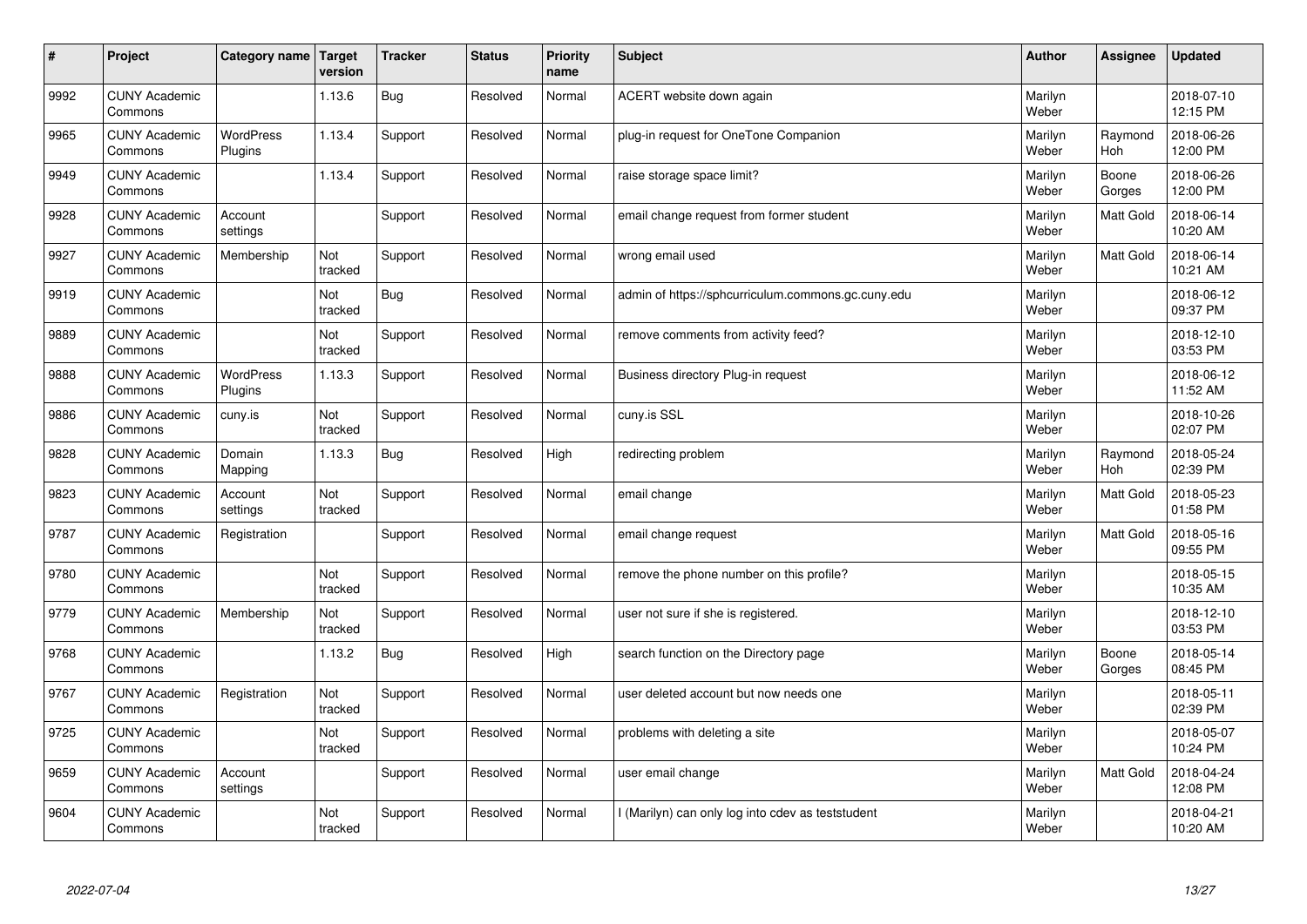| $\vert$ # | Project                         | Category name               | <b>Target</b><br>version | <b>Tracker</b> | <b>Status</b> | <b>Priority</b><br>name | <b>Subject</b>                                       | <b>Author</b>    | Assignee              | <b>Updated</b>         |
|-----------|---------------------------------|-----------------------------|--------------------------|----------------|---------------|-------------------------|------------------------------------------------------|------------------|-----------------------|------------------------|
| 9541      | <b>CUNY Academic</b><br>Commons | <b>WordPress</b><br>(misc)  | Not<br>tracked           | Support        | Resolved      | Normal                  | repeating header banner                              | Marilyn<br>Weber | Raymond<br><b>Hoh</b> | 2018-04-06<br>12:33 PM |
| 9535      | <b>CUNY Academic</b><br>Commons |                             | Not<br>tracked           | Support        | Resolved      | Normal                  | admin for https://video.commons.gc.cuny.edu/?        | Marilyn<br>Weber | <b>Matt Gold</b>      | 2018-04-13<br>05:06 PM |
| 9500      | <b>CUNY Academic</b><br>Commons | <b>WordPress</b><br>Plugins | 1.12.12                  | Support        | Resolved      | Normal                  | PowerPoint in the media library?                     | Marilyn<br>Weber | Raymond<br><b>Hoh</b> | 2018-04-12<br>02:28 PM |
| 9499      | <b>CUNY Academic</b><br>Commons | <b>WordPress</b><br>(misc)  | Not<br>tracked           | Support        | Resolved      | Normal                  | tiny question - preventing dates on posts?           | Marilyn<br>Weber | Raymond<br><b>Hoh</b> | 2018-04-04<br>03:55 PM |
| 9477      | <b>CUNY Academic</b><br>Commons | Account<br>settings         |                          | Support        | Resolved      | Normal                  | email change request                                 | Marilyn<br>Weber | Matt Gold             | 2018-03-24<br>08:53 AM |
| 9470      | <b>CUNY Academic</b><br>Commons |                             |                          | Bug            | Resolved      | Normal                  | Users not appearing via "Add New"                    | Marilyn<br>Weber |                       | 2018-03-22<br>07:44 PM |
| 9355      | <b>CUNY Academic</b><br>Commons |                             | Not<br>tracked           | Support        | Resolved      | Normal                  | 14gb of video?                                       | Marilyn<br>Weber |                       | 2018-03-13<br>11:56 AM |
| 9340      | <b>CUNY Academic</b><br>Commons | WordPress<br>Plugins        | 1.12.10                  | Bug            | Resolved      | Normal                  | change the web preview?                              | Marilyn<br>Weber | Raymond<br>Hoh        | 2018-03-13<br>11:50 AM |
| 9335      | <b>CUNY Academic</b><br>Commons | WordPress<br><b>Themes</b>  | 1.12.10                  | <b>Bug</b>     | Resolved      | Normal                  | clone http://digitalscholarship.ccny.cuny.edu site?  | Marilyn<br>Weber | Boone<br>Gorges       | 2018-03-14<br>12:43 PM |
| 9330      | <b>CUNY Academic</b><br>Commons | <b>WordPress</b><br>Plugins | 1.12.10                  | <b>Bug</b>     | Resolved      | Normal                  | part 2 of problems with the Leaflet plug-in          | Marilyn<br>Weber |                       | 2018-03-04<br>05:58 PM |
| 9282      | <b>CUNY Academic</b><br>Commons | Group Forums                | 1.12.9                   | <b>Bug</b>     | Resolved      | Normal                  | "Forum ID is missing" error?                         | Marilyn<br>Weber |                       | 2018-02-27<br>10:32 AM |
| 9276      | <b>CUNY Academic</b><br>Commons |                             |                          | <b>Bug</b>     | Resolved      | High                    | problem adding a member to a group - wrong username? | Marilyn<br>Weber |                       | 2018-02-25<br>12:47 PM |
| 9224      | <b>CUNY Academic</b><br>Commons | <b>Group Files</b>          | 1.13                     | Feature        | Resolved      | Normal                  | attachments to forum posts clutter up Files area     | Marilyn<br>Weber | Boone<br>Gorges       | 2018-03-22<br>03:34 PM |
| 9223      | <b>CUNY Academic</b><br>Commons |                             | Not<br>tracked           | Support        | Resolved      | Normal                  | moving wordpress sites                               | Marilyn<br>Weber |                       | 2018-02-18<br>08:44 PM |
| 9192      | <b>CUNY Academic</b><br>Commons | <b>WordPress</b><br>Plugins | 1.12.8                   | <b>Bug</b>     | Resolved      | Normal                  | problems with the Leaflet plug -in                   | Marilyn<br>Weber | Boone<br>Gorges       | 2018-02-13<br>11:07 AM |
| 9163      | <b>CUNY Academic</b><br>Commons | Layout                      | 1.12.8                   | Support        | Resolved      | Normal                  | Mobile responsiveness issues                         | Marilyn<br>Weber | Raymond<br><b>Hoh</b> | 2018-02-13<br>10:49 AM |
| 9162      | <b>CUNY Academic</b><br>Commons | Registration                | Not<br>tracked           | Support        | Resolved      | Normal                  | email change due to user error                       | Marilyn<br>Weber | Matt Gold             | 2018-02-13<br>11:11 AM |
| 9154      | <b>CUNY Academic</b><br>Commons | Events                      | 1.12.8                   | Bug            | Resolved      | Normal                  | problem with group calendar                          | Marilyn<br>Weber | Raymond<br>Hoh        | 2018-02-13<br>10:49 AM |
| 9131      | <b>CUNY Academic</b><br>Commons |                             |                          | Support        | Resolved      | Normal                  | webrecorder.io via Firefox                           | Marilyn<br>Weber |                       | 2018-01-29<br>11:11 AM |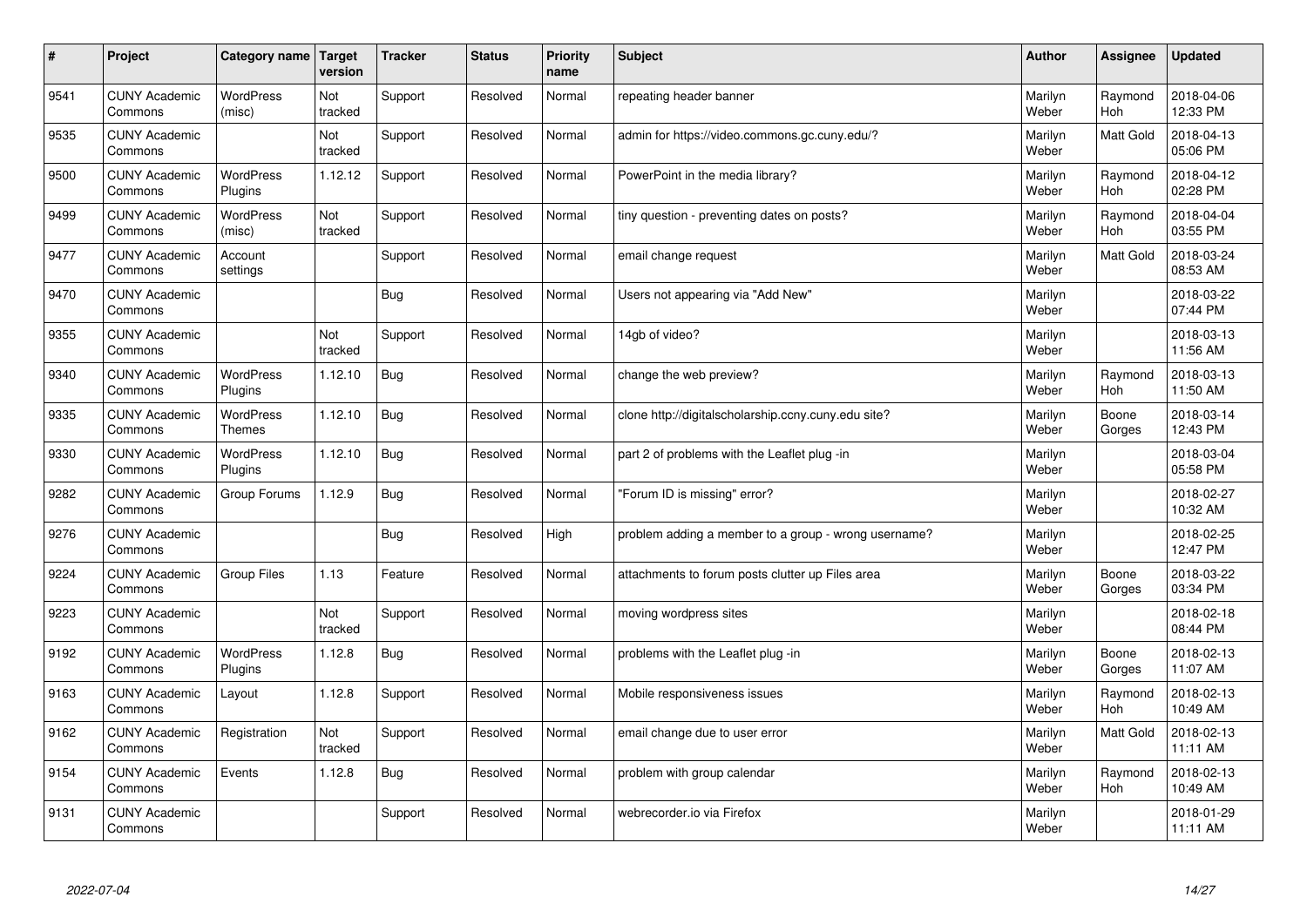| $\sharp$ | Project                         | Category name   Target      | version        | <b>Tracker</b> | <b>Status</b> | <b>Priority</b><br>name | <b>Subject</b>                                                              | <b>Author</b>    | <b>Assignee</b>       | <b>Updated</b>         |
|----------|---------------------------------|-----------------------------|----------------|----------------|---------------|-------------------------|-----------------------------------------------------------------------------|------------------|-----------------------|------------------------|
| 9130     | <b>CUNY Academic</b><br>Commons | Homepage<br>Slides          | Not<br>tracked | Bug            | Resolved      | Normal                  | too many redirects                                                          | Marilyn<br>Weber |                       | 2018-01-29<br>10:27 AM |
| 9087     | <b>CUNY Academic</b><br>Commons | <b>WordPress</b><br>Plugins | 1.12.7         | Support        | Resolved      | Normal                  | request for WP Social Sharing                                               | Marilyn<br>Weber |                       | 2018-01-23<br>11:17 AM |
| 9078     | <b>CUNY Academic</b><br>Commons | <b>WordPress</b><br>Plugins | 1.12.7         | Support        | Resolved      | Normal                  | arcgis web maps?                                                            | Marilyn<br>Weber | Raymond<br><b>Hoh</b> | 2018-01-23<br>11:11 AM |
| 9062     | <b>CUNY Academic</b><br>Commons |                             | Not<br>tracked | <b>Bug</b>     | Resolved      | Normal                  | re-add me as admin of https://commons.gc.cuny.edu/                          | Marilyn<br>Weber |                       | 2018-01-08<br>12:03 PM |
| 9026     | <b>CUNY Academic</b><br>Commons | <b>WordPress</b><br>Plugins | 1.12.6         | Support        | Resolved      | Normal                  | plugin request from Carlos Guevara                                          | Marilyn<br>Weber |                       | 2018-01-03<br>09:33 AM |
| 9004     | <b>CUNY Academic</b><br>Commons | Membership                  | Not<br>tracked | Support        | Resolved      | Normal                  | email change request                                                        | Marilyn<br>Weber |                       | 2017-12-14<br>12:27 PM |
| 8978     | <b>CUNY Academic</b><br>Commons | Groups (misc)               | Not<br>tracked | Support        | Resolved      | Normal                  | removing old groups                                                         | Marilyn<br>Weber |                       | 2018-12-10<br>03:52 PM |
| 8941     | <b>CUNY Academic</b><br>Commons | WordPress<br><b>Themes</b>  | 1.13.1         | Support        | Resolved      | Normal                  | Theme request: ColorNews                                                    | Marilyn<br>Weber |                       | 2018-05-08<br>10:42 AM |
| 8937     | <b>CUNY Academic</b><br>Commons |                             | Not<br>tracked | Bug            | Resolved      | Normal                  | videos gone                                                                 | Marilyn<br>Weber |                       | 2017-12-01<br>11:27 AM |
| 8934     | <b>CUNY Academic</b><br>Commons | Reply By Email              | 1.12.4         | Support        | Resolved      | High                    | RBE "could not post" email should have info about attempted From<br>address | Marilyn<br>Weber | Raymond<br><b>Hoh</b> | 2017-12-12<br>11:25 AM |
| 8924     | <b>CUNY Academic</b><br>Commons | <b>WordPress</b><br>Plugins | 1.12.4         | <b>Bug</b>     | Resolved      | Normal                  | auto-remove feature on http://pcp.gc.cuny.edu                               | Marilyn<br>Weber | <b>Matt Gold</b>      | 2017-12-04<br>10:18 AM |
| 8917     | <b>CUNY Academic</b><br>Commons | Group Files                 | 1.12.3         | Bug            | Resolved      | High                    | Files not downloading from Groups properly                                  | Marilyn<br>Weber | Boone<br>Gorges       | 2017-11-29<br>10:04 PM |
| 8908     | <b>CUNY Academic</b><br>Commons | <b>WordPress</b><br>Plugins | 1.12.2         | Support        | Resolved      | Normal                  | Plugin request from Steve Brier                                             | Marilyn<br>Weber |                       | 2017-11-27<br>11:39 AM |
| 8906     | <b>CUNY Academic</b><br>Commons | Redmine                     | Not<br>tracked | Support        | Resolved      | Normal                  | Redmine access?                                                             | Marilyn<br>Weber | <b>Matt Gold</b>      | 2017-11-13<br>06:02 PM |
| 8893     | <b>CUNY Academic</b><br>Commons | Social Paper                | 1.12.1         | Support        | Resolved      | Normal                  | Social paper won't connect to group?                                        | Marilyn<br>Weber |                       | 2017-12-11<br>01:16 PM |
| 8882     | <b>CUNY Academic</b><br>Commons |                             | Not<br>tracked | Support        | Resolved      | Normal                  | question about search engines                                               | Marilyn<br>Weber |                       | 2017-11-01<br>03:26 PM |
| 8878     | <b>CUNY Academic</b><br>Commons | cuny.is                     | Not<br>tracked | Bug            | Resolved      | Urgent                  | cuny is site link won't work                                                | Marilyn<br>Weber | Boone<br>Gorges       | 2017-11-01<br>03:06 PM |
| 8873     | <b>CUNY Academic</b><br>Commons |                             | Not<br>tracked | Support        | Resolved      | Normal                  | maximum file upload size?                                                   | Marilyn<br>Weber |                       | 2017-10-30<br>11:23 AM |
| 8855     | <b>CUNY Academic</b><br>Commons |                             | Not<br>tracked | Support        | Resolved      | Normal                  | another email change request                                                | Marilyn<br>Weber |                       | 2017-10-25<br>10:55 AM |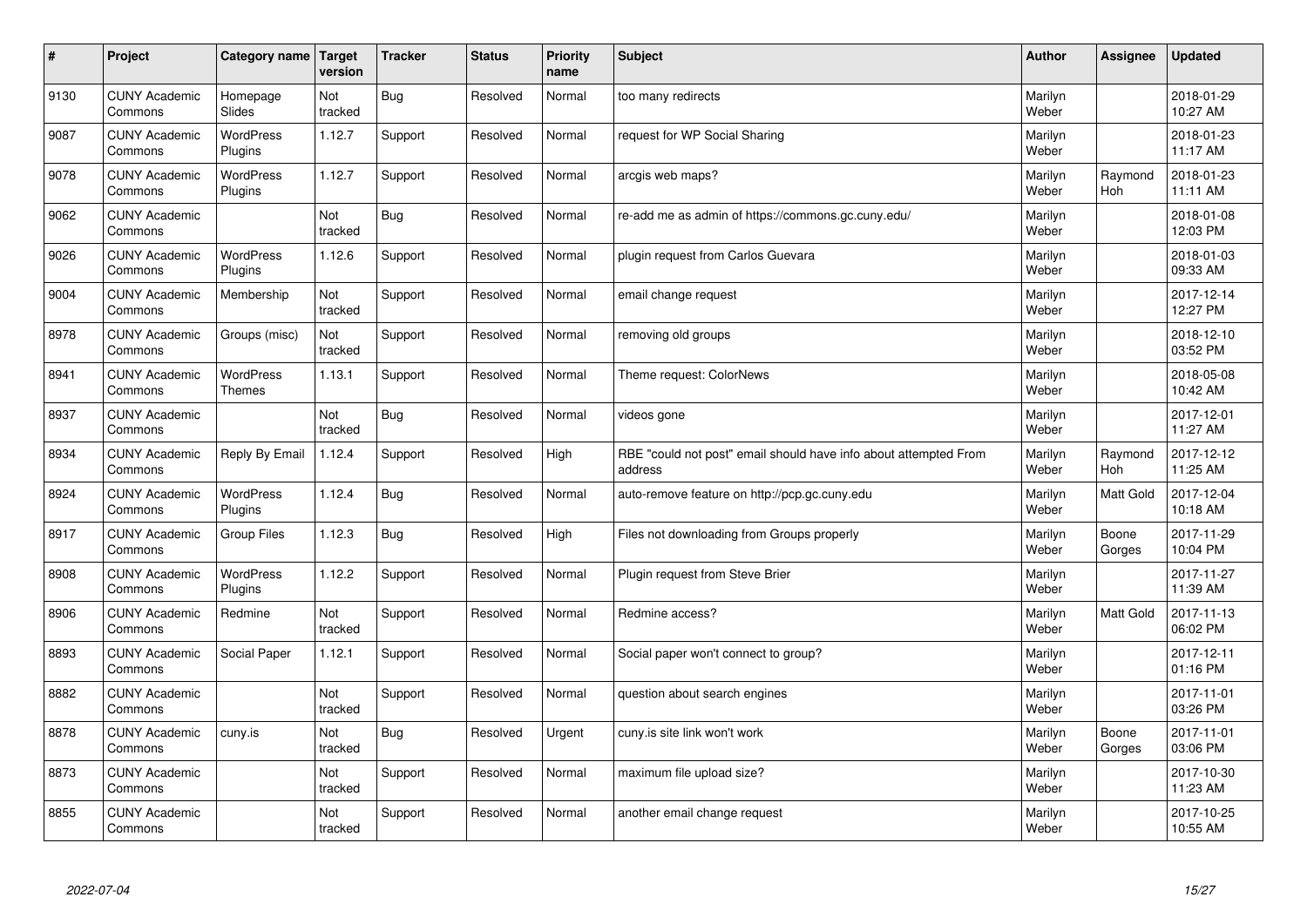| $\vert$ # | Project                         | Category name   Target      | version        | <b>Tracker</b> | <b>Status</b> | <b>Priority</b><br>name | <b>Subject</b>                                           | <b>Author</b>    | Assignee              | <b>Updated</b>         |
|-----------|---------------------------------|-----------------------------|----------------|----------------|---------------|-------------------------|----------------------------------------------------------|------------------|-----------------------|------------------------|
| 8848      | <b>CUNY Academic</b><br>Commons |                             | Not<br>tracked | Support        | Resolved      | Normal                  | email change request                                     | Marilyn<br>Weber |                       | 2017-10-24<br>11:19 AM |
| 8768      | <b>CUNY Academic</b><br>Commons |                             | Not<br>tracked | Support        | Resolved      | Normal                  | unsafe redirect?                                         | Marilyn<br>Weber |                       | 2017-10-06<br>12:14 PM |
| 8729      | <b>CUNY Academic</b><br>Commons |                             | Not<br>tracked | Support        | Resolved      | Normal                  | email change                                             | Marilyn<br>Weber |                       | 2017-09-25<br>02:14 PM |
| 8726      | <b>CUNY Academic</b><br>Commons |                             |                | Support        | Resolved      | Normal                  | Redirect problem                                         | Marilyn<br>Weber |                       | 2017-09-21<br>12:14 PM |
| 8721      | <b>CUNY Academic</b><br>Commons | WordPress<br>Plugins        | 1.11.13        | <b>Bug</b>     | Resolved      | Normal                  | more problems with Events calendar                       | Marilyn<br>Weber |                       | 2017-09-21<br>10:35 AM |
| 8693      | <b>CUNY Academic</b><br>Commons | <b>WordPress</b><br>Plugins |                | Support        | Resolved      | Normal                  | Existing blog wants to replace Mailpoet with Newsletters | Marilyn<br>Weber |                       | 2017-09-12<br>02:24 PM |
| 8661      | <b>CUNY Academic</b><br>Commons | Group Blogs                 | Not<br>tracked | <b>Bug</b>     | Resolved      | Normal                  | new group, old site, can't link?                         | Marilyn<br>Weber |                       | 2017-11-15<br>01:26 PM |
| 8638      | <b>CUNY Academic</b><br>Commons | Group Blogs                 | 1.11.11        | Bug            | Resolved      | Normal                  | members not syncing from group to site                   | Marilyn<br>Weber |                       | 2017-09-01<br>03:50 PM |
| 8630      | <b>CUNY Academic</b><br>Commons | Membership                  | Not<br>tracked | Support        | Resolved      | Normal                  | Change in email/campus                                   | Marilyn<br>Weber |                       | 2017-08-30<br>03:48 PM |
| 8620      | <b>CUNY Academic</b><br>Commons | ZenDesk                     | 1.11.11        | Bug            | Resolved      | High                    | 'Send us a message" not working                          | Marilyn<br>Weber | Raymond<br><b>Hoh</b> | 2017-08-29<br>04:13 PM |
| 8577      | <b>CUNY Academic</b><br>Commons | Membership                  | Not<br>tracked | Support        | Resolved      | Normal                  | another user email change                                | Marilyn<br>Weber |                       | 2017-08-25<br>10:23 AM |
| 8576      | <b>CUNY Academic</b><br>Commons | WordPress<br>Plugins        | 1.11.11        | Support        | Resolved      | Normal                  | Digital Measures plugin request                          | Marilyn<br>Weber |                       | 2017-09-01<br>03:44 PM |
| 8566      | <b>CUNY Academic</b><br>Commons | Membership                  | Not<br>tracked | Support        | Resolved      | Normal                  | user email change                                        | Marilyn<br>Weber |                       | 2017-11-15<br>01:27 PM |
| 8553      | <b>CUNY Academic</b><br>Commons |                             | Not<br>tracked | Support        | Resolved      | Normal                  | storage limits?                                          | Marilyn<br>Weber |                       | 2017-08-18<br>04:36 PM |
| 8552      | <b>CUNY Academic</b><br>Commons | WordPress<br>Plugins        | 1.11.10        | <b>Bug</b>     | Resolved      | Normal                  | Events Calendar problem                                  | Marilyn<br>Weber |                       | 2017-08-18<br>04:36 PM |
| 8531      | <b>CUNY Academic</b><br>Commons | Membership                  | Not<br>tracked | Support        | Resolved      | Normal                  | admin of https://admissions.commons.gc.cuny.edu          | Marilyn<br>Weber |                       | 2017-08-15<br>04:20 PM |
| 8529      | <b>CUNY Academic</b><br>Commons |                             | Not<br>tracked | Support        | Resolved      | Normal                  | Iframe regiest?                                          | Marilyn<br>Weber |                       | 2017-08-16<br>04:40 PM |
| 8481      | <b>CUNY Academic</b><br>Commons | Membership                  | Not<br>tracked | Support        | Resolved      | Normal                  | admin of http://swipanalytic.org/organizers/             | Marilyn<br>Weber |                       | 2019-02-19<br>01:58 PM |
| 8471      | <b>CUNY Academic</b><br>Commons |                             | Not<br>tracked | Support        | Resolved      | Normal                  | admin at https://commons.gc.cuny.edu/                    | Marilyn<br>Weber |                       | 2017-09-06<br>01:50 PM |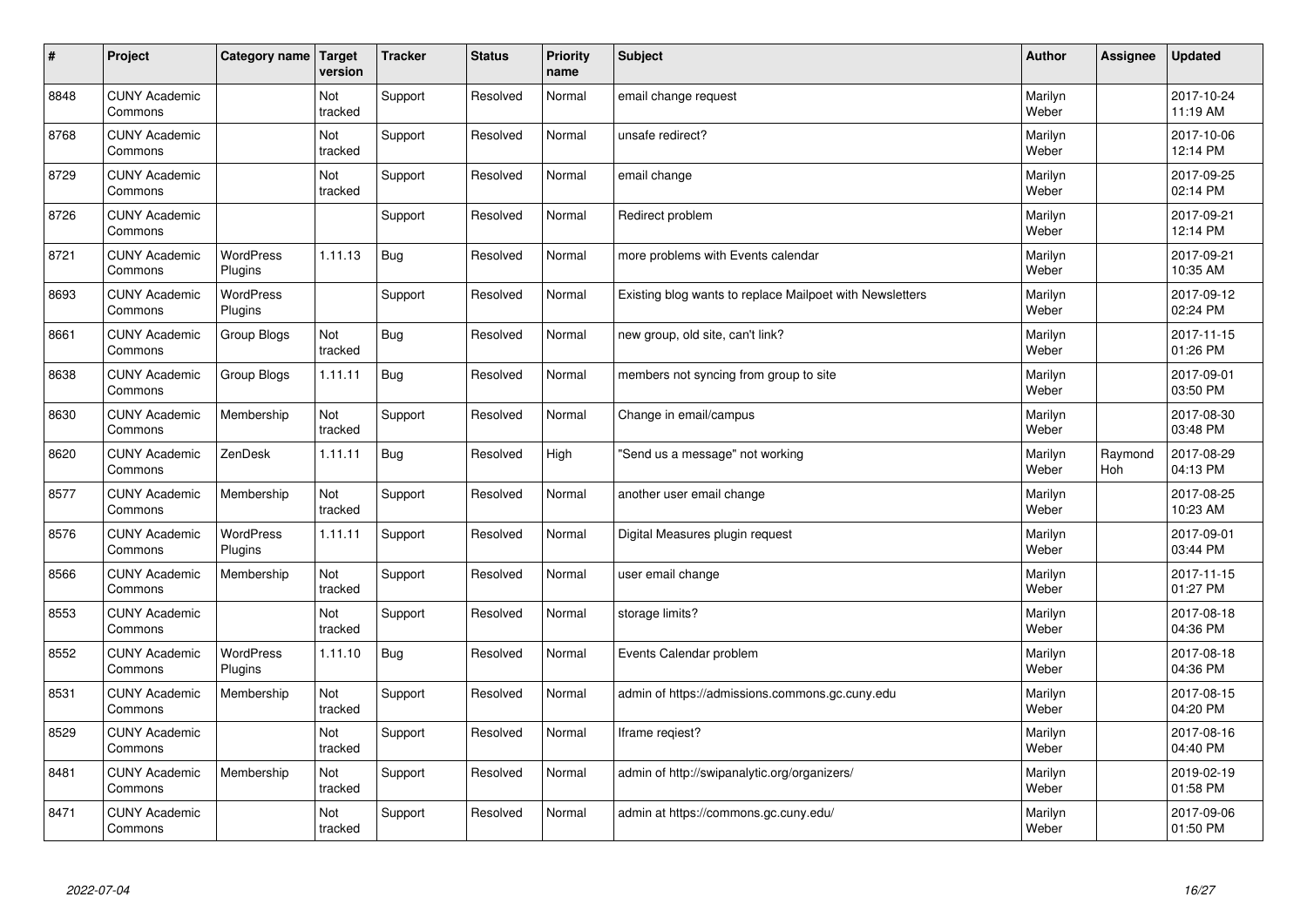| $\vert$ # | Project                         | Category name                     | <b>Target</b><br>version | <b>Tracker</b>    | <b>Status</b> | <b>Priority</b><br>name | <b>Subject</b>                                                                          | <b>Author</b>    | Assignee        | <b>Updated</b>         |
|-----------|---------------------------------|-----------------------------------|--------------------------|-------------------|---------------|-------------------------|-----------------------------------------------------------------------------------------|------------------|-----------------|------------------------|
| 8464      | <b>CUNY Academic</b><br>Commons |                                   | Not<br>tracked           | Support           | Resolved      | Normal                  | WP UI                                                                                   | Marilyn<br>Weber |                 | 2017-10-11<br>11:23 AM |
| 8459      | <b>CUNY Academic</b><br>Commons |                                   | Not<br>tracked           | Documentatio<br>n | Resolved      | Normal                  | comprehensive list of plugins?                                                          | Marilyn<br>Weber |                 | 2017-10-11<br>11:24 AM |
| 8446      | <b>CUNY Academic</b><br>Commons | <b>WordPress</b><br>Plugins       | 1.11.14                  | Support           | Resolved      | Normal                  | request for multiple accordion menu plugins                                             | Marilyn<br>Weber |                 | 2018-05-07<br>09:57 PM |
| 8429      | <b>CUNY Academic</b><br>Commons | Membership                        | Not<br>tracked           | Support           | Resolved      | Normal                  | Please make me an admin of https://arc.commons.gc.cuny.edu                              | Marilyn<br>Weber | Boone<br>Gorges | 2017-07-24<br>03:33 PM |
| 8401      | <b>CUNY Academic</b><br>Commons | Membership                        | Not<br>tracked           | Support           | Resolved      | Normal                  | add me as an admin                                                                      | Marilyn<br>Weber | Boone<br>Gorges | 2017-07-11<br>11:40 AM |
| 8379      | <b>CUNY Academic</b><br>Commons |                                   | Not<br>tracked           | Support           | Resolved      | Normal                  | request for site build help                                                             | Marilyn<br>Weber |                 | 2017-07-01<br>10:48 AM |
| 8308      | <b>CUNY Academic</b><br>Commons | <b>WordPress</b><br>Plugins       | Not<br>tracked           | Support           | Resolved      | Normal                  | WP Migration plugin                                                                     | Marilyn<br>Weber |                 | 2017-11-15<br>01:27 PM |
| 8289      | <b>CUNY Academic</b><br>Commons |                                   | <b>Not</b><br>tracked    | Support           | Resolved      | Normal                  | removing my access to sites                                                             | Marilyn<br>Weber | Luke<br>Waltzer | 2017-06-19<br>12:40 PM |
| 8259      | <b>CUNY Academic</b><br>Commons |                                   | Not<br>tracked           | <b>Bug</b>        | Resolved      | Normal                  | missing dashboard                                                                       | Marilyn<br>Weber |                 | 2017-11-15<br>01:28 PM |
| 8222      | <b>CUNY Academic</b><br>Commons | Membership                        | Not<br>tracked           | Support           | Resolved      | Normal                  | Admin for iletc.commons.gc.cuny.edu                                                     | Marilyn<br>Weber | Boone<br>Gorges | 2017-06-08<br>10:06 AM |
| 8200      | <b>CUNY Academic</b><br>Commons | Groups (misc)                     | Not<br>tracked           | <b>Bug</b>        | Resolved      | Normal                  | Announcements has disappeared                                                           | Marilyn<br>Weber | Boone<br>Gorges | 2017-05-26<br>04:04 PM |
| 8131      | <b>CUNY Academic</b><br>Commons | <b>WordPress</b><br>Plugins       | 1.11                     | Bug               | Resolved      | Normal                  | Newsletters plug-in                                                                     | Marilyn<br>Weber | Boone<br>Gorges | 2017-05-11<br>09:42 PM |
| 8125      | <b>CUNY Academic</b><br>Commons | <b>WordPress</b><br><b>Themes</b> | 1.10.19                  | Bug               | Resolved      | High                    | careerplan admin page failing to load with "currently unable to handle<br>this request" | Marilyn<br>Weber |                 | 2017-07-13<br>12:54 PM |
| 8120      | <b>CUNY Academic</b><br>Commons | Membership                        | Not<br>tracked           | Support           | Resolved      | Normal                  | add me as an admin to https://nyslavery.commons.gc.cuny.edu                             | Marilyn<br>Weber |                 | 2017-05-10<br>02:19 PM |
| 7995      | <b>CUNY Academic</b><br>Commons | Domain<br>Mapping                 | Not<br>tracked           | Bug               | Resolved      | Urgent                  | http://on.socialpaper.gc.cuny.edu down?                                                 | Marilyn<br>Weber |                 | 2017-04-21<br>11:07 AM |
| 7994      | <b>CUNY Academic</b><br>Commons | WordPress<br>(misc)               | 1.10.17                  | Bug               | Resolved      | Urgent                  | Comments not appearing                                                                  | Marilyn<br>Weber |                 | 2017-04-20<br>11:16 AM |
| 7972      | <b>CUNY Academic</b><br>Commons |                                   | Not<br>tracked           | Support           | Resolved      | Normal                  | expand the memory limit for videos?                                                     | Marilyn<br>Weber |                 | 2017-04-20<br>10:07 AM |
| 7922      | <b>CUNY Academic</b><br>Commons | Membership                        | Not<br>tracked           | Support           | Resolved      | Normal                  | add me as an admin to the MALs alumni site?                                             | Marilyn<br>Weber |                 | 2017-04-06<br>05:19 PM |
| 7836      | <b>CUNY Academic</b><br>Commons | Social Paper                      | Not<br>tracked           | Support           | Resolved      | Normal                  | missing Social Paper                                                                    | Marilyn<br>Weber |                 | 2017-11-15<br>01:31 PM |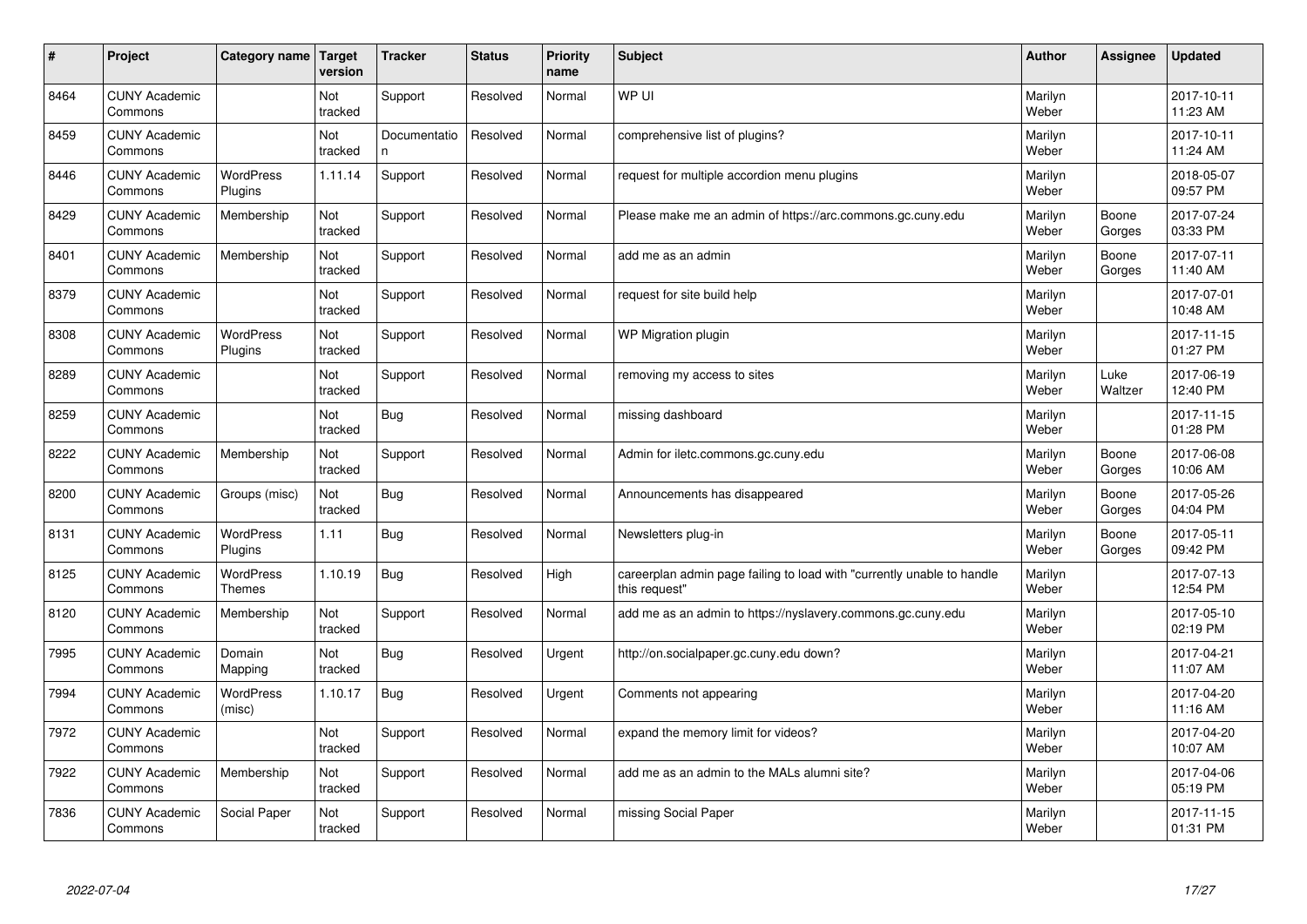| $\sharp$ | Project                         | Category name   Target            | version        | <b>Tracker</b> | <b>Status</b> | <b>Priority</b><br>name | <b>Subject</b>                                 | <b>Author</b>    | Assignee         | <b>Updated</b>         |
|----------|---------------------------------|-----------------------------------|----------------|----------------|---------------|-------------------------|------------------------------------------------|------------------|------------------|------------------------|
| 7803     | <b>CUNY Academic</b><br>Commons |                                   |                | Bug            | Resolved      | Normal                  | user email change                              | Marilyn<br>Weber |                  | 2017-03-16<br>11:58 AM |
| 7785     | <b>CUNY Academic</b><br>Commons |                                   | Not<br>tracked | Support        | Resolved      | Normal                  | ftp access or files?                           | Marilyn<br>Weber | Boone<br>Gorges  | 2017-03-13<br>02:34 PM |
| 7775     | <b>CUNY Academic</b><br>Commons | Membership                        | Not<br>tracked | Support        | Resolved      | Normal                  | Email change                                   | Marilyn<br>Weber |                  | 2017-03-08<br>10:09 PM |
| 7771     | <b>CUNY Academic</b><br>Commons | Membership                        | Not<br>tracked | Support        | Resolved      | Normal                  | User would like to be uncoupled from sites     | Marilyn<br>Weber | Boone<br>Gorges  | 2017-03-09<br>12:38 PM |
| 7767     | <b>CUNY Academic</b><br>Commons |                                   | Not<br>tracked | Bug            | Resolved      | Normal                  | Site loading problems                          | Marilyn<br>Weber |                  | 2017-03-21<br>09:57 PM |
| 7745     | <b>CUNY Academic</b><br>Commons | WordPress<br>Plugins              | 1.10.13        | Support        | Resolved      | Normal                  | Featured Video Plus plugin requested           | Marilyn<br>Weber |                  | 2017-03-03<br>01:51 PM |
| 7685     | <b>CUNY Academic</b><br>Commons | Password<br>Reset                 | Not<br>tracked | Support        | Resolved      | Normal                  | temporary password                             | Marilyn<br>Weber | Boone<br>Gorges  | 2017-02-15<br>07:36 PM |
| 7684     | <b>CUNY Academic</b><br>Commons | Reply By Email                    | 1.10.12        | Bug            | Resolved      | High                    | trying to post too often error                 | Marilyn<br>Weber | Raymond<br>Hoh   | 2017-02-28<br>12:43 PM |
| 7678     | <b>CUNY Academic</b><br>Commons | Groups (misc)                     | Not<br>tracked | Support        | Resolved      | Normal                  | add admin to student group                     | Marilyn<br>Weber | Boone<br>Gorges  | 2017-02-15<br>11:58 AM |
| 7619     | <b>CUNY Academic</b><br>Commons | Membership                        | Not<br>tracked | Support        | Resolved      | Normal                  | outside users for a site that isn't a class?   | Marilyn<br>Weber | <b>Matt Gold</b> | 2017-11-15<br>06:18 PM |
| 7613     | <b>CUNY Academic</b><br>Commons | Registration                      | Not<br>tracked | Support        | Resolved      | Normal                  | non-matriculated students                      | Marilyn<br>Weber | Boone<br>Gorges  | 2017-11-15<br>11:03 AM |
| 7608     | <b>CUNY Academic</b><br>Commons | Registration                      | Not<br>tracked | Feature        | Resolved      | Normal                  | create an account                              | Marilyn<br>Weber |                  | 2017-02-15<br>10:45 PM |
| 7607     | <b>CUNY Academic</b><br>Commons | WordPress<br>(misc)               | Not<br>tracked | Feature        | Resolved      | Normal                  | mp4 files                                      | Marilyn<br>Weber |                  | 2017-02-15<br>07:37 PM |
| 7486     | <b>CUNY Academic</b><br>Commons | Membership                        | Not<br>tracked | Support        | Resolved      | Normal                  | changed email address                          | Marilyn<br>Weber |                  | 2017-01-24<br>10:00 PM |
| 7460     | <b>CUNY Academic</b><br>Commons | <b>WordPress</b><br><b>Themes</b> | 1.10.8         | Support        | Resolved      | Normal                  | install Independent Publisher theme?           | Marilyn<br>Weber | Boone<br>Gorges  | 2017-01-21<br>09:34 PM |
| 7349     | <b>CUNY Academic</b><br>Commons | Membership                        | Not<br>tracked | Bug            | Resolved      | Normal                  | <b>LACUNY Institute website</b>                | Marilyn<br>Weber | Boone<br>Gorges  | 2017-01-11<br>04:26 PM |
| 7337     | <b>CUNY Academic</b><br>Commons | Membership                        | Not<br>tracked | Bug            | Resolved      | Normal                  | User with new email                            | Marilyn<br>Weber |                  | 2017-01-06<br>11:05 AM |
| 7328     | <b>CUNY Academic</b><br>Commons | <b>WordPress</b><br>Plugins       | Not<br>tracked | Bug            | Resolved      | Normal                  | technical issue with the Events Manager plugin | Marilyn<br>Weber | Raymond<br>Hoh   | 2017-11-15<br>06:19 PM |
| 7310     | <b>CUNY Academic</b><br>Commons |                                   | 1.10.7         | <b>Bug</b>     | Resolved      | Normal                  | Friendship request mystery.                    | Marilyn<br>Weber | Boone<br>Gorges  | 2017-01-05<br>03:12 PM |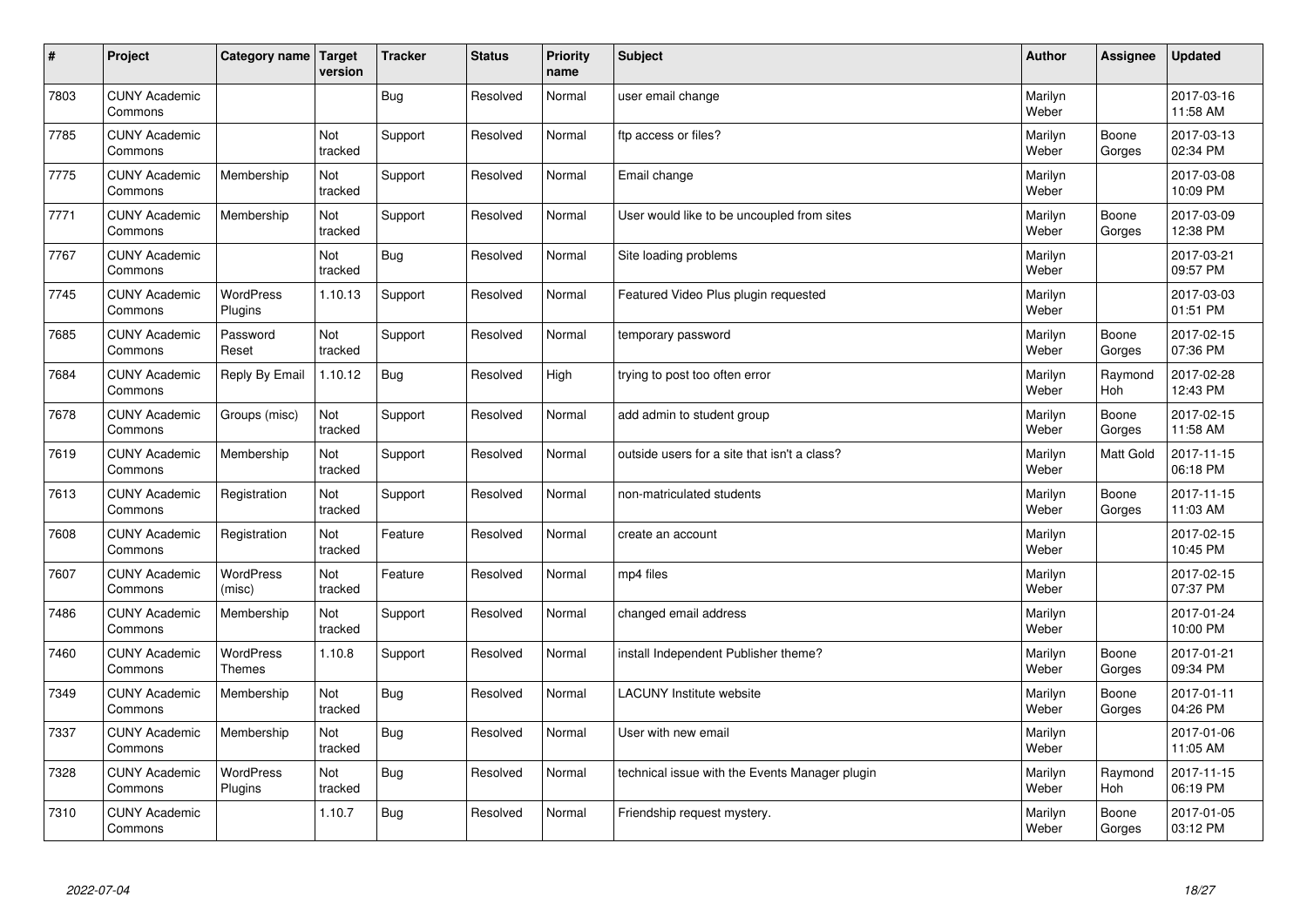| #    | Project                         | Category name                 | <b>Target</b><br>version | <b>Tracker</b> | <b>Status</b> | <b>Priority</b><br>name | <b>Subject</b>                                                              | <b>Author</b>    | Assignee         | <b>Updated</b>         |
|------|---------------------------------|-------------------------------|--------------------------|----------------|---------------|-------------------------|-----------------------------------------------------------------------------|------------------|------------------|------------------------|
| 7223 | <b>CUNY Academic</b><br>Commons | Membership                    | Not<br>tracked           | <b>Bug</b>     | Resolved      | Normal                  | User with two profiles would like to merge them                             | Marilyn<br>Weber | Boone<br>Gorges  | 2017-01-10<br>02:07 PM |
| 7100 | <b>CUNY Academic</b><br>Commons | <b>WordPress</b><br>Plugins   | 1.10.5                   | Bug            | Resolved      | High                    | Cincopa plugin problem                                                      | Marilyn<br>Weber | Boone<br>Gorges  | 2016-12-19<br>10:32 AM |
| 6899 | <b>CUNY Academic</b><br>Commons | Account<br>settings           | Not<br>tracked           | Support        | Resolved      | Normal                  | New user has misspelled her own name                                        | Marilyn<br>Weber | Boone<br>Gorges  | 2016-12-01<br>05:10 PM |
| 6893 | <b>CUNY Academic</b><br>Commons | Group Forums                  |                          | <b>Bug</b>     | Resolved      | Normal                  | Forum for CUNY Academic Commons Team is gone                                | Marilyn<br>Weber | Boone<br>Gorges  | 2016-12-01<br>08:08 AM |
| 6866 | <b>CUNY Academic</b><br>Commons |                               | Not<br>tracked           | Support        | Resolved      | Normal                  | User would like to have her account deleted                                 | Marilyn<br>Weber | <b>Matt Gold</b> | 2017-11-15<br>05:49 PM |
| 6860 | <b>CUNY Academic</b><br>Commons | User<br>Onboarding            | 1.12                     | <b>Bug</b>     | Resolved      | Normal                  | Invitation to join a group is appearing as an invitiation to join the site! | Marilyn<br>Weber | Boone<br>Gorges  | 2017-10-30<br>10:03 AM |
| 6857 | <b>CUNY Academic</b><br>Commons | Blogs<br>(BuddyPress)         | Not<br>tracked           | Support        | Resolved      | Normal                  | Committee on Religion website                                               | Marilyn<br>Weber | Boone<br>Gorges  | 2017-08-17<br>10:24 AM |
| 6851 | <b>CUNY Academic</b><br>Commons | Redmine                       | Not<br>tracked           | Support        | Resolved      | Normal                  | How do I help users join Redmine?                                           | Marilyn<br>Weber | Matt Gold        | 2016-11-28<br>10:16 AM |
| 6818 | <b>CUNY Academic</b><br>Commons | Email<br><b>Notifications</b> | 1.10.3                   | Support        | Resolved      | Normal                  | No more email notifications?                                                | Marilyn<br>Weber |                  | 2016-11-22<br>02:51 PM |
| 6815 | <b>CUNY Academic</b><br>Commons | Password<br>Reset             | Not<br>tracked           | Support        | Resolved      | Normal                  | password reset requested                                                    | Marilyn<br>Weber | Matt Gold        | 2016-11-22<br>10:30 AM |
| 6812 | <b>CUNY Academic</b><br>Commons |                               | Not<br>tracked           | Support        | Resolved      | Normal                  | User cannot change email                                                    | Marilyn<br>Weber | <b>Matt Gold</b> | 2016-12-01<br>06:24 PM |
| 6656 | <b>CUNY Academic</b><br>Commons | Support                       | Not<br>tracked           | Support        | Resolved      | Normal                  | Remove user profile                                                         | Marilyn<br>Weber | Matt Gold        | 2016-11-10<br>02:18 PM |
| 6626 | <b>CUNY Academic</b><br>Commons | Group Files                   | 1.10.1                   | Bug            | Resolved      | Normal                  | Files from non-member showing up in private group                           | Marilyn<br>Weber | Boone<br>Gorges  | 2016-11-07<br>03:54 PM |
| 6602 | <b>CUNY Academic</b><br>Commons | ZenDesk                       | 1.10                     | <b>Bug</b>     | Resolved      | High                    | Add Friend button not working                                               | Marilyn<br>Weber | Raymond<br>Hoh   | 2016-11-04<br>12:14 PM |
| 6286 | <b>CUNY Academic</b><br>Commons | Groups (misc)                 | Not<br>tracked           | <b>Bug</b>     | Resolved      | Immediate               | Groups pages not displaying at all!                                         | Marilyn<br>Weber | Boone<br>Gorges  | 2017-11-15<br>10:57 AM |
| 6175 | <b>CUNY Academic</b><br>Commons | Account<br>settings           |                          | Support        | Resolved      | Normal                  | Email address (user cannot access old)                                      | Marilyn<br>Weber | Matt Gold        | 2016-11-29<br>06:31 PM |
| 6118 | <b>CUNY Academic</b><br>Commons | cuny.is                       |                          | Feature        | Resolved      | Normal                  | Cuny.Is request from Javier Otero Peña                                      | Marilyn<br>Weber | Sarah<br>Morgano | 2016-10-04<br>07:02 PM |
| 6107 | <b>CUNY Academic</b><br>Commons |                               |                          | <b>Bug</b>     | Resolved      | High                    | site redirect?                                                              | Marilyn<br>Weber | Boone<br>Gorges  | 2016-09-29<br>03:45 PM |
| 6106 | <b>CUNY Academic</b><br>Commons | Server                        | Not<br>tracked           | Bug            | Resolved      | Normal                  | 504 error                                                                   | Marilyn<br>Weber |                  | 2017-11-15<br>01:55 PM |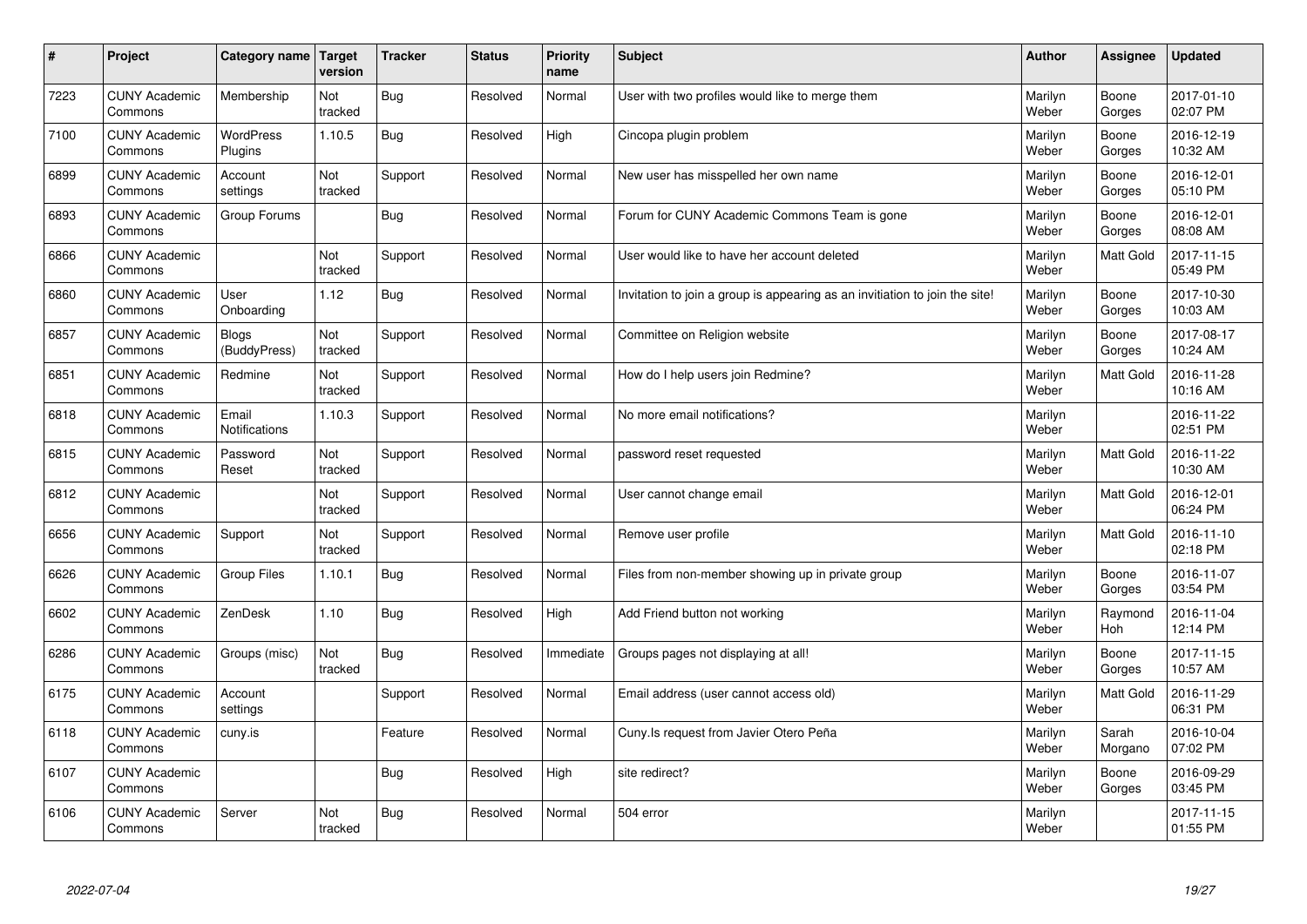| $\sharp$ | Project                         | Category name   Target            | version           | <b>Tracker</b> | <b>Status</b> | <b>Priority</b><br>name | <b>Subject</b>                                          | <b>Author</b>    | Assignee         | <b>Updated</b>         |
|----------|---------------------------------|-----------------------------------|-------------------|----------------|---------------|-------------------------|---------------------------------------------------------|------------------|------------------|------------------------|
| 6101     | <b>CUNY Academic</b><br>Commons | <b>Public Portfolio</b>           |                   | Bug            | Resolved      | High                    | Profile update problems                                 | Marilyn<br>Weber | Boone<br>Gorges  | 2016-12-01<br>03:50 PM |
| 6091     | <b>CUNY Academic</b><br>Commons | Group<br>Invitations              | Not<br>tracked    | Bug            | Resolved      | Normal                  | User cannot re-join a group                             | Marilyn<br>Weber | Boone<br>Gorges  | 2016-09-28<br>01:47 PM |
| 6039     | <b>CUNY Academic</b><br>Commons | Membership                        | 1.9.28            | Bug            | Resolved      | High                    | User cannot change her email                            | Marilyn<br>Weber |                  | 2016-09-19<br>03:03 PM |
| 6025     | <b>CUNY Academic</b><br>Commons | Search                            | Not<br>tracked    | <b>Bug</b>     | Resolved      | Normal                  | Search function not working                             | Marilyn<br>Weber | Boone<br>Gorges  | 2016-10-12<br>09:41 AM |
| 5991     | <b>CUNY Academic</b><br>Commons | Email<br>Notifications            | Future<br>release | Support        | Resolved      | Normal                  | change format of autogenerated blog emails              | Marilyn<br>Weber | Paige<br>Dupont  | 2018-01-12<br>02:55 PM |
| 5985     | <b>CUNY Academic</b><br>Commons | Support                           | Not<br>tracked    | Support        | Resolved      | Normal                  | change user's email address (she cannot access old)     | Marilyn<br>Weber | Boone<br>Gorges  | 2016-09-07<br>01:43 PM |
| 5969     | <b>CUNY Academic</b><br>Commons | Registration                      | 1.9.27            | Bug            | Resolved      | Normal                  | Queens students unable to join                          | Marilyn<br>Weber | Boone<br>Gorges  | 2016-09-04<br>09:41 PM |
| 5968     | <b>CUNY Academic</b><br>Commons | Membership                        | Not<br>tracked    | Bug            | Resolved      | Normal                  | Deleting account without knowing password               | Marilyn<br>Weber | Matt Gold        | 2017-11-15<br>06:19 PM |
| 5875     | <b>CUNY Academic</b><br>Commons | <b>WordPress</b><br>Plugins       | Not<br>tracked    | Bug            | Resolved      | Normal                  | Events Calendar garbled in IE                           | Marilyn<br>Weber | Marilyn<br>Weber | 2017-11-15<br>05:45 PM |
| 5872     | <b>CUNY Academic</b><br>Commons | Server                            | Not<br>tracked    | Bug            | Resolved      | Immediate               | Whole Commons is down                                   | Marilyn<br>Weber | Boone<br>Gorges  | 2016-08-12<br>12:04 AM |
| 5844     | <b>CUNY Academic</b><br>Commons |                                   | Not<br>tracked    | Support        | Resolved      | Normal                  | edit Host Files on Windows 10 problems                  | Marilyn<br>Weber |                  | 2016-07-27<br>09:08 AM |
| 5834     | <b>CUNY Academic</b><br>Commons |                                   |                   | Bug            | Resolved      | Normal                  | My access to cdev                                       | Marilyn<br>Weber | Boone<br>Gorges  | 2016-07-25<br>03:12 PM |
| 5799     | <b>CUNY Academic</b><br>Commons | Blogs<br>(BuddyPress)             | Not<br>tracked    | Feature        | Resolved      | Normal                  | removing one's own access to sites?                     | Marilyn<br>Weber | Boone<br>Gorges  | 2016-07-26<br>01:55 PM |
| 5772     | <b>CUNY Academic</b><br>Commons | Membership                        | Not<br>tracked    | Support        | Resolved      | Normal                  | User email change and forgotten password                | Marilyn<br>Weber | Matt Gold        | 2017-11-15<br>06:18 PM |
| 5753     | <b>CUNY Academic</b><br>Commons | <b>WordPress</b><br>(misc)        | Not<br>tracked    | Support        | Resolved      | Normal                  | merging blogs and groups                                | Marilyn<br>Weber | Boone<br>Gorges  | 2016-08-29<br>03:09 PM |
| 5684     | <b>CUNY Academic</b><br>Commons | <b>Group Files</b>                | Not<br>tracked    | <b>Bug</b>     | Resolved      | Normal                  | Making Group files appear as Blog entries               | Marilyn<br>Weber | Boone<br>Gorges  | 2017-11-20<br>03:28 PM |
| 5667     | <b>CUNY Academic</b><br>Commons | <b>Public Portfolio</b>           | 1.9.18            | Bug            | Resolved      | Normal                  | publication section on my public portfolio won't update | Marilyn<br>Weber | Boone<br>Gorges  | 2016-06-12<br>10:19 AM |
| 5657     | <b>CUNY Academic</b><br>Commons | WordPress<br>Plugins              | 1.9.18            | Feature        | Resolved      | Normal                  | Plugin Request - Instagram Feed WD                      | Marilyn<br>Weber | Boone<br>Gorges  | 2016-06-08<br>12:36 PM |
| 5630     | <b>CUNY Academic</b><br>Commons | <b>WordPress</b><br><b>Themes</b> | 1.9.17            | Feature        | Resolved      | Normal                  | Bavota magazine Pro theme                               | Marilyn<br>Weber | Boone<br>Gorges  | 2016-06-02<br>12:09 AM |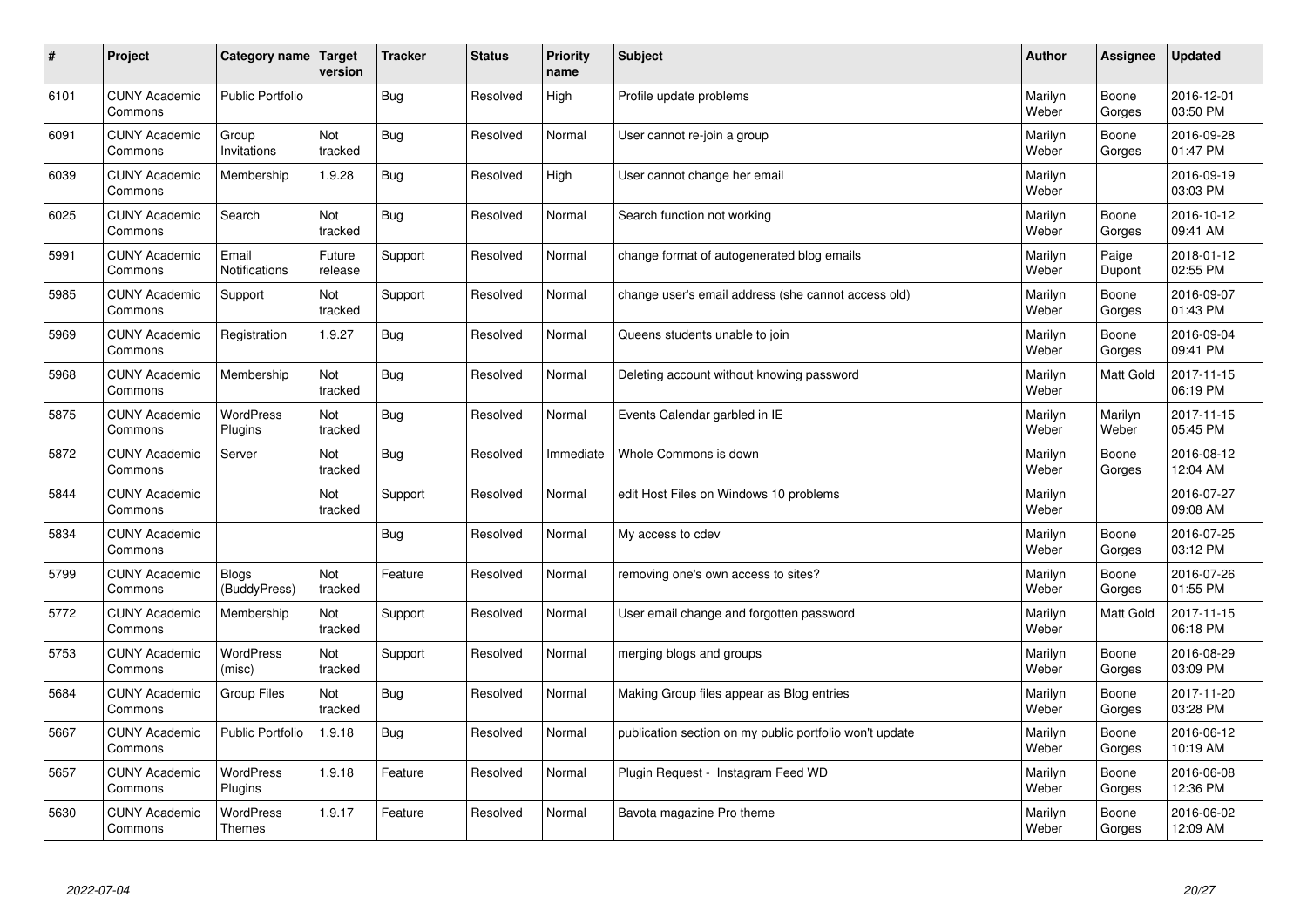| $\pmb{\#}$ | Project                         | <b>Category name</b>        | Target<br>version | <b>Tracker</b> | <b>Status</b> | <b>Priority</b><br>name | <b>Subject</b>                                             | <b>Author</b>    | Assignee            | <b>Updated</b>         |
|------------|---------------------------------|-----------------------------|-------------------|----------------|---------------|-------------------------|------------------------------------------------------------|------------------|---------------------|------------------------|
| 5629       | <b>CUNY Academic</b><br>Commons | <b>Public Portfolio</b>     | 1.10.4            | Support        | Resolved      | Normal                  | Title field in profile can't be edited                     | Marilyn<br>Weber |                     | 2016-12-13<br>11:19 AM |
| 5621       | <b>CUNY Academic</b><br>Commons | <b>WordPress</b><br>Plugins | 1.9.17            | Feature        | Resolved      | Normal                  | Taxonomy plugin request                                    | Marilyn<br>Weber | Boone<br>Gorges     | 2016-06-01<br>11:28 PM |
| 5522       | <b>CUNY Academic</b><br>Commons | <b>WordPress</b><br>Plugins | 1.9.15            | Feature        | Resolved      | Normal                  | plugin request                                             | Marilyn<br>Weber | Boone<br>Gorges     | 2016-05-09<br>10:36 AM |
| 5436       | <b>CUNY Academic</b><br>Commons |                             | Not<br>tracked    | <b>Bug</b>     | Resolved      | Normal                  | Trying to change email settings for                        | Marilyn<br>Weber | Boone<br>Gorges     | 2016-04-21<br>10:12 PM |
| 5435       | <b>CUNY Academic</b><br>Commons |                             | Not<br>tracked    | <b>Bug</b>     | Resolved      | Urgent                  | Can't see the dashboard                                    | Marilyn<br>Weber |                     | 2016-04-12<br>11:33 AM |
| 5396       | <b>CUNY Academic</b><br>Commons |                             |                   | Outreach       | Resolved      | Urgent                  | Add CUNY Central to the survey choices?                    | Marilyn<br>Weber | Samantha<br>Raddatz | 2016-03-31<br>01:38 PM |
| 5346       | <b>CUNY Academic</b><br>Commons | Toolbar                     | 1.9.11            | Bug            | Resolved      | Normal                  | possible dynamic HTML code bug?                            | Marilyn<br>Weber | Boone<br>Gorges     | 2016-03-22<br>10:53 AM |
| 5319       | <b>CUNY Academic</b><br>Commons |                             | Not<br>tracked    | <b>Bug</b>     | Resolved      | Normal                  | <b>Broken URL</b>                                          | Marilyn<br>Weber | Marilyn<br>Weber    | 2017-11-15<br>05:46 PM |
| 5302       | <b>CUNY Academic</b><br>Commons | <b>WordPress</b><br>Plugins | 1.9.10            | Feature        | Resolved      | Normal                  | request for WP Gallery Custom Links plug-in                | Marilyn<br>Weber | Boone<br>Gorges     | 2016-03-11<br>09:20 PM |
| 5177       | <b>CUNY Academic</b><br>Commons | Toolbar                     | 1.9.6             | Bug            | Resolved      | Normal                  | No "My Papers" tab                                         | Marilyn<br>Weber | Raymond<br>Hoh      | 2016-01-29<br>08:37 AM |
| 5176       | <b>CUNY Academic</b><br>Commons | <b>Public Portfolio</b>     | 1.9.6             | <b>Bug</b>     | Resolved      | Normal                  | Widgets in Profile not saving                              | Marilyn<br>Weber | Boone<br>Gorges     | 2016-02-01<br>11:07 AM |
| 5059       | <b>CUNY Academic</b><br>Commons |                             | Not<br>tracked    | <b>Bug</b>     | Resolved      | Normal                  | Instagram embed?                                           | Marilyn<br>Weber |                     | 2016-01-26<br>12:05 AM |
| 5037       | <b>CUNY Academic</b><br>Commons | Registration                | Not<br>tracked    | Support        | Resolved      | Normal                  | Another Forgotten password for user with new email address | Marilyn<br>Weber | Boone<br>Gorges     | 2015-12-22<br>05:24 PM |
| 5036       | <b>CUNY Academic</b><br>Commons | WordPress<br>Plugins        | 1.9.1.1           | Feature        | Resolved      | Normal                  | Embeds request                                             | Marilyn<br>Weber | Boone<br>Gorges     | 2015-12-18<br>10:12 PM |
| 5019       | <b>CUNY Academic</b><br>Commons | Registration                | Not<br>tracked    | Support        | Resolved      | Normal                  | Forgotten password for user with new email address         | Marilyn<br>Weber | Marilyn<br>Weber    | 2015-12-11<br>04:18 PM |
| 4997       | <b>CUNY Academic</b><br>Commons | <b>WordPress</b><br>Plugins | 1.9.4             | Feature        | Resolved      | Normal                  | ability to embed maps from StoryMapJS?                     | Marilyn<br>Weber | Boone<br>Gorges     | 2016-01-07<br>12:34 PM |
| 4965       | <b>CUNY Academic</b><br>Commons | <b>WordPress</b><br>Themes  | Not<br>tracked    | Feature        | Resolved      | Normal                  | Theme requested                                            | Marilyn<br>Weber | Boone<br>Gorges     | 2016-02-24<br>09:46 PM |
| 4962       | <b>CUNY Academic</b><br>Commons | Events                      | 1.8.18            | <b>Bug</b>     | Resolved      | High                    | Problems with text entry field in the Events Calendar      | Marilyn<br>Weber | Raymond<br>Hoh      | 2015-12-01<br>06:57 PM |
| 4918       | <b>CUNY Academic</b><br>Commons | ZenDesk                     | Not<br>tracked    | <b>Bug</b>     | Resolved      | High                    | Re-directing Help Requests                                 | Marilyn<br>Weber | Raymond<br>Hoh      | 2015-11-23<br>11:15 AM |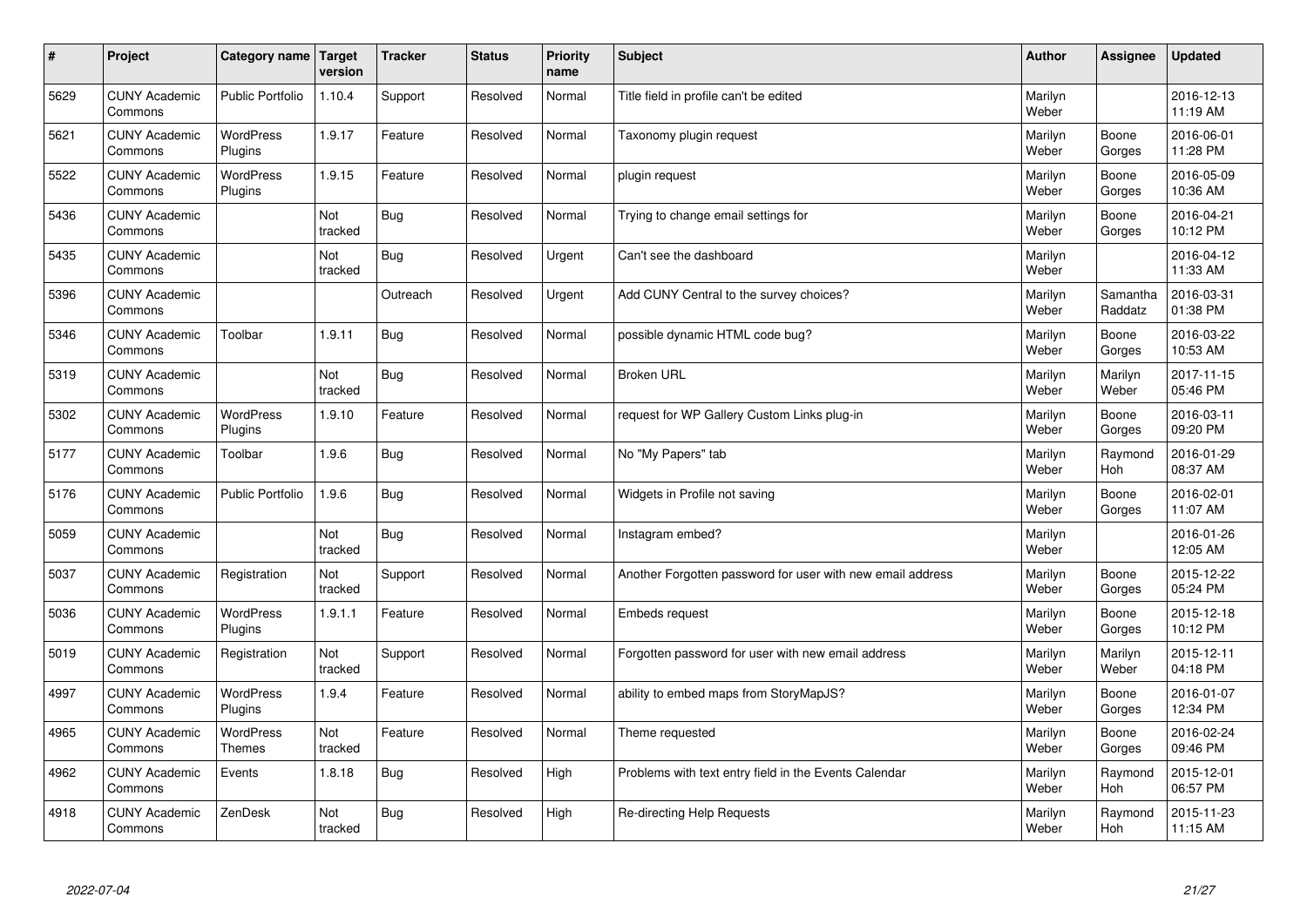| $\sharp$ | Project                         | Category name   Target            | version        | <b>Tracker</b> | <b>Status</b> | <b>Priority</b><br>name | <b>Subject</b>                                        | <b>Author</b>    | Assignee            | <b>Updated</b>         |
|----------|---------------------------------|-----------------------------------|----------------|----------------|---------------|-------------------------|-------------------------------------------------------|------------------|---------------------|------------------------|
| 4881     | <b>CUNY Academic</b><br>Commons | ZenDesk                           | Not<br>tracked | Bug            | Resolved      | Normal                  | ZenDesk emails not being sent                         | Marilyn<br>Weber |                     | 2015-12-07<br>01:34 AM |
| 4880     | <b>CUNY Academic</b><br>Commons | Password<br>Reset                 | Not<br>tracked | Support        | Resolved      | High                    | CUNY Central person having password trouble           | Marilyn<br>Weber |                     | 2015-11-10<br>12:40 PM |
| 4834     | <b>CUNY Academic</b><br>Commons | Blogs<br>(BuddyPress)             |                | Bug            | Resolved      | Normal                  | Admin invite problem                                  | Marilyn<br>Weber | Boone<br>Gorges     | 2015-11-13<br>12:25 PM |
| 4831     | <b>CUNY Academic</b><br>Commons | <b>Public Portfolio</b>           | 1.9.4          | Bug            | Resolved      | Normal                  | User cannot update profile                            | Marilyn<br>Weber | Boone<br>Gorges     | 2016-01-11<br>10:46 PM |
| 4734     | <b>CUNY Academic</b><br>Commons | <b>BuddyPress</b><br>Docs         | 1.8.13         | Bug            | Resolved      | High                    | Problems with "Create New Doc"                        | Marilyn<br>Weber | Boone<br>Gorges     | 2015-10-09<br>07:53 AM |
| 4657     | <b>CUNY Academic</b><br>Commons | Group Forums                      | 1.8.18         | Bug            | Resolved      | High                    | Submit button disappears in new post mode in forum    | Marilyn<br>Weber | Raymond<br>Hoh      | 2015-12-01<br>11:15 PM |
| 4649     | <b>CUNY Academic</b><br>Commons | Registration                      | Not<br>tracked | Bug            | Resolved      | Urgent                  | Submit button has disappeared                         | Marilyn<br>Weber | Boone<br>Gorges     | 2015-09-22<br>11:47 AM |
| 4577     | <b>CUNY Academic</b><br>Commons | Registration                      | Not<br>tracked | Bug            | Resolved      | Normal                  | New users are not getting their email verification    | Marilyn<br>Weber | Boone<br>Gorges     | 2016-01-26<br>03:30 PM |
| 4542     | <b>CUNY Academic</b><br>Commons | <b>WordPress</b><br>Plugins       | 1.8.10         | Bug            | Resolved      | Normal                  | Emailing group users problem                          | Marilyn<br>Weber | Boone<br>Gorges     | 2015-09-11<br>11:16 AM |
| 4496     | <b>CUNY Academic</b><br>Commons | cuny.is                           | 1.8.9          | Bug            | Resolved      | Normal                  | Quick links broken?                                   | Marilyn<br>Weber | Boone<br>Gorges     | 2015-08-28<br>10:39 AM |
| 4340     | <b>CUNY Academic</b><br>Commons | WordPress -<br>Media              | 1.8.14         | Feature        | Resolved      | Normal                  | embedding a video                                     | Marilyn<br>Weber | Daniel<br>Jones     | 2015-10-20<br>12:01 AM |
| 4102     | <b>CUNY Academic</b><br>Commons | User<br>Experience                | 1.8.1          | Design/UX      | Resolved      | Normal                  | Username rules                                        | Marilyn<br>Weber | Samantha<br>Raddatz | 2015-06-01<br>01:23 PM |
| 4012     | <b>CUNY Academic</b><br>Commons |                                   | 1.7.20         | Bug            | Resolved      | Normal                  | Two users reporting same Forbidden 403 error message. | Marilyn<br>Weber |                     | 2015-05-01<br>08:13 PM |
| 3620     | <b>CUNY Academic</b><br>Commons | Groups (misc)                     | Not<br>tracked | Bug            | Resolved      | Normal                  | admins of The Group for Group Admins                  | Marilyn<br>Weber |                     | 2014-11-03<br>08:38 AM |
| 3593     | <b>CUNY Academic</b><br>Commons | Registration                      | 1.7.2          | Bug            | Resolved      | High                    | registration problems                                 | Marilyn<br>Weber | Boone<br>Gorges     | 2014-11-01<br>02:57 PM |
| 3592     | <b>CUNY Academic</b><br>Commons | <b>WordPress</b><br>(Permissions) | Not<br>tracked | Publicity      | Resolved      | Normal                  | Oops - Announcing 1.6!                                | Marilyn<br>Weber | Boone<br>Gorges     | 2014-10-22<br>03:03 PM |
| 3533     | <b>CUNY Academic</b><br>Commons | Group<br>Invitations              | 1.7.8          | Bug            | Resolved      | Low                     | Trying to invite member to a new group                | Marilyn<br>Weber | Boone<br>Gorges     | 2015-04-01<br>09:13 PM |
| 3530     | <b>CUNY Academic</b><br>Commons | Server                            | Not<br>tracked | Bug            | Resolved      | High                    | Commons running very slowly/ "connection lost"        | Marilyn<br>Weber | <b>Matt Gold</b>    | 2014-10-08<br>09:34 AM |
| 3466     | <b>CUNY Academic</b><br>Commons | Membership                        | 1.6.16         | Feature        | Resolved      | Normal                  | restricting undergrad registration                    | Marilyn<br>Weber | Boone<br>Gorges     | 2014-09-18<br>12:02 AM |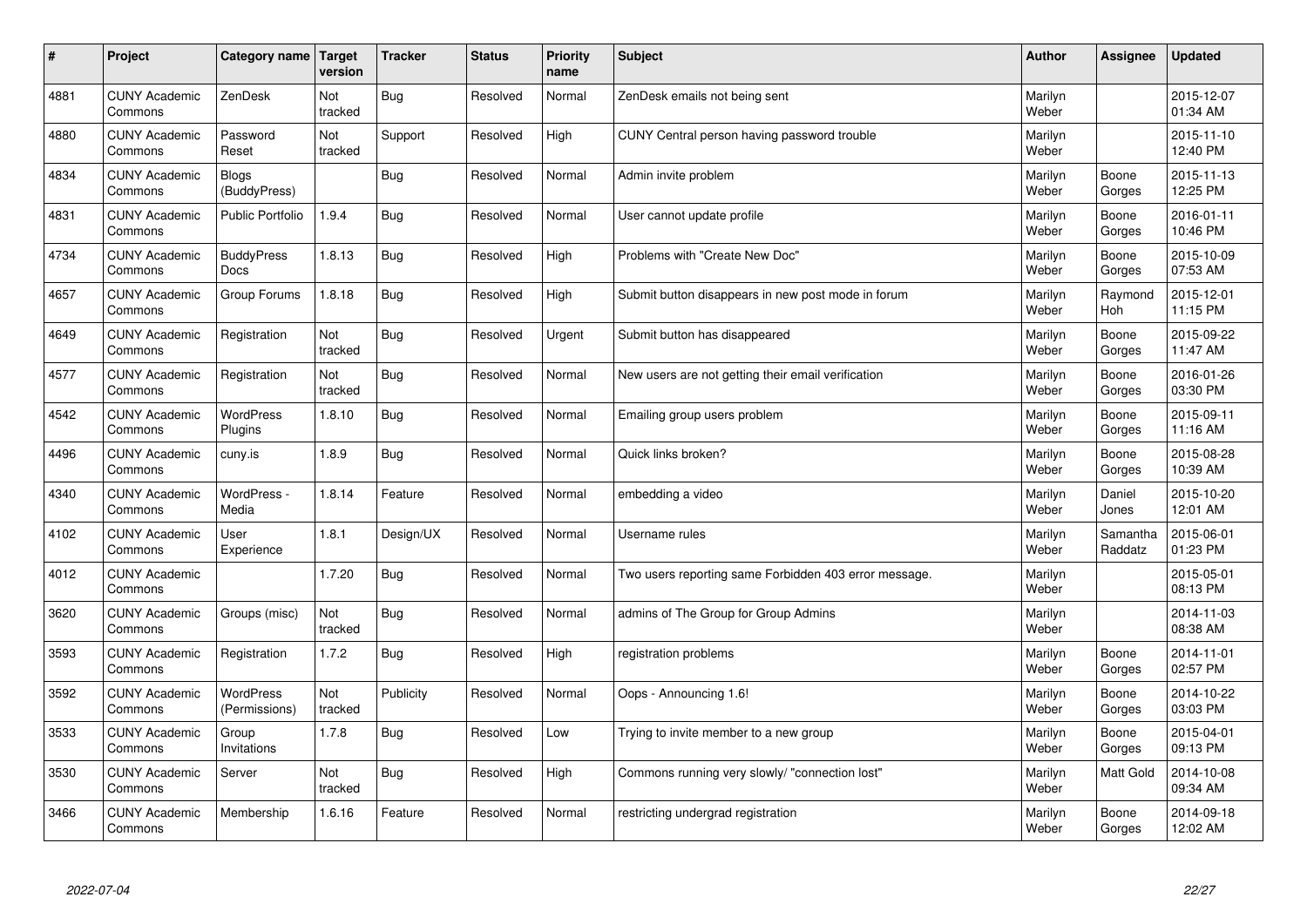| $\sharp$ | Project                         | Category name   Target            | version        | <b>Tracker</b> | <b>Status</b> | <b>Priority</b><br>name | <b>Subject</b>                                        | <b>Author</b>    | Assignee           | <b>Updated</b>         |
|----------|---------------------------------|-----------------------------------|----------------|----------------|---------------|-------------------------|-------------------------------------------------------|------------------|--------------------|------------------------|
| 3197     | <b>CUNY Academic</b><br>Commons | Groups (misc)                     | 1.6.4          | Bug            | Resolved      | Normal                  | trying to set up a hidden group blog with no RSS feed | Marilyn<br>Weber | Boone<br>Gorges    | 2014-05-21<br>09:39 PM |
| 3138     | <b>CUNY Academic</b><br>Commons | Documentation                     | Not<br>tracked | Bug            | Resolved      | Normal                  | Codex documentation                                   | Marilyn<br>Weber | scott voth         | 2016-03-04<br>08:49 AM |
| 3121     | <b>CUNY Academic</b><br>Commons | <b>WordPress</b><br><b>Themes</b> | 1.5.21         | Bug            | Resolved      | High                    | Add Academica theme?                                  | Marilyn<br>Weber | Boone<br>Gorges    | 2014-03-24<br>11:04 AM |
| 3116     | <b>CUNY Academic</b><br>Commons | <b>WordPress</b><br>(Permissions) |                | <b>Bug</b>     | Resolved      | Normal                  | Updating the FAQ page                                 | Marilyn<br>Weber | Boone<br>Gorges    | 2014-04-01<br>10:12 PM |
| 3071     | <b>CUNY Academic</b><br>Commons | <b>WordPress</b><br><b>Themes</b> | 1.5.22         | Bug            | Resolved      | Normal                  | Twenty Fourteen theme differences                     | Marilyn<br>Weber | Boone<br>Gorges    | 2014-04-01<br>08:18 PM |
| 3041     | <b>CUNY Academic</b><br>Commons | <b>Ground Control</b>             | Not<br>tracked | Publicity      | Resolved      | Normal                  | Ground Control                                        | Marilyn<br>Weber | <b>Chris Stein</b> | 2016-01-26<br>04:52 PM |
| 3040     | <b>CUNY Academic</b><br>Commons | <b>Ground Control</b>             | Not<br>tracked | Publicity      | Resolved      | Normal                  | <b>Ground Control</b>                                 | Marilyn<br>Weber | Micki<br>Kaufman   | 2016-01-26<br>05:16 PM |
| 3039     | <b>CUNY Academic</b><br>Commons | <b>Ground Control</b>             | Not<br>tracked | Publicity      | Resolved      | Normal                  | <b>Ground Control</b>                                 | Marilyn<br>Weber | Sarah<br>Morgano   | 2016-01-26<br>05:19 PM |
| 3038     | <b>CUNY Academic</b><br>Commons | <b>Ground Control</b>             | Not<br>tracked | Publicity      | Resolved      | Normal                  | <b>Ground Control</b>                                 | Marilyn<br>Weber | <b>Matt Gold</b>   | 2016-01-26<br>05:10 PM |
| 3037     | <b>CUNY Academic</b><br>Commons | <b>Ground Control</b>             | Not<br>tracked | Publicity      | Resolved      | Normal                  | <b>Ground Control</b>                                 | Marilyn<br>Weber | scott voth         | 2016-01-26<br>05:23 PM |
| 3029     | <b>CUNY Academic</b><br>Commons | cuny.is                           | Not<br>tracked | Support        | Resolved      | Normal                  | shortlink request                                     | Marilyn<br>Weber | Boone<br>Gorges    | 2014-02-12<br>10:03 AM |
| 3001     | <b>CUNY Academic</b><br>Commons | <b>WordPress</b><br>(misc)        | Not<br>tracked | Support        | Resolved      | Normal                  | shortlink requested                                   | Marilyn<br>Weber | Boone<br>Gorges    | 2014-01-30<br>01:26 PM |
| 2994     | <b>CUNY Academic</b><br>Commons | <b>BuddyPress</b><br>(misc)       | 1.5.16         | <b>Bug</b>     | Resolved      | High                    | "My forums" link gives "page not found" error         | Marilyn<br>Weber | Boone<br>Gorges    | 2014-01-29<br>03:44 PM |
| 2777     | <b>CUNY Academic</b><br>Commons | WordPress<br>(misc)               | Not<br>tracked | Bug            | Resolved      | Normal                  | Hero slide access                                     | Marilyn<br>Weber | Boone<br>Gorges    | 2013-09-07<br>12:26 PM |
| 15610    | <b>CUNY Academic</b><br>Commons | <b>WordPress</b><br>Plugins       | Not<br>tracked | Support        | Rejected      | Normal                  | Loops & Logic plugin                                  | Marilyn<br>Weber | Raymond<br>Hoh     | 2022-03-19<br>11:16 AM |
| 15279    | <b>CUNY Academic</b><br>Commons |                                   |                | Bug            | Rejected      | Normal                  | big delay - cloning the history site                  | Marilyn<br>Weber |                    | 2022-02-09<br>01:49 PM |
| 15022    | <b>CUNY Academic</b><br>Commons |                                   |                | Support        | Rejected      | High                    | ArabStages                                            | Marilyn<br>Weber |                    | 2021-12-06<br>10:16 AM |
| 14972    | <b>CUNY Academic</b><br>Commons |                                   |                | Support        | Rejected      | Normal                  | Mailchimp plugin                                      | Marilyn<br>Weber |                    | 2021-11-17<br>02:13 PM |
| 14711    | <b>CUNY Academic</b><br>Commons |                                   |                | Support        | Rejected      | Normal                  | Custom Facebook Feed plugin problem                   | Marilyn<br>Weber |                    | 2022-04-27<br>04:29 PM |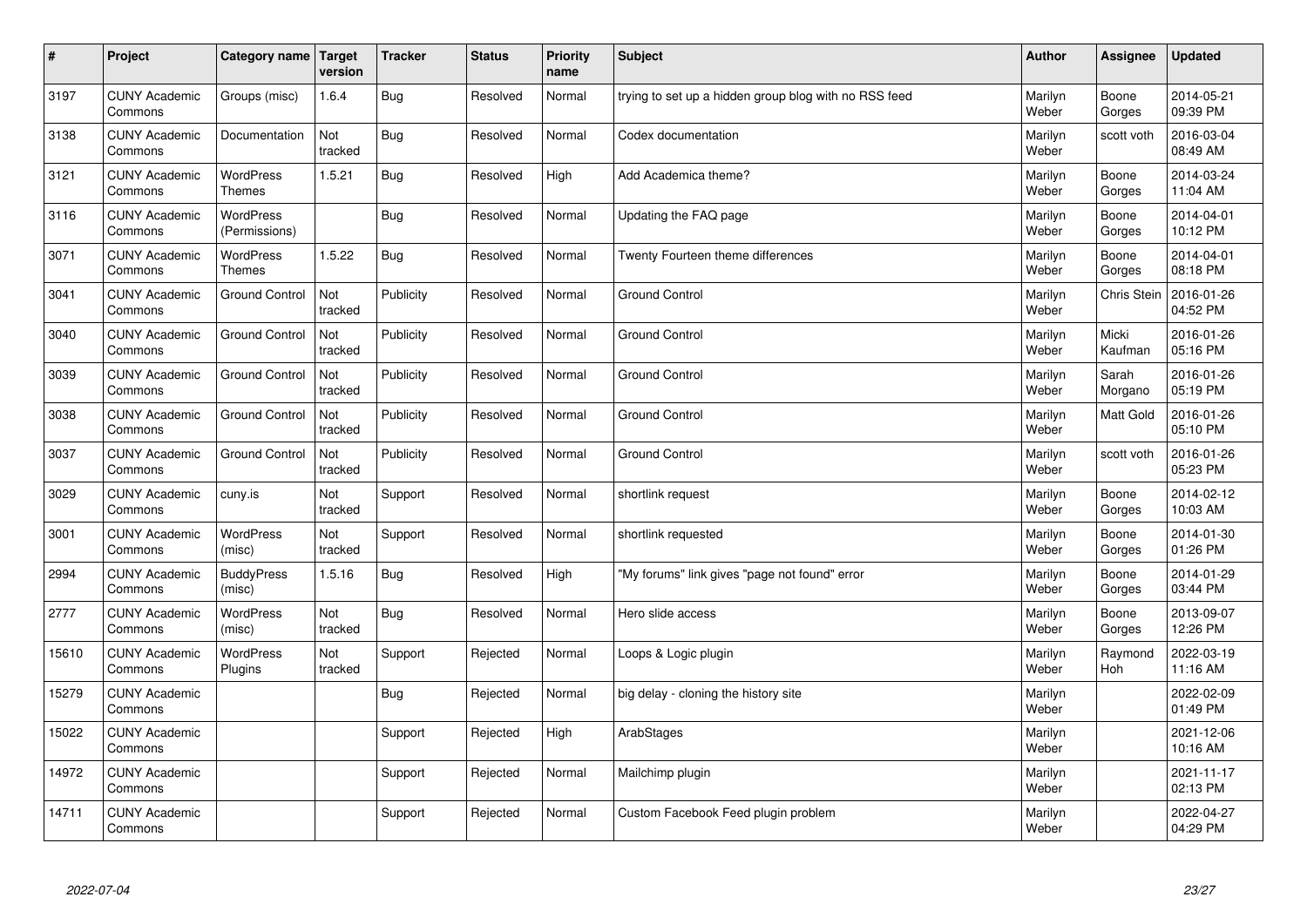| $\sharp$ | Project                         | Category name   Target     | version        | <b>Tracker</b> | <b>Status</b> | <b>Priority</b><br>name | <b>Subject</b>                                                                 | <b>Author</b>    | <b>Assignee</b>       | <b>Updated</b>         |
|----------|---------------------------------|----------------------------|----------------|----------------|---------------|-------------------------|--------------------------------------------------------------------------------|------------------|-----------------------|------------------------|
| 14625    | <b>CUNY Academic</b><br>Commons |                            | Not<br>tracked | Support        | Rejected      | Normal                  | image won't appear in slideshow.                                               | Marilyn<br>Weber |                       | 2021-07-27<br>10:33 AM |
| 14606    | <b>CUNY Academic</b><br>Commons | <b>WordPress</b><br>(misc) | Not<br>tracked | Support        | Rejected      | Normal                  | calendar wrong month                                                           | Marilyn<br>Weber |                       | 2021-07-23<br>12:11 PM |
| 14448    | <b>CUNY Academic</b><br>Commons | Password<br>Reset          | Not<br>tracked | Bug            | Rejected      | Normal                  | password reset weirdness                                                       | Marilyn<br>Weber | Raymond<br><b>Hoh</b> | 2021-05-12<br>01:34 PM |
| 14360    | <b>CUNY Academic</b><br>Commons |                            |                | Support        | Rejected      | Normal                  | danielgerouldarchives.org?                                                     | Marilyn<br>Weber |                       | 2021-04-27<br>10:42 AM |
| 14016    | <b>CUNY Academic</b><br>Commons |                            |                | Support        | Rejected      | Normal                  | PDFs not downloading                                                           | Marilyn<br>Weber |                       | 2021-02-22<br>11:00 AM |
| 13918    | <b>CUNY Academic</b><br>Commons |                            | Not<br>tracked | Support        | Rejected      | Normal                  | MailPoet Newsletters Premium plugin                                            | Marilyn<br>Weber |                       | 2021-02-09<br>11:01 AM |
| 13916    | <b>CUNY Academic</b><br>Commons |                            |                | Support        | Rejected      | Normal                  | <b>Custom Sidebars</b>                                                         | Marilyn<br>Weber |                       | 2021-02-23<br>10:45 AM |
| 13217    | <b>CUNY Academic</b><br>Commons |                            |                | Support        | Rejected      | Normal                  | upload recordings of our past webinars?                                        | Marilyn<br>Weber |                       | 2020-08-25<br>07:56 AM |
| 13201    | <b>CUNY Academic</b><br>Commons |                            |                | Support        | Rejected      | Low                     | PDF embedder                                                                   | Marilyn<br>Weber |                       | 2020-09-29<br>11:37 AM |
| 13169    | <b>CUNY Academic</b><br>Commons |                            | 1.17.4         | Support        | Rejected      | Normal                  | footer logo image has no alt-text                                              | Marilyn<br>Weber |                       | 2020-09-22<br>10:18 AM |
| 13160    | <b>CUNY Academic</b><br>Commons |                            |                | Support        | Rejected      | Normal                  | site not working on iphone                                                     | Marilyn<br>Weber |                       | 2020-08-25<br>10:58 AM |
| 13121    | <b>CUNY Academic</b><br>Commons |                            |                | Support        | Rejected      | Normal                  | embed a DropBox Paper file                                                     | Marilyn<br>Weber |                       | 2020-08-25<br>10:56 AM |
| 13012    | <b>CUNY Academic</b><br>Commons | <b>WordPress</b><br>(misc) |                | Support        | Rejected      | Normal                  | icon image associated with the teaching template's Creative Commons<br>License | Marilyn<br>Weber | Raymond<br>Hoh        | 2020-08-25<br>10:56 AM |
| 12986    | <b>CUNY Academic</b><br>Commons |                            |                | Support        | Rejected      | Normal                  | Someone is trying to create accounts using random CUNY entity emails           | Marilyn<br>Weber |                       | 2020-07-02<br>09:47 PM |
| 12205    | <b>CUNY Academic</b><br>Commons |                            |                | Support        | Rejected      | Normal                  | possible update to the 2019 theme?                                             | Marilyn<br>Weber |                       | 2020-01-14<br>12:08 PM |
| 11634    | <b>CUNY Academic</b><br>Commons | <b>WordPress</b><br>(misc) | Not<br>tracked | Bug            | Rejected      | Normal                  | "Insert Read More Tag" working oddly                                           | Marilyn<br>Weber | Raymond<br><b>Hoh</b> | 2019-07-15<br>11:48 PM |
| 11267    | <b>CUNY Academic</b><br>Commons |                            |                | Support        | Rejected      | Normal                  | signing up with a nonCUNY signup code from the Register page                   | Marilyn<br>Weber |                       | 2019-03-26<br>03:00 PM |
| 10850    | <b>CUNY Academic</b><br>Commons |                            |                | Support        | Rejected      | Normal                  | Gravity form being resent                                                      | Marilyn<br>Weber |                       | 2018-12-20<br>10:18 PM |
| 10838    | <b>CUNY Academic</b><br>Commons |                            | 1.15.3         | Support        | Rejected      | Normal                  | two plugin/theme requests from a digital fellow                                | Marilyn<br>Weber |                       | 2019-06-11<br>10:31 AM |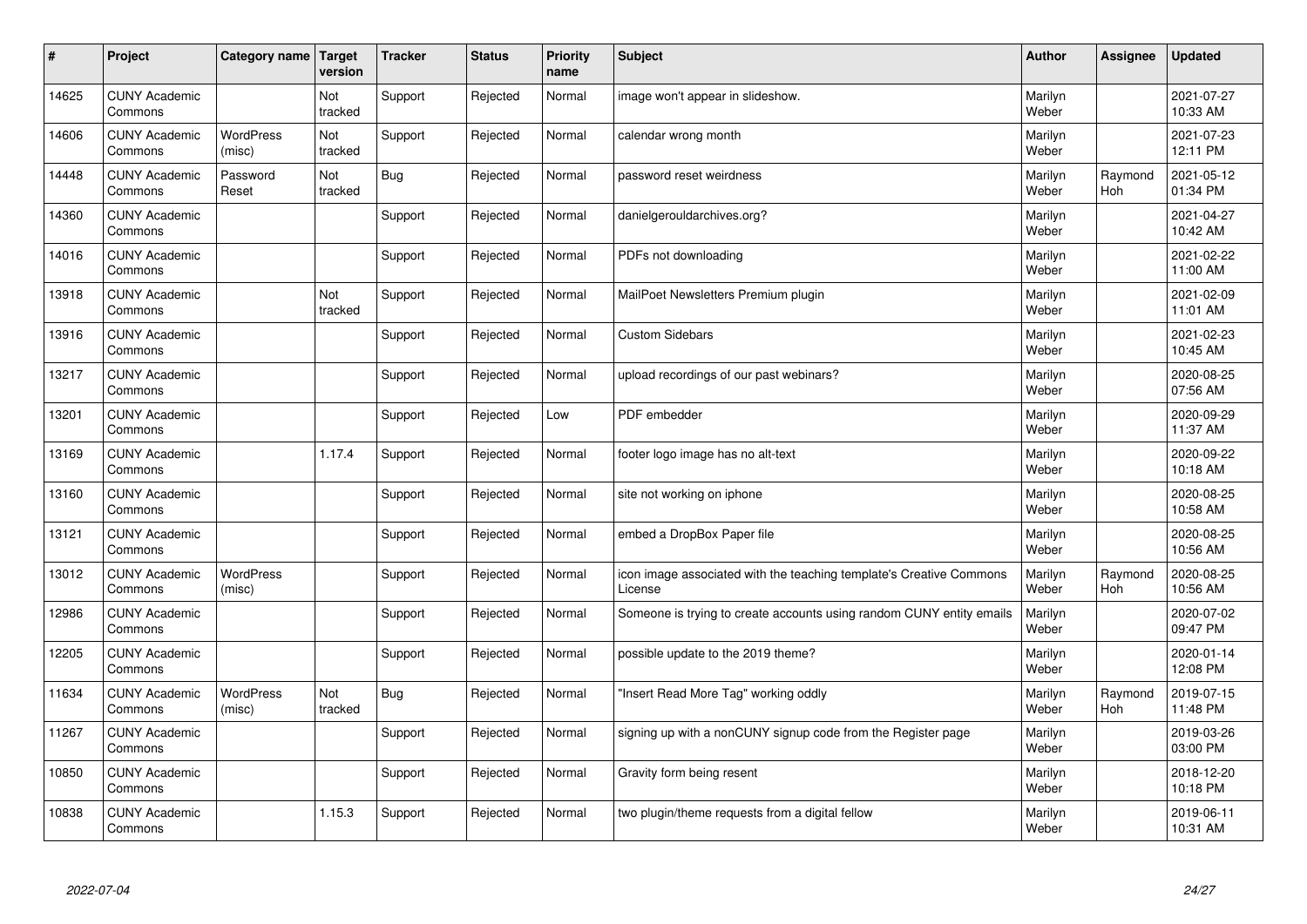| #     | Project                         | Category name   Target        | version        | <b>Tracker</b> | <b>Status</b> | <b>Priority</b><br>name | <b>Subject</b>                                  | <b>Author</b>    | Assignee        | <b>Updated</b>         |
|-------|---------------------------------|-------------------------------|----------------|----------------|---------------|-------------------------|-------------------------------------------------|------------------|-----------------|------------------------|
| 10562 | <b>CUNY Academic</b><br>Commons |                               |                | <b>Bug</b>     | Rejected      | Normal                  | Commons is down                                 | Marilyn<br>Weber |                 | 2018-10-23<br>10:49 AM |
| 10260 | <b>CUNY Academic</b><br>Commons |                               |                | <b>Bug</b>     | Rejected      | Normal                  | bad activation email                            | Marilyn<br>Weber |                 | 2018-08-30<br>01:25 PM |
| 9996  | <b>CUNY Academic</b><br>Commons | Membership                    | Not<br>tracked | Support        | Rejected      | Normal                  | user email change request                       | Marilyn<br>Weber |                 | 2018-07-16<br>10:49 AM |
| 9955  | <b>CUNY Academic</b><br>Commons | <b>WordPress</b><br>Plugins   | 1.13.4         | Support        | Rejected      | Normal                  | docx converter plugin?                          | Marilyn<br>Weber |                 | 2018-06-26<br>11:39 AM |
| 9885  | <b>CUNY Academic</b><br>Commons |                               |                | Support        | Rejected      | Normal                  | Publications field problem                      | Marilyn<br>Weber |                 | 2018-06-06<br>01:18 PM |
| 9684  | <b>CUNY Academic</b><br>Commons |                               |                | Support        | Rejected      | Normal                  | SEO cleanup for newlaborforum.cuny.edu          | Marilyn<br>Weber |                 | 2018-04-30<br>10:29 AM |
| 9587  | <b>CUNY Academic</b><br>Commons |                               |                | Support        | Rejected      | Normal                  | possible request for the "PDF Poster" plugin    | Marilyn<br>Weber |                 | 2018-04-24<br>10:52 AM |
| 9518  | <b>CUNY Academic</b><br>Commons |                               | Not<br>tracked | Support        | Rejected      | Normal                  | problems with site on Internet Explorer         | Marilyn<br>Weber | Raymond<br>Hoh  | 2019-03-11<br>11:18 PM |
| 9275  | <b>CUNY Academic</b><br>Commons |                               |                | Support        | Rejected      | Normal                  | soft chalk page?                                | Marilyn<br>Weber | Boone<br>Gorges | 2018-04-09<br>10:37 AM |
| 9033  | <b>CUNY Academic</b><br>Commons |                               |                | Support        | Rejected      | Normal                  | Site search terms                               | Marilyn<br>Weber |                 | 2017-12-22<br>01:10 PM |
| 8195  | <b>CUNY Academic</b><br>Commons |                               |                | Support        | Rejected      | Normal                  | possible to make the Profile pic semi-hidden?   | Marilyn<br>Weber |                 | 2017-05-24<br>11:00 PM |
| 8071  | <b>CUNY Academic</b><br>Commons | WordPress<br>Plugins          | Not<br>tracked | Support        | Rejected      | Normal                  | Anthologize                                     | Marilyn<br>Weber |                 | 2017-05-10<br>10:15 AM |
| 7668  | <b>CUNY Academic</b><br>Commons | <b>WordPress</b><br>Plugins   |                | Support        | Rejected      | Normal                  | Iframes question                                | Marilyn<br>Weber |                 | 2017-04-11<br>09:29 PM |
| 7376  | <b>CUNY Academic</b><br>Commons | Email<br><b>Notifications</b> |                | <b>Bug</b>     | Rejected      | Normal                  | automatic forwarding of blog posts not working  | Marilyn<br>Weber | Boone<br>Gorges | 2017-05-01<br>10:36 PM |
| 6800  | <b>CUNY Academic</b><br>Commons |                               |                | <b>Bug</b>     | Rejected      | Immediate               | Is something going on?                          | Marilyn<br>Weber |                 | 2016-11-18<br>04:40 PM |
| 6575  | <b>CUNY Academic</b><br>Commons | Groups (misc)                 |                | Bug            | Rejected      | Normal                  | No papers link for the group "social paper"     | Marilyn<br>Weber |                 | 2016-11-02<br>10:39 PM |
| 6338  | <b>CUNY Academic</b><br>Commons |                               |                | <b>Bug</b>     | Rejected      | Normal                  | Multiple email notifications for each blog post | Marilyn<br>Weber | Boone<br>Gorges | 2016-10-18<br>08:45 PM |
| 5988  | <b>CUNY Academic</b><br>Commons | Support                       |                | Support        | Rejected      | Normal                  | Forbidden error when trying to join             | Marilyn<br>Weber | Boone<br>Gorges | 2016-09-08<br>01:42 PM |
| 5448  | <b>CUNY Academic</b><br>Commons | Email<br><b>Notifications</b> | 1.10.2         | Bug            | Rejected      | Normal                  | garbled CAC activity digests                    | Marilyn<br>Weber | Raymond<br>Hoh  | 2016-11-20<br>02:38 AM |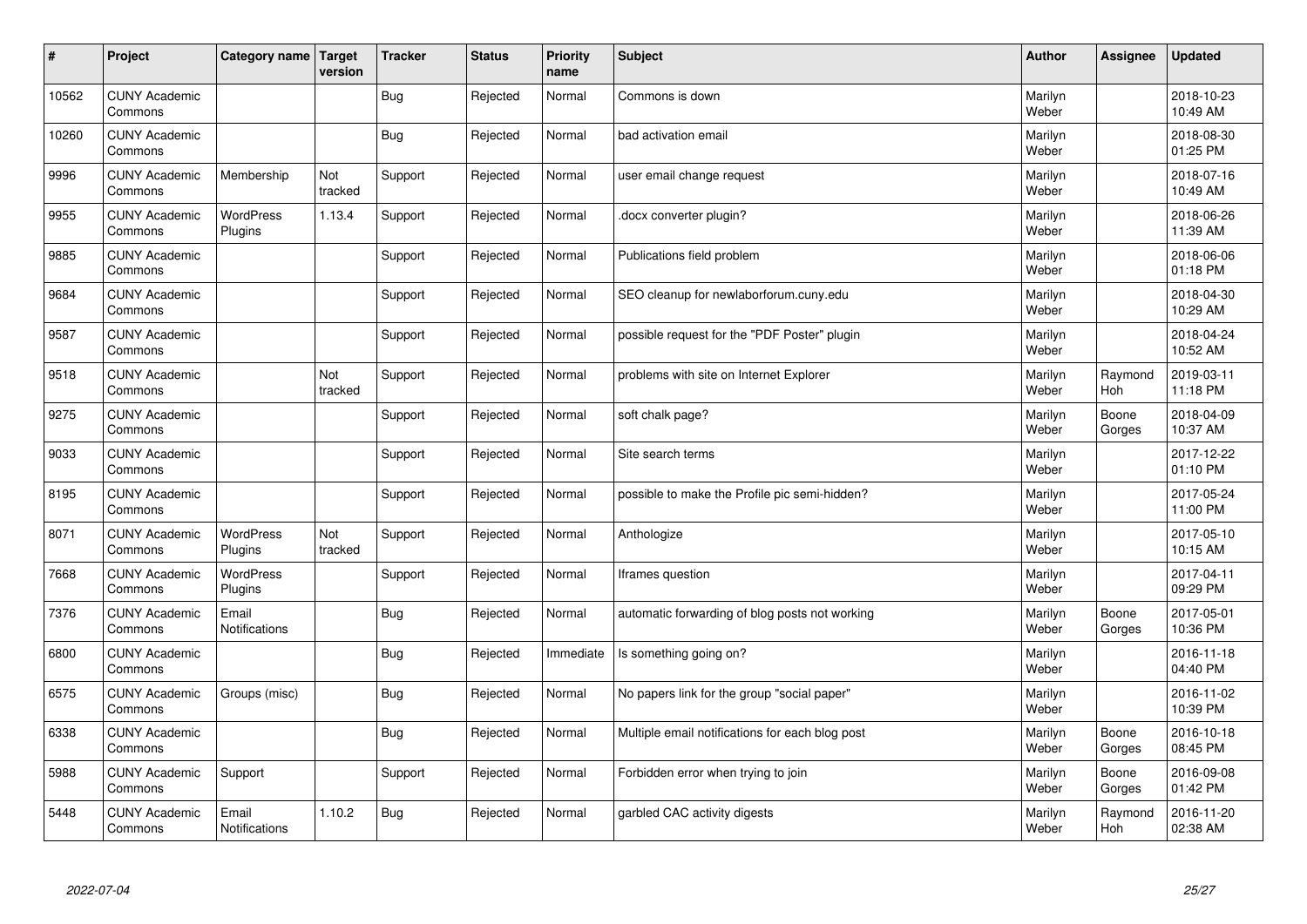| $\sharp$ | Project                         | Category name   Target      | version        | <b>Tracker</b> | <b>Status</b> | <b>Priority</b><br>name | <b>Subject</b>                                              | <b>Author</b>    | <b>Assignee</b>     | <b>Updated</b>         |
|----------|---------------------------------|-----------------------------|----------------|----------------|---------------|-------------------------|-------------------------------------------------------------|------------------|---------------------|------------------------|
| 5345     | <b>CUNY Academic</b><br>Commons | Social Paper                | 1.9.17         | Feature        | Rejected      | Normal                  | Plus symbol problem in SP                                   | Marilyn<br>Weber | Christian<br>Wach   | 2016-05-27<br>04:26 AM |
| 5184     | <b>CUNY Academic</b><br>Commons | Social Paper                |                | Bug            | Rejected      | Normal                  | Problem linking SP to a group                               | Marilyn<br>Weber | Boone<br>Gorges     | 2016-02-21<br>12:27 PM |
| 5083     | <b>CUNY Academic</b><br>Commons | <b>WordPress</b><br>Plugins | 1.9.5          | Support        | Rejected      | Normal                  | creating a shortcode for the iframe code of the google form | Marilyn<br>Weber | Marilyn<br>Weber    | 2016-01-12<br>04:25 PM |
| 5051     | <b>CUNY Academic</b><br>Commons | Social Paper                |                | Feature        | Rejected      | Low                     | Visual cues for comments (SP suggestion #2)                 | Marilyn<br>Weber | Samantha<br>Raddatz | 2016-02-10<br>10:01 AM |
| 3674     | <b>CUNY Academic</b><br>Commons |                             |                | Bug            | Rejected      | Normal                  | CBox pagination issue with the Wiki                         | Marilyn<br>Weber |                     | 2014-11-20<br>05:03 PM |
| 3673     | <b>CUNY Academic</b><br>Commons |                             |                | Bug            | Rejected      | Normal                  | CBox pagination issue with the Wiki                         | Marilyn<br>Weber |                     | 2014-11-20<br>04:08 PM |
| 3417     | <b>CUNY Academic</b><br>Commons | <b>BuddyPress</b><br>(misc) | Not<br>tracked | Bug            | Rejected      | High                    | copying two commons groups                                  | Marilyn<br>Weber | Marilyn<br>Weber    | 2014-11-05<br>09:56 AM |
| 3136     | <b>CUNY Academic</b><br>Commons | WordPress<br>Plugins        |                | Bug            | Rejected      | Normal                  | The Easy Rotator                                            | Marilyn<br>Weber | Boone<br>Gorges     | 2014-04-01<br>10:26 PM |
| 3093     | <b>CUNY Academic</b><br>Commons | <b>WordPress</b><br>Plugins |                | Bug            | Rejected      | Normal                  | <b>Custom Google Maps</b>                                   | Marilyn<br>Weber | Boone<br>Gorges     | 2014-05-02<br>10:52 AM |
| 14850    | <b>CUNY Academic</b><br>Commons |                             |                | Support        | Abandoned     | Normal                  | brooklyn waterfront site "connection not secure"            | Marilyn<br>Weber |                     | 2022-04-27<br>04:56 PM |
| 14389    | <b>CUNY Academic</b><br>Commons |                             |                | Support        | Abandoned     | Normal                  | WebflowIO?                                                  | Marilyn<br>Weber |                     | 2021-09-14<br>10:45 AM |
| 14148    | <b>CUNY Academic</b><br>Commons |                             |                | Support        | Abandoned     | Normal                  | post notification problem                                   | Marilyn<br>Weber |                     | 2021-09-14<br>10:43 AM |
| 13637    | <b>CUNY Academic</b><br>Commons |                             |                | Support        | Abandoned     | Normal                  | All-in-One Migration plugin request                         | Marilyn<br>Weber |                     | 2020-12-08<br>10:46 AM |
| 13596    | <b>CUNY Academic</b><br>Commons |                             |                | Support        | Abandoned     | Normal                  | invited as Author but show as Contributor                   | Marilyn<br>Weber |                     | 2021-09-14<br>10:41 AM |
| 13584    | <b>CUNY Academic</b><br>Commons |                             |                | Support        | Abandoned     | Normal                  | Graphy theme question                                       | Marilyn<br>Weber |                     | 2021-09-14<br>10:41 AM |
| 13288    | <b>CUNY Academic</b><br>Commons |                             |                | Support        | Abandoned     | Normal                  | log in problems on iPhone 6                                 | Marilyn<br>Weber |                     | 2020-10-27<br>10:26 AM |
| 10571    | <b>CUNY Academic</b><br>Commons |                             | Not<br>tracked | Support        | Abandoned     | Normal                  | newsletter queue problem                                    | Marilyn<br>Weber |                     | 2018-12-10<br>03:58 PM |
| 9726     | <b>CUNY Academic</b><br>Commons | <b>WordPress</b><br>Plugins | Not<br>tracked | Support        | Abandoned     | Normal                  | technical error on Contact page                             | Marilyn<br>Weber |                     | 2018-12-10<br>03:53 PM |
| 9134     | <b>CUNY Academic</b><br>Commons | Membership                  | Not<br>tracked | Support        | Abandoned     | Normal                  | former user                                                 | Marilyn<br>Weber | <b>Matt Gold</b>    | 2019-09-18<br>10:26 AM |